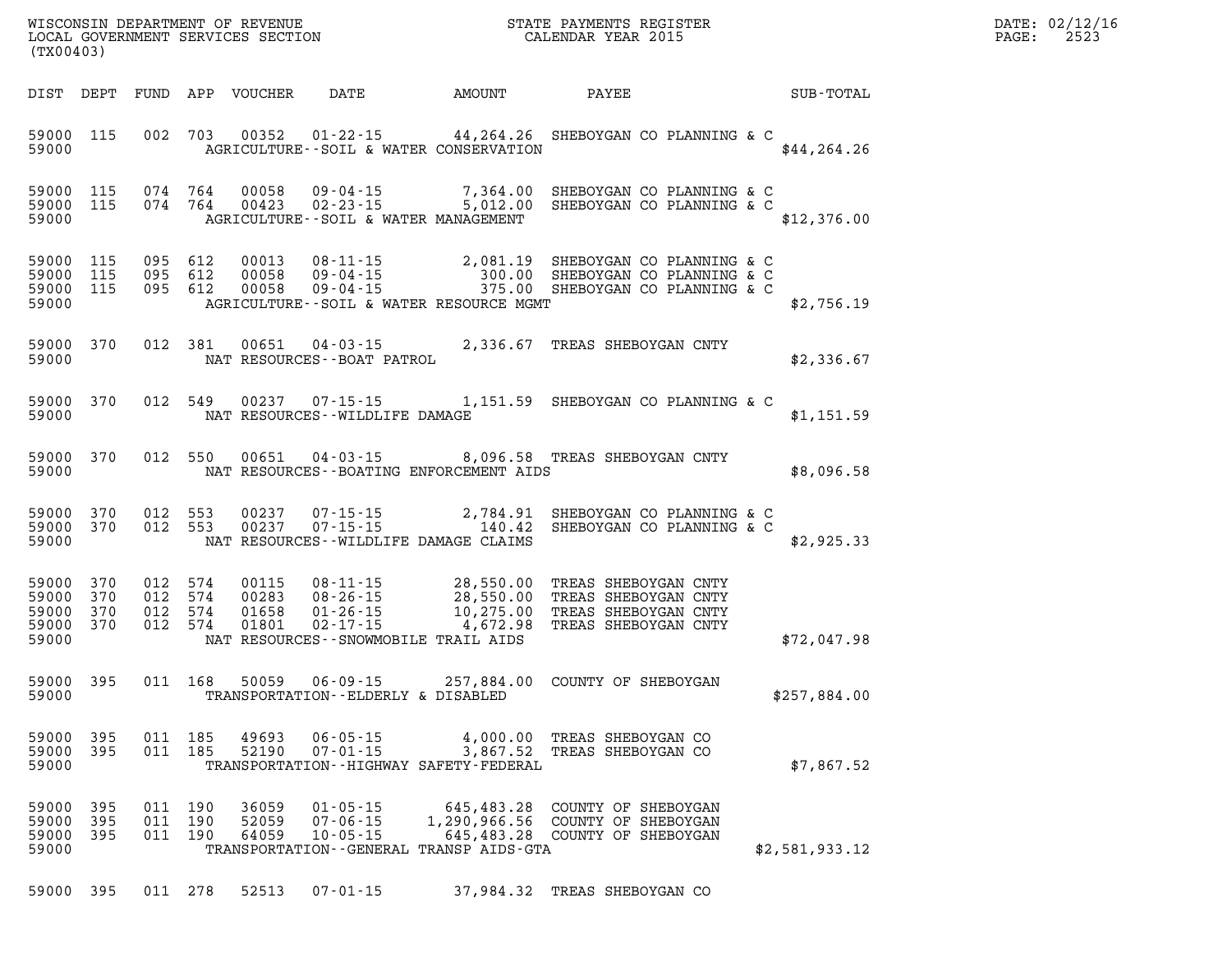| (TX00403)                                                                                                                           |                                                                                                |                                                                                                |                                                                                                | WISCONSIN DEPARTMENT OF REVENUE<br>LOCAL GOVERNMENT SERVICES SECTION                                                       |                                                                                                                                                                                                                                                                                             |                                                                                                                                                                                                               | STATE PAYMENTS REGISTER<br>CALENDAR YEAR 2015                                                                                                                                                                                |                                                                                            | DATE: 02/12/16<br>2524<br>PAGE: |
|-------------------------------------------------------------------------------------------------------------------------------------|------------------------------------------------------------------------------------------------|------------------------------------------------------------------------------------------------|------------------------------------------------------------------------------------------------|----------------------------------------------------------------------------------------------------------------------------|---------------------------------------------------------------------------------------------------------------------------------------------------------------------------------------------------------------------------------------------------------------------------------------------|---------------------------------------------------------------------------------------------------------------------------------------------------------------------------------------------------------------|------------------------------------------------------------------------------------------------------------------------------------------------------------------------------------------------------------------------------|--------------------------------------------------------------------------------------------|---------------------------------|
| DIST                                                                                                                                | DEPT                                                                                           | FUND                                                                                           | APP                                                                                            | VOUCHER                                                                                                                    | DATE                                                                                                                                                                                                                                                                                        | AMOUNT                                                                                                                                                                                                        | PAYEE                                                                                                                                                                                                                        | SUB-TOTAL                                                                                  |                                 |
| 59000<br>59000<br>59000<br>59000                                                                                                    | 395<br>395<br>395                                                                              | 011<br>011<br>011                                                                              | 278<br>278<br>278                                                                              | 52513<br>52513<br>68921                                                                                                    | $07 - 01 - 15$<br>$07 - 01 - 15$<br>$12 - 14 - 15$                                                                                                                                                                                                                                          | 78,012.83<br>560,454.00<br>4,087.03<br>TRANSPORTATION - - LRIP/TRIP/MSIP GRANTS                                                                                                                               | TREAS SHEBOYGAN CO<br>TREAS SHEBOYGAN CO<br>TREAS SHEBOYGAN CO                                                                                                                                                               | \$680,538.18                                                                               |                                 |
| 59000<br>59000<br>59000<br>59000<br>59000                                                                                           | 395<br>395<br>395<br>-395                                                                      | 011<br>011<br>011<br>011                                                                       | 286<br>286<br>286<br>286                                                                       | 38010<br>38070<br>40940<br>40941                                                                                           | $01 - 29 - 15$<br>$01 - 29 - 15$<br>$02 - 24 - 15$<br>$02 - 24 - 15$                                                                                                                                                                                                                        | 14,919.63<br>15,939.99<br>12,995.34<br>TRANSPORTATION - - ENHANCEMENT GRANTS - - FED                                                                                                                          | TREAS SHEBOYGAN CO<br>TREAS SHEBOYGAN CO<br>TREAS SHEBOYGAN CO<br>66.68 TREAS SHEBOYGAN CO                                                                                                                                   | \$43,921.64                                                                                |                                 |
| 59000<br>59000<br>59000<br>59000<br>59000<br>59000<br>59000                                                                         | 395<br>395<br>395<br>395<br>395<br>395                                                         | 011<br>011<br>011<br>011<br>011<br>011                                                         | 568<br>568<br>568<br>568<br>568<br>568                                                         | 37555<br>37555<br>38672<br>38866<br>47758<br>55458                                                                         | $01 - 28 - 15$<br>$01 - 28 - 15$<br>$02 - 09 - 15$<br>$02 - 10 - 15$<br>$05 - 15 - 15$<br>$07 - 30 - 15$                                                                                                                                                                                    | 48,089.79<br>13,537.48<br>13,537.48<br>16,462.52<br>15,036.12<br>14,963.88<br>TRANSPORTATION-PRETRIAL INTOX DRIVER INT                                                                                        | SHEBOYGAN CO<br>SHEBOYGAN CO<br>SHEBOYGAN CO<br>SHEBOYGAN CO<br>SHEBOYGAN CO<br>SHEBOYGAN CO                                                                                                                                 | FINANCE<br>FINANCE<br>FINANCE<br>FINANCE<br>FINANCE<br>FINANCE<br>\$121,627.27             |                                 |
| 59000<br>59000<br>59000<br>59000<br>59000<br>59000<br>59000<br>59000<br>59000<br>59000<br>59000<br>59000<br>59000<br>59000<br>59000 | 435<br>435<br>435<br>435<br>435<br>435<br>435<br>435<br>435<br>435<br>435<br>435<br>435<br>435 | 005<br>005<br>005<br>005<br>005<br>005<br>005<br>005<br>005<br>005<br>005<br>005<br>005<br>005 | 000<br>000<br>000<br>000<br>000<br>000<br>000<br>000<br>000<br>000<br>000<br>000<br>000<br>000 | 90511<br>90514<br>90515<br>90517<br>90518<br>90519<br>90600<br>90601<br>90604<br>90606<br>90607<br>90609<br>90611<br>90612 | $01 - 01 - 15$<br>$02 - 01 - 15$<br>$03 - 01 - 15$<br>$04 - 01 - 15$<br>$05 - 01 - 15$<br>$06 - 01 - 15$<br>$07 - 01 - 15$<br>$08 - 01 - 15$<br>$09 - 01 - 15$<br>$09 - 11 - 15$<br>$10 - 01 - 15$<br>$11 - 02 - 15$<br>$12 - 01 - 15$<br>$12 - 15 - 15$<br>HEALTH SERVICES--STATE/FED AIDS | 771,223.00<br>841,172.00<br>796,114.00<br>1,382,953.00<br>1,797,085.00<br>1,115,801.00<br>987,141.00<br>1,489,548.00<br>3,116,447.00<br>916,550.00<br>1,267,029.00<br>1,271,095.00<br>840,848.00<br>17,335.00 | SHEBOYGAN CO<br>SHEBOYGAN CO<br>SHEBOYGAN CO<br>SHEBOYGAN CO<br>SHEBOYGAN CO<br>SHEBOYGAN CO<br>SHEBOYGAN CO<br>SHEBOYGAN CO<br>SHEBOYGAN CO<br>SHEBOYGAN CO<br>SHEBOYGAN CO<br>SHEBOYGAN CO<br>SHEBOYGAN CO<br>SHEBOYGAN CO | \$16,610,341.00                                                                            |                                 |
| 59000<br>59000                                                                                                                      | 435                                                                                            | 005                                                                                            | 162                                                                                            | 01DHS                                                                                                                      | $09 - 11 - 15$                                                                                                                                                                                                                                                                              | HS--AMBULANCE FUNDING ASSISTANCE GRANTS                                                                                                                                                                       | 5,096.42 RANDOM LAKE FIRE DEPT                                                                                                                                                                                               | \$5,096.42                                                                                 |                                 |
| 59000<br>59000<br>59000<br>59000<br>59000<br>59000<br>59000<br>59000<br>59000<br>59000                                              | 437<br>437<br>437<br>437<br>437<br>437<br>437<br>437<br>437<br>437                             | 005<br>005<br>005<br>005<br>005<br>005<br>005<br>005<br>005<br>005                             | 000<br>000<br>000<br>000<br>000<br>000<br>000<br>000<br>000<br>000                             | 00000<br>00000<br>00000<br>00000<br>00000<br>00000<br>00000<br>00000<br>00000<br>00000                                     | $01 - 05 - 15$<br>$01 - 30 - 15$<br>$01 - 30 - 15$<br>$02 - 05 - 15$<br>$02 - 27 - 15$<br>$03 - 05 - 15$<br>$03 - 31 - 15$<br>$03 - 31 - 15$<br>$04 - 06 - 15$<br>$04 - 17 - 15$                                                                                                            | 40,742.95<br>218, 115.73<br>2,568.00<br>55,186.48<br>2,889.00<br>434, 151.45<br>35,809.79<br>1,284.00<br>40,373.18<br>18.00                                                                                   | SHEBOYGAN<br>SHEBOYGAN CHILD SUPPORT *<br>SHEBOYGAN CO<br>SHEBOYGAN<br>SHEBOYGAN CO<br>SHEBOYGAN<br>SHEBOYGAN CO<br>SHEBOYGAN CO<br>SHEBOYGAN<br>SHEBOYGAN                                                                   | HEALTH A*<br>$\star$<br>HEALTH A*<br>$\star$<br>$\star$<br>HEALTH A*<br>$\star$<br>$\star$ |                                 |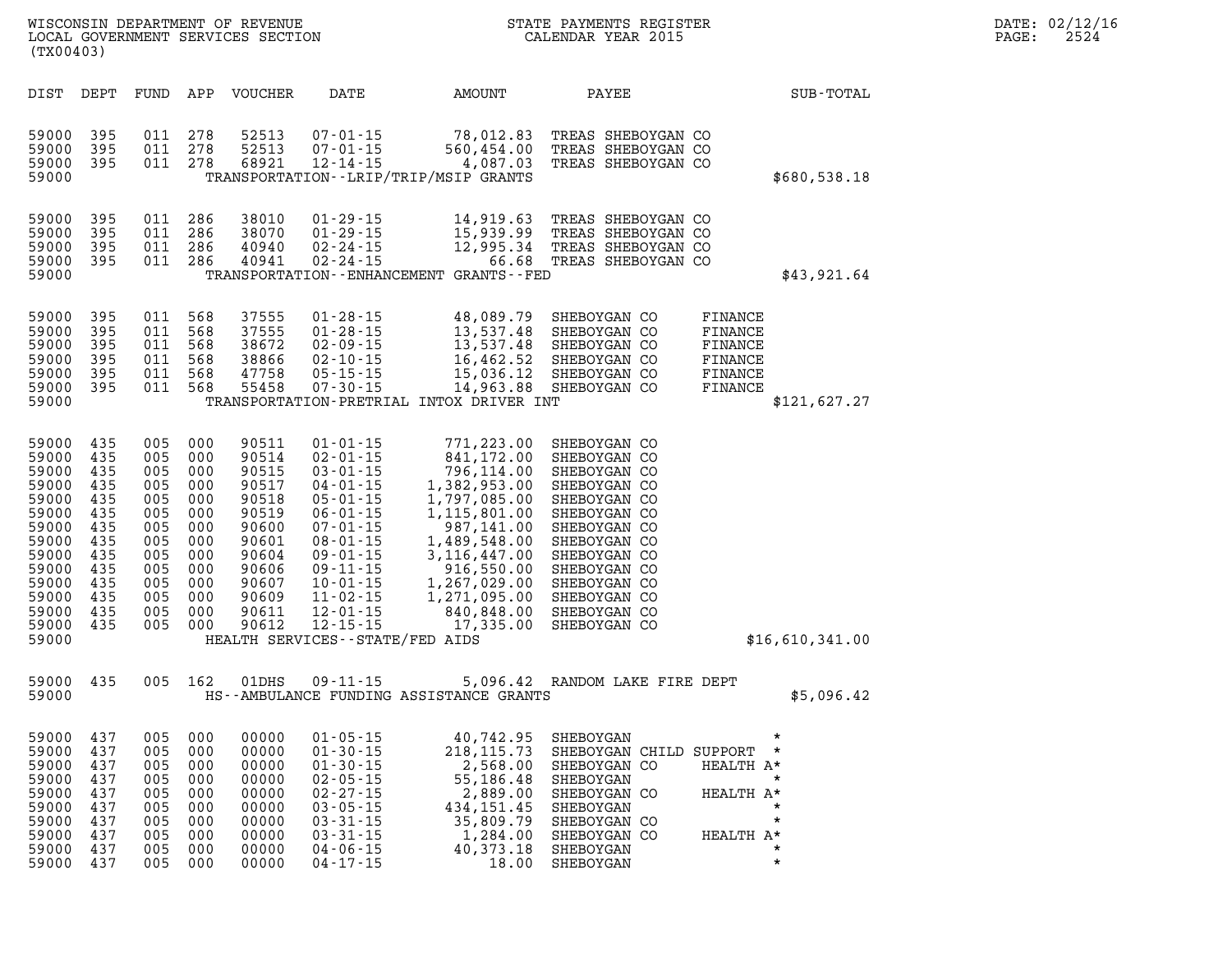**DIST DEPT FUND APP VOUCHER DATE AMOUNT PAYEE SUB-TOTAL 59000 437 005 000 00000 04-30-15 310,794.20 SHEBOYGAN CHILD SUPPORT \* 59000 437 005 000 00000 04-30-15 642.00 SHEBOYGAN CO HEALTH A\* 59000 437 005 000 00000 05-05-15 44,397.91 SHEBOYGAN \* 59000 437 005 000 00000 05-22-15 800.00 SHEBOYGAN \* 59000 437 005 000 00000 05-29-15 44,536.47 SHEBOYGAN CO \* 59000 437 005 000 00000 05-29-15 963.00 SHEBOYGAN CO HEALTH A\* 59000 437 005 000 00000 06-03-15 22,153.53 SHEBOYGAN CHILD SUPPORT \* 59000 437 005 000 00000 06-05-15 55,570.59 SHEBOYGAN \* 59000 437 005 000 00000 06-19-15 2,308.30 SHEBOYGAN \* 59000 437 005 000 00000 06-29-15 1,284.00 SHEBOYGAN CO HEALTH A\* 59000 437 005 000 00000 07-06-15 55,329.61 SHEBOYGAN \* 59000 437 005 000 00000 07-30-15 298,803.60 SHEBOYGAN CHILD SUPPORT \* 59000 437 005 000 00000 07-31-15 13,924.76 SHEBOYGAN CO \* 59000 437 005 000 00000 08-05-15 33,176.61 SHEBOYGAN \* 59000 437 005 000 00000 08-07-15 22,583.16 SHEBOYGAN CHILD SUPPORT \* 59000 437 005 000 00000 08-21-15 11,874.00 SHEBOYGAN CHILD SUPPORT \* 59000 437 005 000 00000 08-28-15 321.00 SHEBOYGAN CO HEALTH A\* 59000 437 005 000 00000 09-08-15 43,610.53 SHEBOYGAN \* 59000 437 005 000 00000 09-22-15 13,781.34 SHEBOYGAN CO \* 59000 437 005 000 00000 09-23-15 1,168,176.00 SHEBOYGAN \* 59000 437 005 000 00000 10-05-15 42,071.10 SHEBOYGAN \*** 

|       |  |  | 59000 455 002 202 06280 05-21-15 |                                         | 670.06 TREAS SHEBOYGAN CNTY |          |
|-------|--|--|----------------------------------|-----------------------------------------|-----------------------------|----------|
| 59000 |  |  |                                  | JUSTICE--LAW ENFORCEMENT TRAINING REIMB |                             | \$670.06 |

**59000 CHILDREN & FAMILIES--STATE/FEDERAL AIDS \$3,018,240.29** 

| 59000 455 002 221 14 |  |  | 07-21-15                              |  | 1,420.00 TREAS SHEBOYGAN CNTY |            |
|----------------------|--|--|---------------------------------------|--|-------------------------------|------------|
| 59000                |  |  | JUSTICE--LAW ENFORCEMENT SERVICES AID |  |                               | \$1,420.00 |

|                      |  | 59000 455 002 231 06280 | $05 - 21 - 15$                    |                                | 375.86 TREAS SHEBOYGAN CNTY |             |
|----------------------|--|-------------------------|-----------------------------------|--------------------------------|-----------------------------|-------------|
| 59000 455 002 231 17 |  |                         | $04 - 17 - 15$                    | 23,040.00 TREAS SHEBOYGAN CNTY |                             |             |
| 59000                |  |                         | JUSTICE--LAW ENFORCEMENT TRAINING |                                |                             | \$23,415.86 |

| 59000             |  |         |       |                  | JUSTICE--CEASE AND OTHER FEDERAL GRANTS |                             | \$724.35 |
|-------------------|--|---------|-------|------------------|-----------------------------------------|-----------------------------|----------|
| 59000 455         |  | 002 241 |       | 0.7334 0.7-14-15 |                                         | 35.88 TREAS SHEBOYGAN CNTY  |          |
| 59000 455 002 241 |  |         | 05610 | $04 - 15 - 15$   |                                         | 494.85 TREAS SHEBOYGAN CNTY |          |
| 59000 455 002 241 |  |         | 03755 | 01-16-15         |                                         | 193.62 TREAS SHEBOYGAN CNTY |          |

|       |  |  | 59000 455 002 251 06759 06-16-15          | 36,196.28 TREAS SHEBOYGAN CNTY |             |
|-------|--|--|-------------------------------------------|--------------------------------|-------------|
| 59000 |  |  | JUSTICE - - TRUANCY PROGRAM - GRANT FUNDS |                                | \$36,196.28 |

| 59000 455 002 532 04 |  |  | $0.3 - 0.9 - 1.5$                       |  | 79,919.94 TREAS SHEBOYGAN CNTY |              |
|----------------------|--|--|-----------------------------------------|--|--------------------------------|--------------|
| 59000 455 002 532 12 |  |  | 07-27-15                                |  | 82,825.75 TREAS SHEBOYGAN CNTY |              |
| 59000                |  |  | JUSTICE--VICTIM/WITNESS ASSISTANCE SERV |  |                                | \$162,745.69 |

**59000 465 002 306 01070 02-02-15 4,128.61 TREAS SHEBOYGAN CNTY**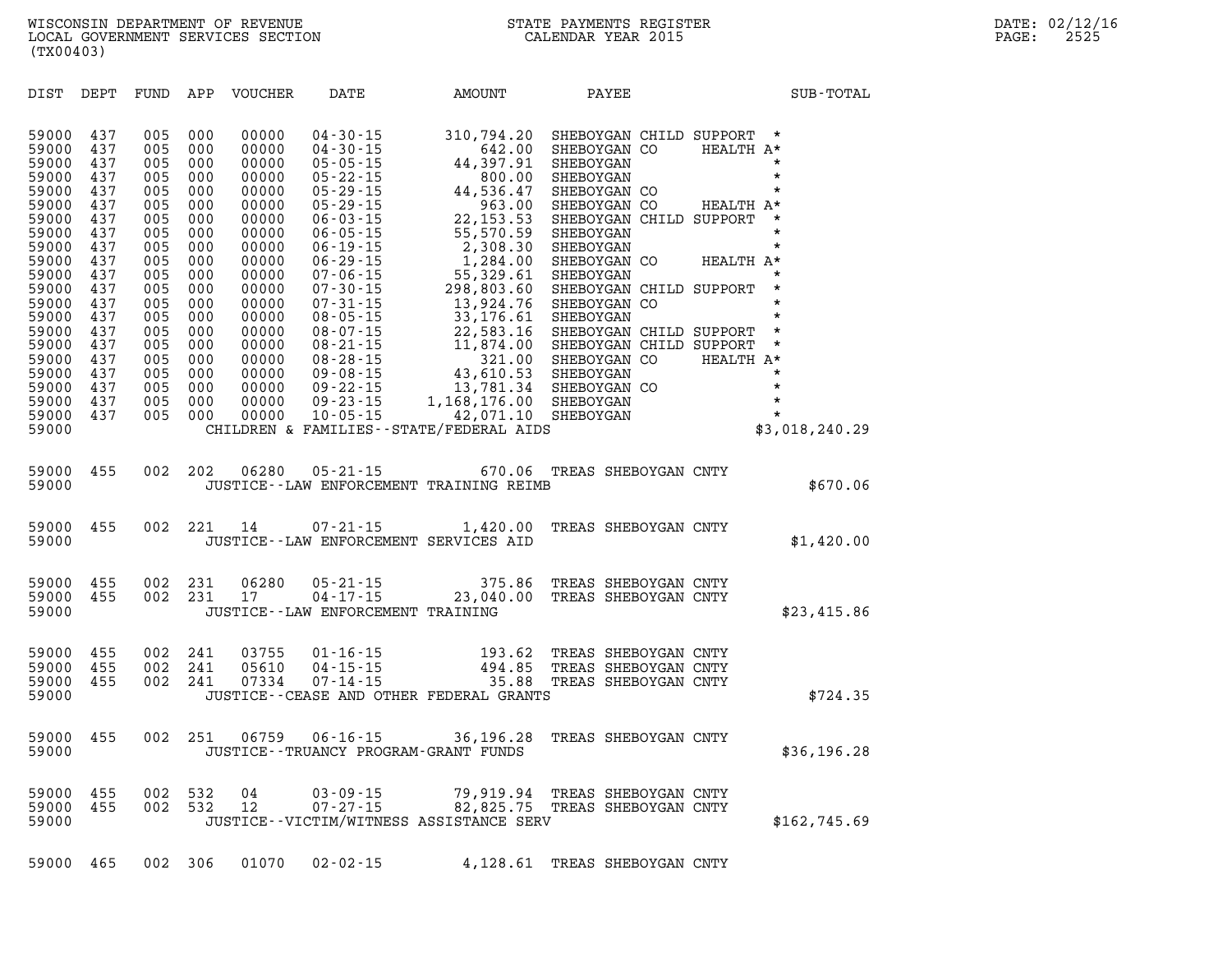| DATE: | 02/12/16 |
|-------|----------|
| PAGE: | 2526     |

| DIST                                                                                                                                                                    | DEPT                                                                                                                       | FUND                                                                                                                       | APP                                                                                                                        | <b>VOUCHER</b>                                                                                                                                                 | DATE                                                                                                                                                                                                                                                                                                                                                                     | AMOUNT                                                                                                                                                                                                                | PAYEE                                                                                                                                                                                                                                                                                                                                                                                                                                              | SUB-TOTAL   |
|-------------------------------------------------------------------------------------------------------------------------------------------------------------------------|----------------------------------------------------------------------------------------------------------------------------|----------------------------------------------------------------------------------------------------------------------------|----------------------------------------------------------------------------------------------------------------------------|----------------------------------------------------------------------------------------------------------------------------------------------------------------|--------------------------------------------------------------------------------------------------------------------------------------------------------------------------------------------------------------------------------------------------------------------------------------------------------------------------------------------------------------------------|-----------------------------------------------------------------------------------------------------------------------------------------------------------------------------------------------------------------------|----------------------------------------------------------------------------------------------------------------------------------------------------------------------------------------------------------------------------------------------------------------------------------------------------------------------------------------------------------------------------------------------------------------------------------------------------|-------------|
| 59000<br>59000<br>59000                                                                                                                                                 | 465<br>465                                                                                                                 | 002<br>002                                                                                                                 | 306<br>306                                                                                                                 | 01181<br>01227                                                                                                                                                 | $04 - 27 - 15$<br>$05 - 28 - 15$<br>MILITARY AFFAIRS-EMER MGMT--HAZMAT AIDS                                                                                                                                                                                                                                                                                              | 4,128.61<br>4,128.61                                                                                                                                                                                                  | TREAS SHEBOYGAN CNTY<br>TREAS SHEBOYGAN CNTY                                                                                                                                                                                                                                                                                                                                                                                                       | \$12,385.83 |
| 59000<br>59000<br>59000                                                                                                                                                 | 465<br>465                                                                                                                 | 002<br>002                                                                                                                 | 337<br>337                                                                                                                 | 01024<br>01377                                                                                                                                                 | $01 - 20 - 15$<br>$06 - 24 - 15$<br>MILITARY AFFAIRS-EMERGENCY MGMT PLANNING                                                                                                                                                                                                                                                                                             | 15,936.00<br>16,597.50                                                                                                                                                                                                | TREAS SHEBOYGAN CNTY<br>TREAS SHEBOYGAN CNTY                                                                                                                                                                                                                                                                                                                                                                                                       | \$32,533.50 |
| 59000<br>59000<br>59000<br>59000                                                                                                                                        | 465<br>465<br>465                                                                                                          | 002<br>002<br>002                                                                                                          | 342<br>342<br>342                                                                                                          | 00599<br>00712<br>01447                                                                                                                                        | $01 - 20 - 15$<br>$02 - 25 - 15$<br>$06 - 25 - 15$<br>MILITARY AFFAIRS-EMERGENCY MGMT-FED FUND                                                                                                                                                                                                                                                                           | 22,878.52<br>2,135.00<br>31,068.56                                                                                                                                                                                    | TREAS SHEBOYGAN CNTY<br>TREAS SHEBOYGAN CNTY<br>TREAS SHEBOYGAN CNTY                                                                                                                                                                                                                                                                                                                                                                               | \$56,082.08 |
| 59000<br>59000                                                                                                                                                          | 485                                                                                                                        | 002                                                                                                                        | 127                                                                                                                        | 06059                                                                                                                                                          | $06 - 12 - 15$<br>VETERANS AFFAIRS GRANTS                                                                                                                                                                                                                                                                                                                                | 1,300.00                                                                                                                                                                                                              | TREAS SHEBOYGAN CNTY                                                                                                                                                                                                                                                                                                                                                                                                                               | \$1,300.00  |
| 59000<br>59000                                                                                                                                                          | 485                                                                                                                        | 082                                                                                                                        | 267                                                                                                                        | 06059                                                                                                                                                          | $06 - 12 - 15$<br>VETERANS AFFAIRS - - GRANTS TO COUNTIES                                                                                                                                                                                                                                                                                                                | 5,850.00                                                                                                                                                                                                              | TREAS SHEBOYGAN CNTY                                                                                                                                                                                                                                                                                                                                                                                                                               | \$5,850.00  |
| 59000<br>59000                                                                                                                                                          | 485                                                                                                                        | 083                                                                                                                        | 370                                                                                                                        | 06059                                                                                                                                                          | $06 - 12 - 15$<br>VETERANS AFFAIRS - - GRANTS TO COUNTIES                                                                                                                                                                                                                                                                                                                | 5,850.00                                                                                                                                                                                                              | TREAS SHEBOYGAN CNTY                                                                                                                                                                                                                                                                                                                                                                                                                               | \$5,850.00  |
| 59000<br>59000<br>59000<br>59000<br>59000<br>59000<br>59000<br>59000<br>59000<br>59000<br>59000<br>59000<br>59000<br>59000<br>59000<br>59000<br>59000<br>59000<br>59000 | 505<br>505<br>505<br>505<br>505<br>505<br>505<br>505<br>505<br>505<br>505<br>505<br>505<br>505<br>505<br>505<br>505<br>505 | 002<br>002<br>002<br>002<br>002<br>002<br>002<br>002<br>002<br>002<br>002<br>002<br>002<br>002<br>002<br>002<br>002<br>002 | 155<br>155<br>155<br>155<br>155<br>155<br>155<br>155<br>155<br>155<br>155<br>155<br>155<br>155<br>155<br>155<br>155<br>155 | 60051<br>60051<br>60126<br>60126<br>60412<br>60412<br>60551<br>60551<br>60583<br>60583<br>60647<br>60647<br>60731<br>60731<br>60808<br>60808<br>60889<br>60889 | $08 - 07 - 15$<br>$08 - 07 - 15$<br>$09 - 10 - 15$<br>$09 - 10 - 15$<br>$01 - 07 - 15$<br>$01 - 07 - 15$<br>$02 - 25 - 15$<br>$02 - 25 - 15$<br>$03 - 11 - 15$<br>$03 - 11 - 15$<br>$04 - 08 - 15$<br>$04 - 08 - 15$<br>$05 - 22 - 15$<br>$05 - 22 - 15$<br>$06 - 09 - 15$<br>$06 - 09 - 15$<br>$07 - 08 - 15$<br>$07 - 08 - 15$<br>DOA-HOUSING ASSISTANCE-FEDERAL FUNDS | 6,598.00<br>3,291.00<br>5,353.00<br>2,028.00<br>5,247.00<br>4,976.00<br>4,494.00<br>11,460.00<br>4,493.00<br>6,632.00<br>2,626.00<br>3,599.00<br>3,313.00<br>3,057.00<br>2,989.00<br>2,642.00<br>4,336.00<br>3,050.00 | TREAS SHEBOYGAN CNTY<br>TREAS SHEBOYGAN CNTY<br>TREAS SHEBOYGAN CNTY<br>TREAS<br>SHEBOYGAN CNTY<br>TREAS SHEBOYGAN CNTY<br>TREAS SHEBOYGAN CNTY<br>TREAS SHEBOYGAN CNTY<br>TREAS SHEBOYGAN CNTY<br>TREAS SHEBOYGAN CNTY<br>TREAS SHEBOYGAN CNTY<br>TREAS SHEBOYGAN CNTY<br>TREAS SHEBOYGAN CNTY<br>TREAS SHEBOYGAN CNTY<br>SHEBOYGAN CNTY<br>TREAS<br>TREAS SHEBOYGAN CNTY<br>TREAS SHEBOYGAN CNTY<br>TREAS SHEBOYGAN CNTY<br>TREAS SHEBOYGAN CNTY | \$80,184.00 |
| 59000<br>59000<br>59000<br>59000                                                                                                                                        | 505<br>505<br>505<br>505                                                                                                   | 035<br>035<br>035<br>035                                                                                                   | 371<br>371<br>371<br>371                                                                                                   | 60051<br>60051<br>60126<br>60412                                                                                                                               | $08 - 07 - 15$<br>$08 - 07 - 15$<br>$09 - 10 - 15$<br>$01 - 07 - 15$                                                                                                                                                                                                                                                                                                     | 2,132.00<br>1,574.00<br>709.00<br>4,676.00                                                                                                                                                                            | TREAS<br>SHEBOYGAN CNTY<br>TREAS SHEBOYGAN CNTY<br>TREAS<br>SHEBOYGAN CNTY<br>TREAS SHEBOYGAN CNTY                                                                                                                                                                                                                                                                                                                                                 |             |

WISCONSIN DEPARTMENT OF REVENUE STATE STATE PAYMENTS REGISTER LOCAL GOVERNMENT SERVICES SECTION

LOCAL GOVERNMENT SERVICES SECTION

**(TX00403)**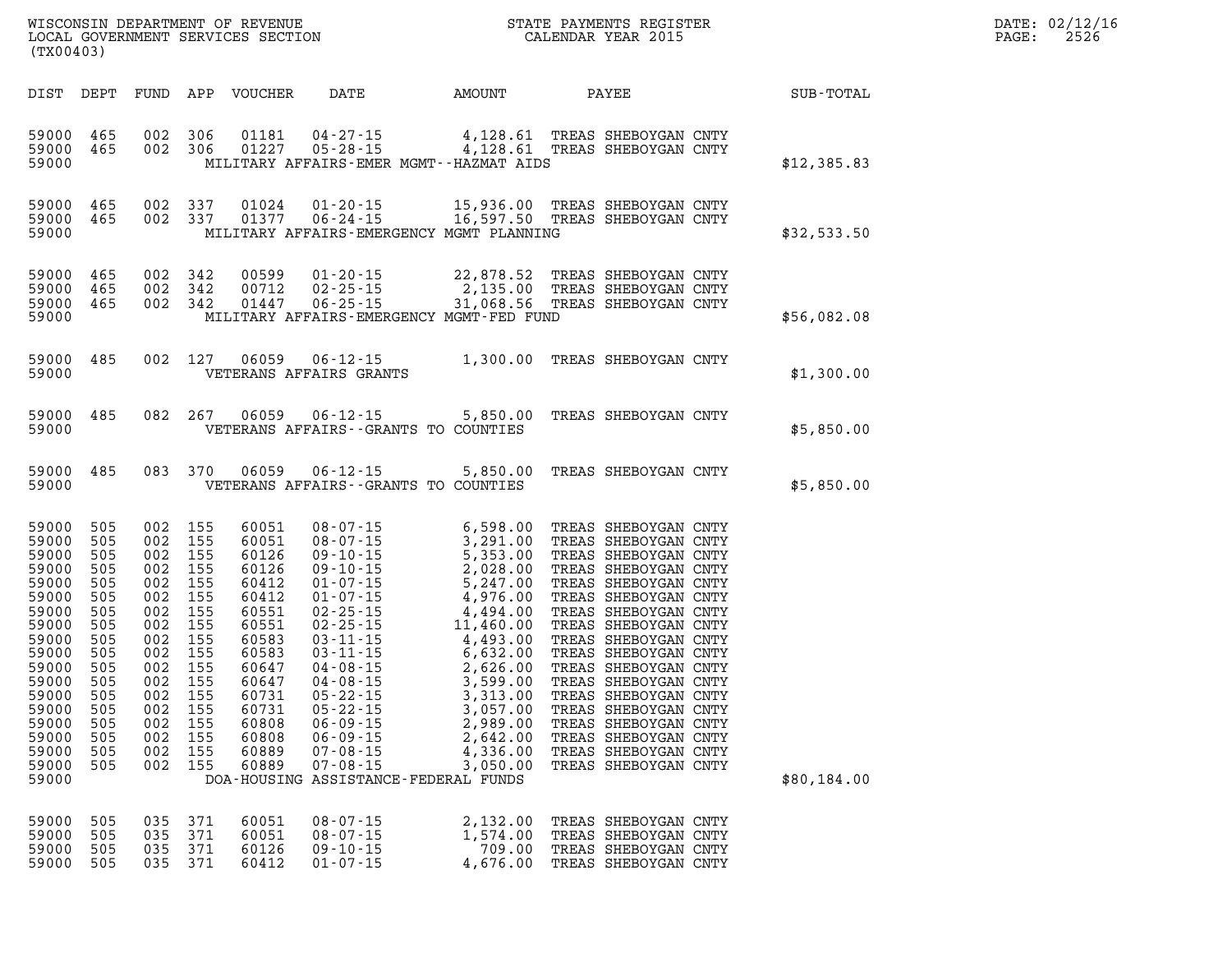| DIST<br>DEPT                                                                                                                                                                                                                                                                                                                          | FUND                                                                                                                                     | APP                                                                                                                                      | VOUCHER                                                                                                                                                                          | DATE                                                                                                                                                                                                                                                                                                                                                                                              | AMOUNT                                                                                                                                                                                                                                       | PAYEE                                                                                                                                                                                                                                                                                                                                                                                                                                                                                        | SUB-TOTAL       |
|---------------------------------------------------------------------------------------------------------------------------------------------------------------------------------------------------------------------------------------------------------------------------------------------------------------------------------------|------------------------------------------------------------------------------------------------------------------------------------------|------------------------------------------------------------------------------------------------------------------------------------------|----------------------------------------------------------------------------------------------------------------------------------------------------------------------------------|---------------------------------------------------------------------------------------------------------------------------------------------------------------------------------------------------------------------------------------------------------------------------------------------------------------------------------------------------------------------------------------------------|----------------------------------------------------------------------------------------------------------------------------------------------------------------------------------------------------------------------------------------------|----------------------------------------------------------------------------------------------------------------------------------------------------------------------------------------------------------------------------------------------------------------------------------------------------------------------------------------------------------------------------------------------------------------------------------------------------------------------------------------------|-----------------|
| 59000<br>505<br>59000<br>505<br>59000<br>505<br>505<br>59000<br>59000<br>505<br>59000<br>505<br>59000<br>505<br>505<br>59000<br>59000<br>505<br>59000<br>505<br>59000<br>505<br>505<br>59000<br>59000<br>505<br>59000<br>505<br>59000<br>505<br>59000<br>505<br>59000<br>505<br>505<br>59000<br>59000<br>505<br>59000<br>505<br>59000 | 035<br>035<br>035<br>035<br>035<br>035<br>035<br>035<br>035<br>035<br>035<br>035<br>035<br>035<br>035<br>035<br>035<br>035<br>035<br>035 | 371<br>371<br>371<br>371<br>371<br>371<br>371<br>371<br>371<br>371<br>371<br>371<br>371<br>371<br>371<br>371<br>371<br>371<br>371<br>371 | 60412<br>60412<br>60551<br>60551<br>60551<br>60583<br>60583<br>60583<br>60647<br>60647<br>60647<br>60731<br>60731<br>60731<br>60808<br>60808<br>60808<br>60889<br>60889<br>60889 | $01 - 07 - 15$<br>$01 - 07 - 15$<br>$02 - 25 - 15$<br>$02 - 25 - 15$<br>$02 - 25 - 15$<br>$03 - 11 - 15$<br>$03 - 11 - 15$<br>$03 - 11 - 15$<br>$04 - 08 - 15$<br>$04 - 08 - 15$<br>$04 - 08 - 15$<br>$05 - 22 - 15$<br>$05 - 22 - 15$<br>$05 - 22 - 15$<br>$06 - 09 - 15$<br>$06 - 09 - 15$<br>$06 - 09 - 15$<br>$07 - 08 - 15$<br>$07 - 08 - 15$<br>$07 - 08 - 15$<br>DOA--PUBLIC BENEFITS FUND | 2,342.00<br>3,441.00<br>3,040.00<br>2,622.00<br>4,107.00<br>4,334.00<br>2,869.00<br>2,457.00<br>2,499.00<br>2,255.00<br>1,939.00<br>2,587.00<br>2,740.00<br>2,863.00<br>2,924.00<br>2,547.00<br>2,670.00<br>2,555.00<br>2,875.00<br>3,167.00 | TREAS SHEBOYGAN CNTY<br>TREAS SHEBOYGAN CNTY<br>TREAS SHEBOYGAN CNTY<br>TREAS SHEBOYGAN CNTY<br>TREAS SHEBOYGAN CNTY<br>TREAS SHEBOYGAN CNTY<br>TREAS SHEBOYGAN CNTY<br>TREAS SHEBOYGAN CNTY<br>TREAS SHEBOYGAN CNTY<br>TREAS SHEBOYGAN CNTY<br>TREAS SHEBOYGAN CNTY<br>TREAS SHEBOYGAN CNTY<br>TREAS SHEBOYGAN CNTY<br>TREAS SHEBOYGAN CNTY<br>TREAS SHEBOYGAN CNTY<br>TREAS SHEBOYGAN CNTY<br>TREAS SHEBOYGAN CNTY<br>TREAS SHEBOYGAN CNTY<br>TREAS SHEBOYGAN CNTY<br>TREAS SHEBOYGAN CNTY | \$65,924.00     |
| 505<br>59000<br>59000                                                                                                                                                                                                                                                                                                                 | 089                                                                                                                                      | 166                                                                                                                                      | 06757                                                                                                                                                                            | $03 - 23 - 15$<br>DOA--LAND INFORMATION FUND                                                                                                                                                                                                                                                                                                                                                      | 1,000.00                                                                                                                                                                                                                                     | TREAS SHEBOYGAN CNTY                                                                                                                                                                                                                                                                                                                                                                                                                                                                         | \$1,000.00      |
| 59000<br>835<br>59000                                                                                                                                                                                                                                                                                                                 | 002                                                                                                                                      | 105                                                                                                                                      | 44476                                                                                                                                                                            | $07 - 27 - 15$<br>REVENUE - - STATE SHARED REVENUES                                                                                                                                                                                                                                                                                                                                               |                                                                                                                                                                                                                                              | 468,016.09 TREAS SHEBOYGAN CNTY                                                                                                                                                                                                                                                                                                                                                                                                                                                              | \$468,016.09    |
| 59000<br>835<br>59000                                                                                                                                                                                                                                                                                                                 | 002                                                                                                                                      | 109                                                                                                                                      | 01059                                                                                                                                                                            | $07 - 27 - 15$<br>REVENUE--EXEMPT COMPUTER AID                                                                                                                                                                                                                                                                                                                                                    | 409,766.00                                                                                                                                                                                                                                   | TREAS SHEBOYGAN CNTY                                                                                                                                                                                                                                                                                                                                                                                                                                                                         | \$409,766.00    |
| 59000<br>835<br>59000<br>835<br>59000                                                                                                                                                                                                                                                                                                 | 002<br>002                                                                                                                               | 302<br>302                                                                                                                               | 10115<br>11115                                                                                                                                                                   | $07 - 27 - 15$<br>$07 - 27 - 15$                                                                                                                                                                                                                                                                                                                                                                  | REVENUE-FIRST DOLLAR/SCHOOL LEVY CREDITS                                                                                                                                                                                                     | 13,936,551.11 TREAS SHEBOYGAN CNTY<br>3,037,633.61 TREAS SHEBOYGAN CNTY                                                                                                                                                                                                                                                                                                                                                                                                                      | \$16,974,184.72 |
| 835<br>59000<br>59000                                                                                                                                                                                                                                                                                                                 | 021                                                                                                                                      | 363                                                                                                                                      | 37254                                                                                                                                                                            | $03 - 23 - 15$<br>REVENUE--LOTTERY CREDIT -                                                                                                                                                                                                                                                                                                                                                       | 3,755,341.80                                                                                                                                                                                                                                 | TREAS SHEBOYGAN CNTY                                                                                                                                                                                                                                                                                                                                                                                                                                                                         | \$3,755,341.80  |
| 59000                                                                                                                                                                                                                                                                                                                                 |                                                                                                                                          |                                                                                                                                          |                                                                                                                                                                                  | DISTRICT TOTAL APPROPRIATIONS                                                                                                                                                                                                                                                                                                                                                                     |                                                                                                                                                                                                                                              |                                                                                                                                                                                                                                                                                                                                                                                                                                                                                              | \$45,566,994.30 |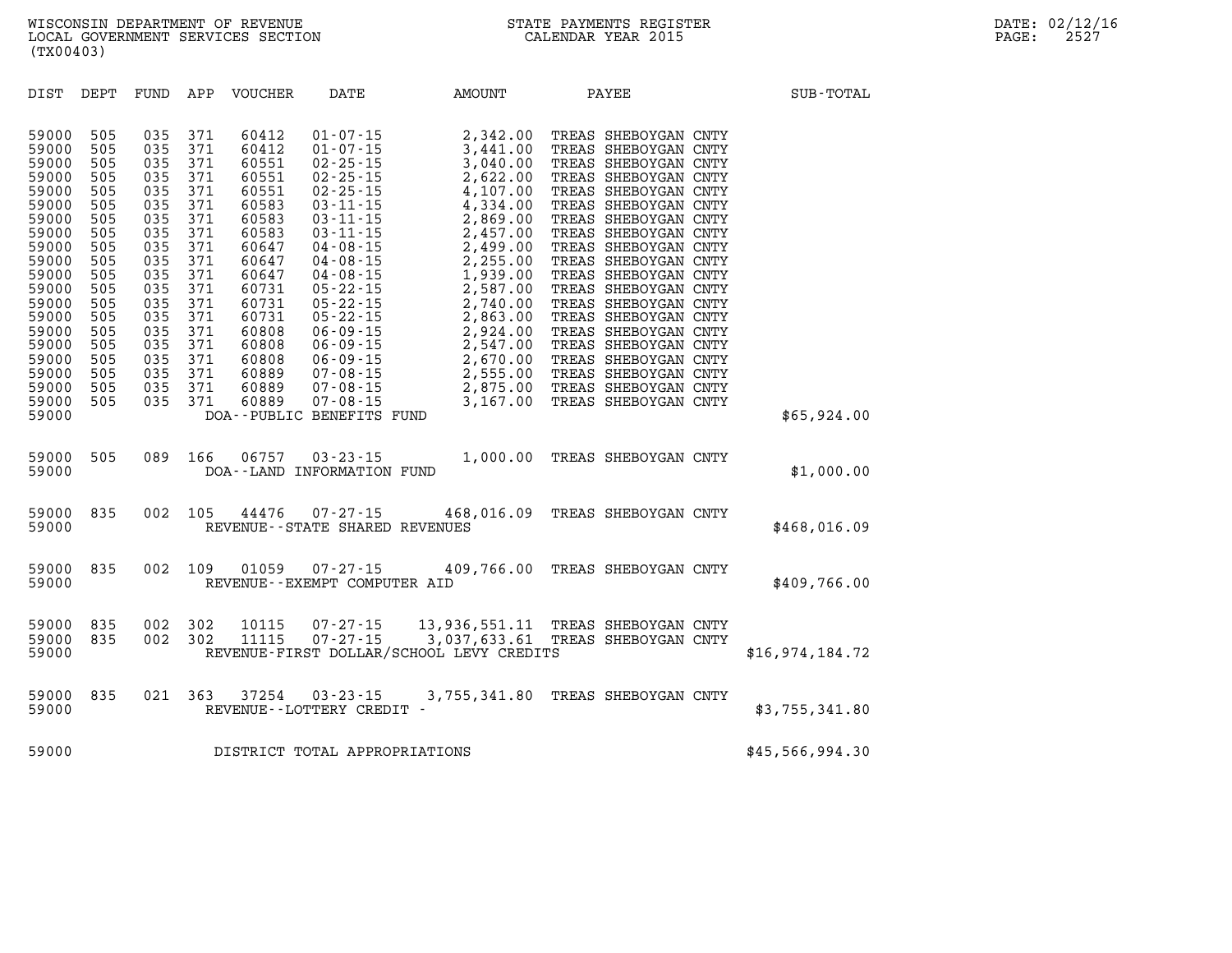| (TX00403)                                        |           |                                          |         |                            |                                                        |                                             |                                                                                                                                                                                                  |              | $\mathbb{R}^n$<br>DATE: 02/12/16<br>2528<br>PAGE: |
|--------------------------------------------------|-----------|------------------------------------------|---------|----------------------------|--------------------------------------------------------|---------------------------------------------|--------------------------------------------------------------------------------------------------------------------------------------------------------------------------------------------------|--------------|---------------------------------------------------|
|                                                  |           |                                          |         | DIST DEPT FUND APP VOUCHER | DATE                                                   | AMOUNT                                      | PAYEE                                                                                                                                                                                            | SUB-TOTAL    |                                                   |
| 59002                                            | 59002 165 |                                          |         |                            |                                                        | SAFETY/PROF SERV--FIRE INSURANCE DUES       | 002 225 01495 06-25-15 5,177.49 TREAS TN GREENBUSH                                                                                                                                               | \$5,177.49   |                                                   |
| 59002                                            | 59002 370 |                                          |         |                            |                                                        | NAT RESOURCES-SEVERANCE/YIELD/WITHDRAWAL    | 000 001 04DNR 06-03-15 663.60 TREAS TOWN GREENBUSH                                                                                                                                               | \$663.60     |                                                   |
|                                                  |           |                                          |         | 59002 370 002 503 17811    |                                                        |                                             | 01-12-15 9,696.18 TREAS TN GREENBUSH<br>605.80 TOWN SHARE                                                                                                                                        |              |                                                   |
| 59002                                            |           |                                          |         |                            |                                                        | NAT RESOURCES--AIDS IN LIEU OF TAXES        |                                                                                                                                                                                                  | \$9,696.18   |                                                   |
| 59002                                            | 59002 370 |                                          |         |                            |                                                        | NAT RESOURCES - - FOREST CROP/MFL/CO FOREST | 012 571 39590 06-02-15 275.52 TREAS TN GREENBUSH                                                                                                                                                 | \$275.52     |                                                   |
| 59002 370                                        | 59002 370 | 012 579<br>012 579                       |         |                            |                                                        |                                             | 20682  04-03-15  5,020.94  TREAS TN GREENBUSH<br>20682  04-03-15  336.34  TREAS TN GREENBUSH<br>20682  04-03-15  860.29  TREAS TN GREENBUSH                                                      |              |                                                   |
| 59002 370<br>59002                               |           | 012 579                                  |         |                            |                                                        | NAT RESOURCES--AIDS IN LIEU OF TAXES        |                                                                                                                                                                                                  | \$6, 217.57  |                                                   |
| 59002                                            | 59002 370 | 074 670                                  |         |                            | NAT RESOURCES--RU RECYCLING GRANT                      |                                             | 43095 05-29-15 3,136.47 TREAS TN GREENBUSH                                                                                                                                                       | \$3,136.47   |                                                   |
| 59002 395<br>59002 395<br>59002 395<br>59002 395 |           | 011 191<br>011 191<br>011 191<br>011 191 |         |                            |                                                        |                                             | 39500  01-05-15  28,895.74  TOWN OF GREENBUSH<br>47500  04-06-15  28,895.74  TOWN OF GREENBUSH<br>55500  07-06-15  28,895.74  TOWN OF GREENBUSH<br>67500  10-05-15  28,895.76  TOWN OF GREENBUSH |              |                                                   |
| 59002                                            |           |                                          |         |                            |                                                        | TRANSPORTATION--GENERAL TRANSP AIDS-GTA     |                                                                                                                                                                                                  | \$115,582.98 |                                                   |
| 59002                                            | 59002 835 |                                          |         |                            | REVENUE--STATE SHARED REVENUES                         |                                             | 002 105 44448 07-27-15 15,351.74 TREAS TN GREENBUSH                                                                                                                                              | \$15,351.74  |                                                   |
| 59002                                            | 59002 835 |                                          |         |                            | 002 109 03393 07-27-15<br>REVENUE--EXEMPT COMPUTER AID |                                             | 30.00 TREAS TN GREENBUSH                                                                                                                                                                         | \$30.00      |                                                   |
| 59002 835<br>59002                               |           |                                          |         | 002 501 00004              | $02 - 02 - 15$                                         | DOA-PAYMENT FOR MUNICIPAL SERVICES AID      | 2,795.56 TREAS TN GREENBUSH                                                                                                                                                                      | \$2,795.56   |                                                   |
| 59002<br>59002                                   | 835       |                                          | 021 363 | 35887                      | 03-23-15<br>REVENUE--LOTTERY CREDIT -                  |                                             | 717.72 TREAS TN GREENBUSH                                                                                                                                                                        | \$717.72     |                                                   |
| 59002                                            |           |                                          |         |                            | DISTRICT TOTAL APPROPRIATIONS                          |                                             |                                                                                                                                                                                                  | \$159,644.83 |                                                   |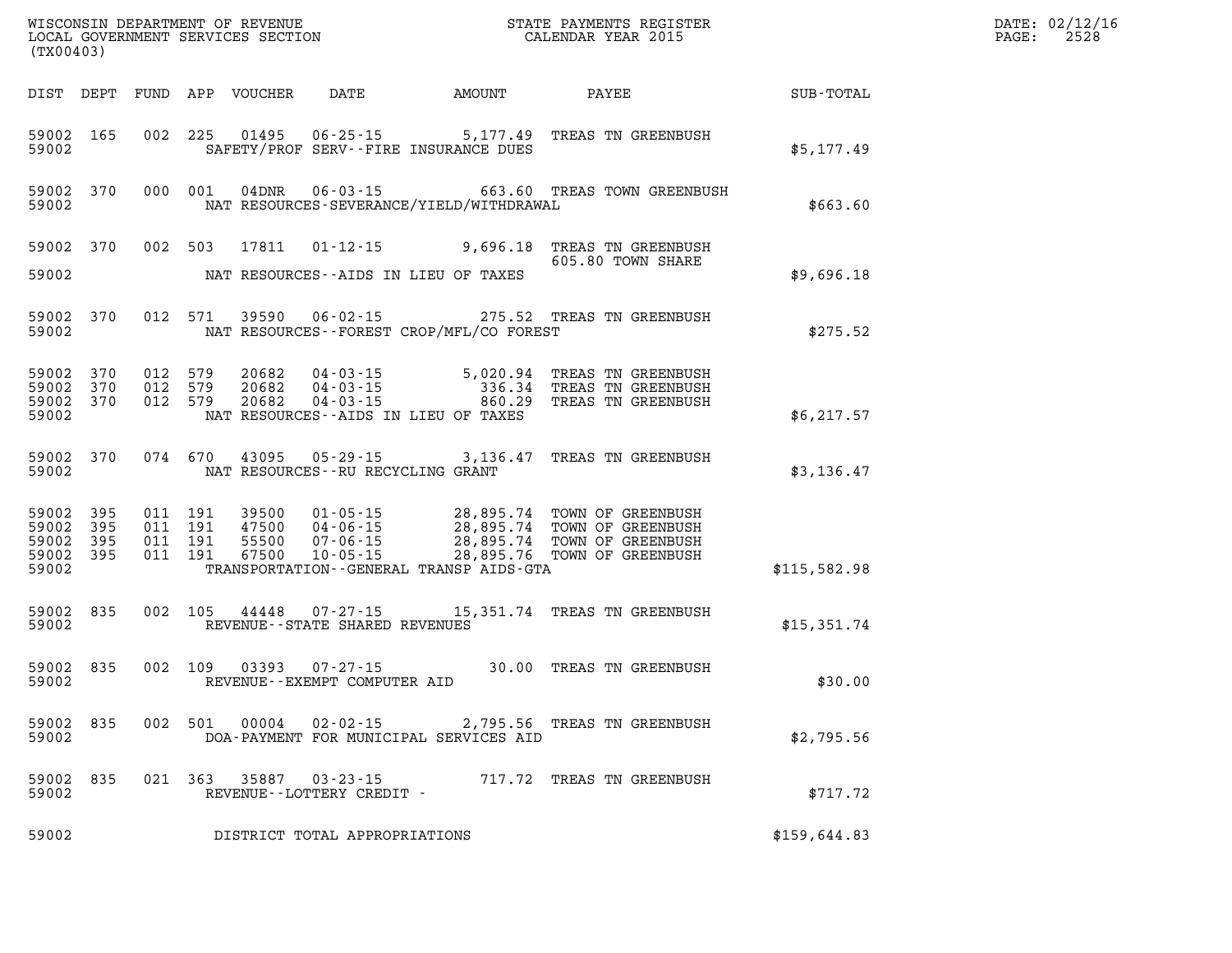| WISCONSIN DEPARTMENT OF REVENUE<br>LOCAL GOVERNMENT SERVICES SECTION<br>(TX00403) |            |                                          |  |                            |                                              |        | STATE PAYMENTS REGISTER<br>CALENDAR YEAR 2015                                                     |               | DATE: 02/12/16<br>PAGE:<br>2529 |
|-----------------------------------------------------------------------------------|------------|------------------------------------------|--|----------------------------|----------------------------------------------|--------|---------------------------------------------------------------------------------------------------|---------------|---------------------------------|
|                                                                                   |            |                                          |  | DIST DEPT FUND APP VOUCHER | DATE                                         | AMOUNT | PAYEE                                                                                             | SUB-TOTAL     |                                 |
| 59004                                                                             | 59004 165  |                                          |  |                            | SAFETY/PROF SERV--FIRE INSURANCE DUES        |        | 002 225 01496 06-25-15 4,526.15 TREAS TN HERMAN                                                   | \$4,526.15    |                                 |
| 59004 370<br>59004                                                                |            | 012 571                                  |  | 39591                      | NAT RESOURCES - - FOREST CROP/MFL/CO FOREST  |        |                                                                                                   | \$140.78      |                                 |
| 59004                                                                             | 59004 370  | 074 670                                  |  |                            | NAT RESOURCES--RU RECYCLING GRANT            |        | 43096  05-29-15  2,491.26  TREAS TN HERMAN                                                        | \$2,491.26    |                                 |
| 59004 395<br>59004<br>59004                                                       | 395<br>395 | 011 191<br>011 191<br>011 191<br>011 191 |  | 39501                      | 47501  04-06-15  23,104.48                   |        | 01-05-15 23,104.48 TOWN OF HERMAN<br>TOWN OF HERMAN<br>55501  07-06-15  23,104.48  TOWN OF HERMAN |               |                                 |
| 59004 395<br>59004                                                                |            |                                          |  | 67501                      | TRANSPORTATION - - GENERAL TRANSP AIDS - GTA |        | 10-05-15 23,104.50 TOWN OF HERMAN                                                                 | \$92,417.94   |                                 |
| 59004 835<br>59004                                                                |            |                                          |  |                            | REVENUE--STATE SHARED REVENUES               |        | 002 105 44449 07-27-15 11,387.32 TREAS TN HERMAN                                                  | \$11,387.32   |                                 |
| 59004                                                                             | 59004 835  | 002 109                                  |  |                            | REVENUE--EXEMPT COMPUTER AID                 |        | 03394   07-27-15   469.00 TREAS TN HERMAN                                                         | \$469.00      |                                 |
| 59004                                                                             |            |                                          |  |                            | DISTRICT TOTAL APPROPRIATIONS                |        |                                                                                                   | \$111, 432.45 |                                 |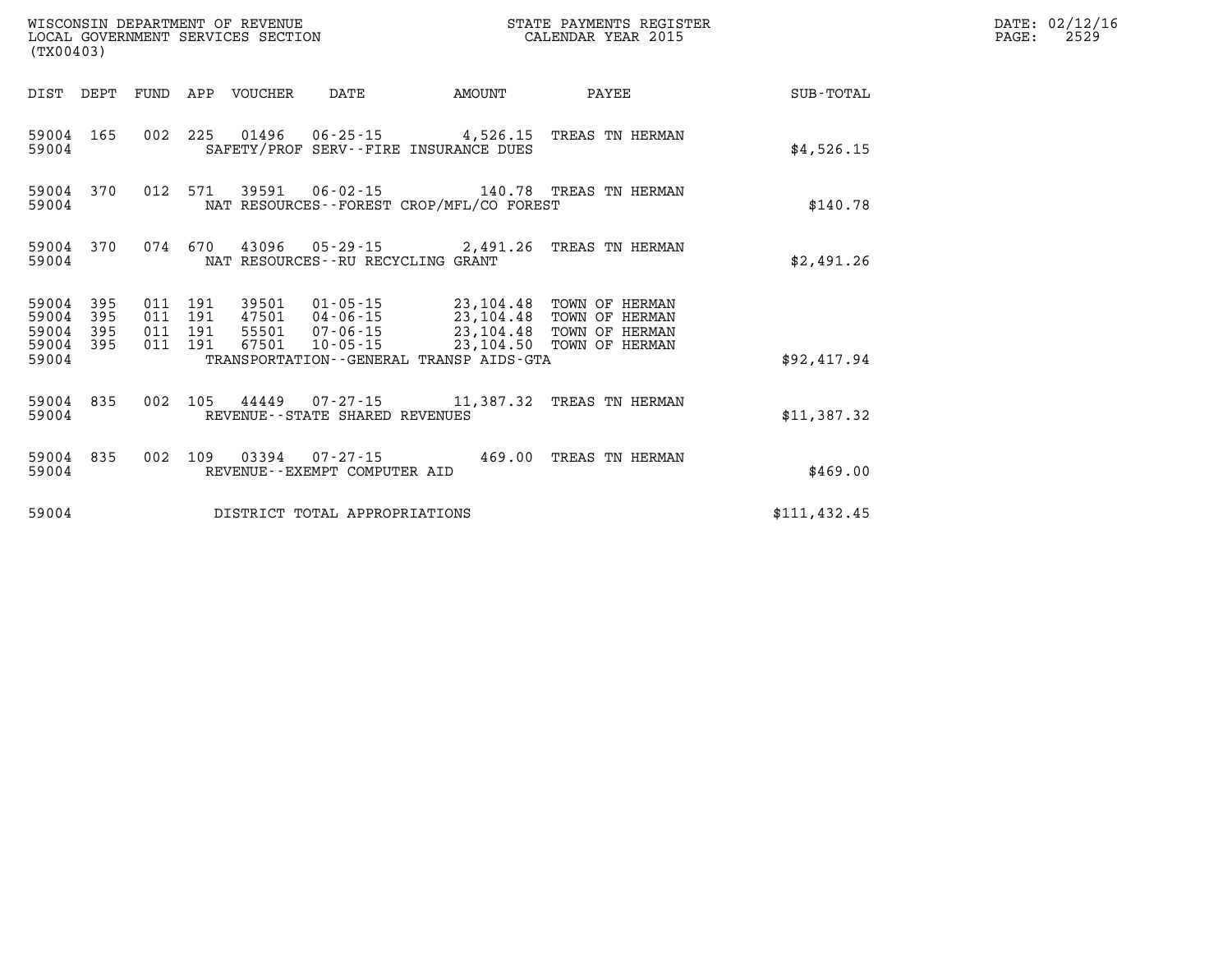| WISCONSIN DEPARTMENT OF REVENUE<br>LOCAL GOVERNMENT SERVICES SECTION<br>CALENDAR YEAR 2015<br>(TX00403) |           |                   |  |  |                                |                                             |                                                                                                                                                                                                                    |                 | DATE: 02/12/16<br>$\mathtt{PAGE:}$<br>2530 |
|---------------------------------------------------------------------------------------------------------|-----------|-------------------|--|--|--------------------------------|---------------------------------------------|--------------------------------------------------------------------------------------------------------------------------------------------------------------------------------------------------------------------|-----------------|--------------------------------------------|
|                                                                                                         |           |                   |  |  |                                | DIST DEPT FUND APP VOUCHER DATE AMOUNT      |                                                                                                                                                                                                                    | PAYEE SUB-TOTAL |                                            |
| 59006                                                                                                   | 59006 165 |                   |  |  |                                | SAFETY/PROF SERV--FIRE INSURANCE DUES       | 002 225 01497 06-25-15 8,328.97 TREAS TN HOLLAND                                                                                                                                                                   | \$8,328.97      |                                            |
| 59006                                                                                                   |           | 59006 370 000 001 |  |  |                                | NAT RESOURCES-SEVERANCE/YIELD/WITHDRAWAL    | 05DNR  09-28-15  867.08 TREAS TOWN HOLLAND                                                                                                                                                                         | \$867.08        |                                            |
| 59006                                                                                                   | 59006 370 |                   |  |  |                                | NAT RESOURCES - - FOREST CROP/MFL/CO FOREST | 012 571 39592 06-02-15 80.28 TREAS TN HOLLAND                                                                                                                                                                      | \$80.28         |                                            |
| 59006                                                                                                   | 59006 370 |                   |  |  |                                | NAT RESOURCES--AIDS IN LIEU OF TAXES        | 012 579 20683 04-03-15 28.12 TREAS TN HOLLAND                                                                                                                                                                      | \$28.12         |                                            |
| 59006                                                                                                   |           | 59006 370 074 670 |  |  |                                | NAT RESOURCES - - RU RECYCLING GRANT        | 43097  05-29-15  2,288.35  TREAS TN HOLLAND                                                                                                                                                                        | \$2,288.35      |                                            |
| 59006 395<br>59006 395<br>59006 395<br>59006 395<br>59006                                               |           |                   |  |  |                                | TRANSPORTATION--GENERAL TRANSP AIDS-GTA     | 011 191 39502 01-05-15 30,101.34 TOWN OF HOLLAND<br>011 191 47502 04-06-15 30,101.34 TOWN OF HOLLAND<br>011 191 55502 07-06-15 30,101.34 TOWN OF HOLLAND<br>011 191 67502 10-05-15 ------30,101.34 TOWN OF HOLLAND | \$120,405.36    |                                            |
| 59006                                                                                                   | 59006 835 |                   |  |  | REVENUE--STATE SHARED REVENUES |                                             | 002 105 44450 07-27-15 7,181.90 TREAS TN HOLLAND                                                                                                                                                                   | \$7,181.90      |                                            |
| 59006                                                                                                   | 59006 835 |                   |  |  | REVENUE--EXEMPT COMPUTER AID   |                                             | 002 109 03395 07-27-15 207.00 TREAS TN HOLLAND                                                                                                                                                                     | \$207.00        |                                            |
| 59006                                                                                                   |           |                   |  |  | DISTRICT TOTAL APPROPRIATIONS  |                                             |                                                                                                                                                                                                                    | \$139,387.06    |                                            |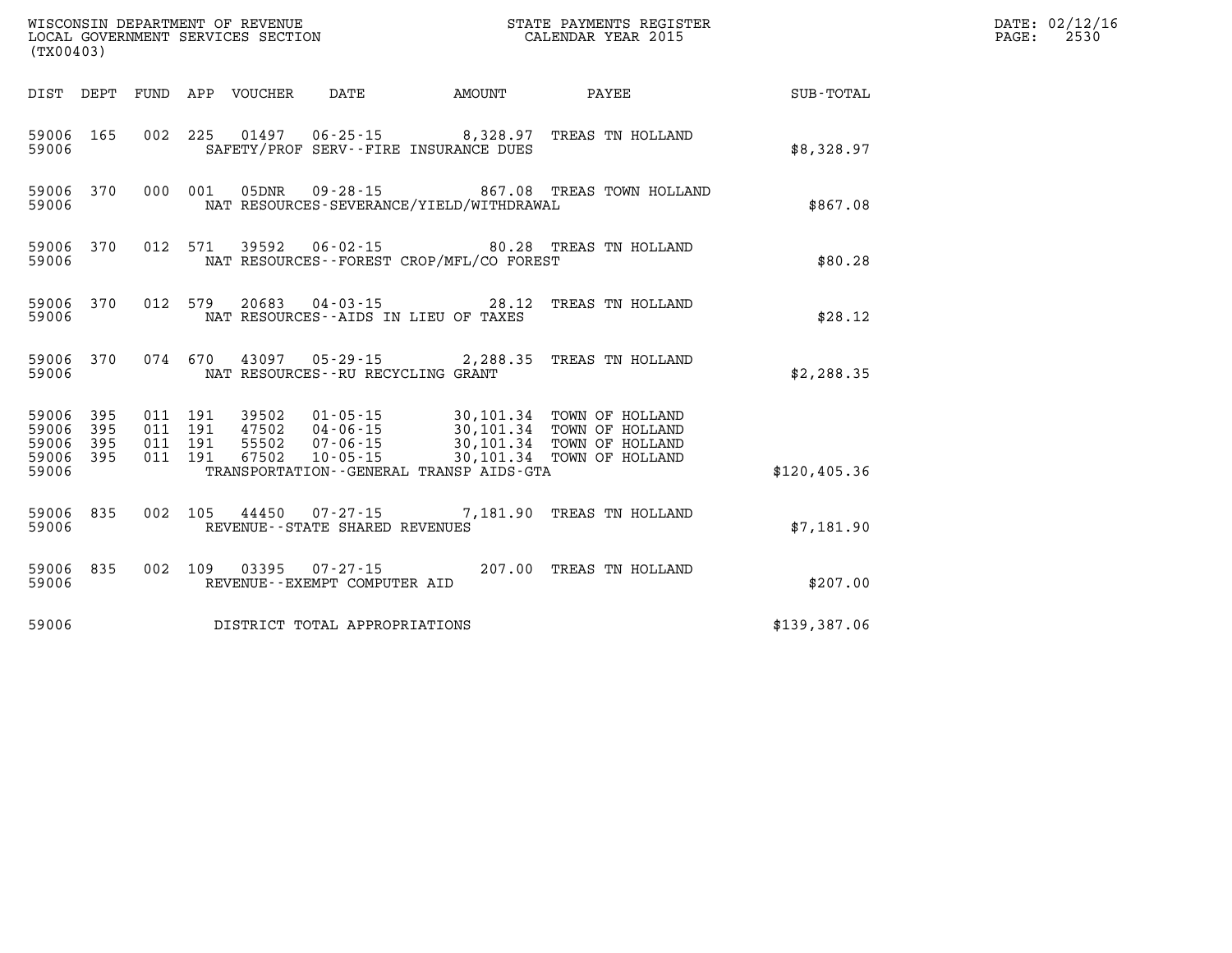| WISCONSIN DEPARTMENT OF REVENUE<br>LOCAL GOVERNMENT SERVICES SECTION<br>(TX00403) |            |                               |         |                            |                                                        |                                                                                                                                                            | STATE PAYMENTS REGISTER<br>CALENDAR YEAR 2015 |             | DATE: 02/12/16<br>PAGE:<br>2531 |
|-----------------------------------------------------------------------------------|------------|-------------------------------|---------|----------------------------|--------------------------------------------------------|------------------------------------------------------------------------------------------------------------------------------------------------------------|-----------------------------------------------|-------------|---------------------------------|
|                                                                                   |            |                               |         | DIST DEPT FUND APP VOUCHER | DATE                                                   | <b>AMOUNT</b>                                                                                                                                              | PAYEE                                         | SUB-TOTAL   |                                 |
| 59008                                                                             | 59008 165  |                               |         |                            |                                                        | 002 225 01498 06-25-15 8,812.72 TREAS TN LIMA<br>SAFETY/PROF SERV--FIRE INSURANCE DUES                                                                     |                                               | \$8,812.72  |                                 |
| 59008 370<br>59008                                                                |            |                               | 012 571 |                            |                                                        | 39593  06-02-15  42.86  TREAS TN LIMA<br>NAT RESOURCES - - FOREST CROP/MFL/CO FOREST                                                                       |                                               | \$42.86     |                                 |
| 59008                                                                             | 59008 370  | 074 670                       |         |                            | NAT RESOURCES--RU RECYCLING GRANT                      | 43098  05-29-15  4,253.30 TREAS TN LIMA                                                                                                                    |                                               | \$4, 253.30 |                                 |
| 59008 395<br>59008<br>59008<br>59008 395                                          | 395<br>395 | 011 191<br>011 191<br>011 191 | 011 191 | 67503                      |                                                        | 39503 01-05-15 19,608.81 TOWN OF LIMA<br>47503 04-06-15 19,608.81 TOWN OF LIMA<br>55503 07-06-15 19,608.81 TOWN OF LIMA<br>10-05-15 19,608.81 TOWN OF LIMA |                                               |             |                                 |
| 59008                                                                             |            |                               |         |                            |                                                        | TRANSPORTATION - - GENERAL TRANSP AIDS - GTA                                                                                                               |                                               | \$78,435.24 |                                 |
| 59008                                                                             | 59008 835  |                               | 002 105 |                            | REVENUE--STATE SHARED REVENUES                         | 44451  07-27-15  7,948.12  TREAS TN LIMA                                                                                                                   |                                               | \$7.948.12  |                                 |
| 59008                                                                             | 59008 835  |                               |         |                            | 002 109 03396 07-27-15<br>REVENUE--EXEMPT COMPUTER AID |                                                                                                                                                            | 67.00 TREAS TN LIMA                           | \$67.00     |                                 |
| 59008                                                                             |            |                               |         |                            | DISTRICT TOTAL APPROPRIATIONS                          |                                                                                                                                                            |                                               | \$99,559.24 |                                 |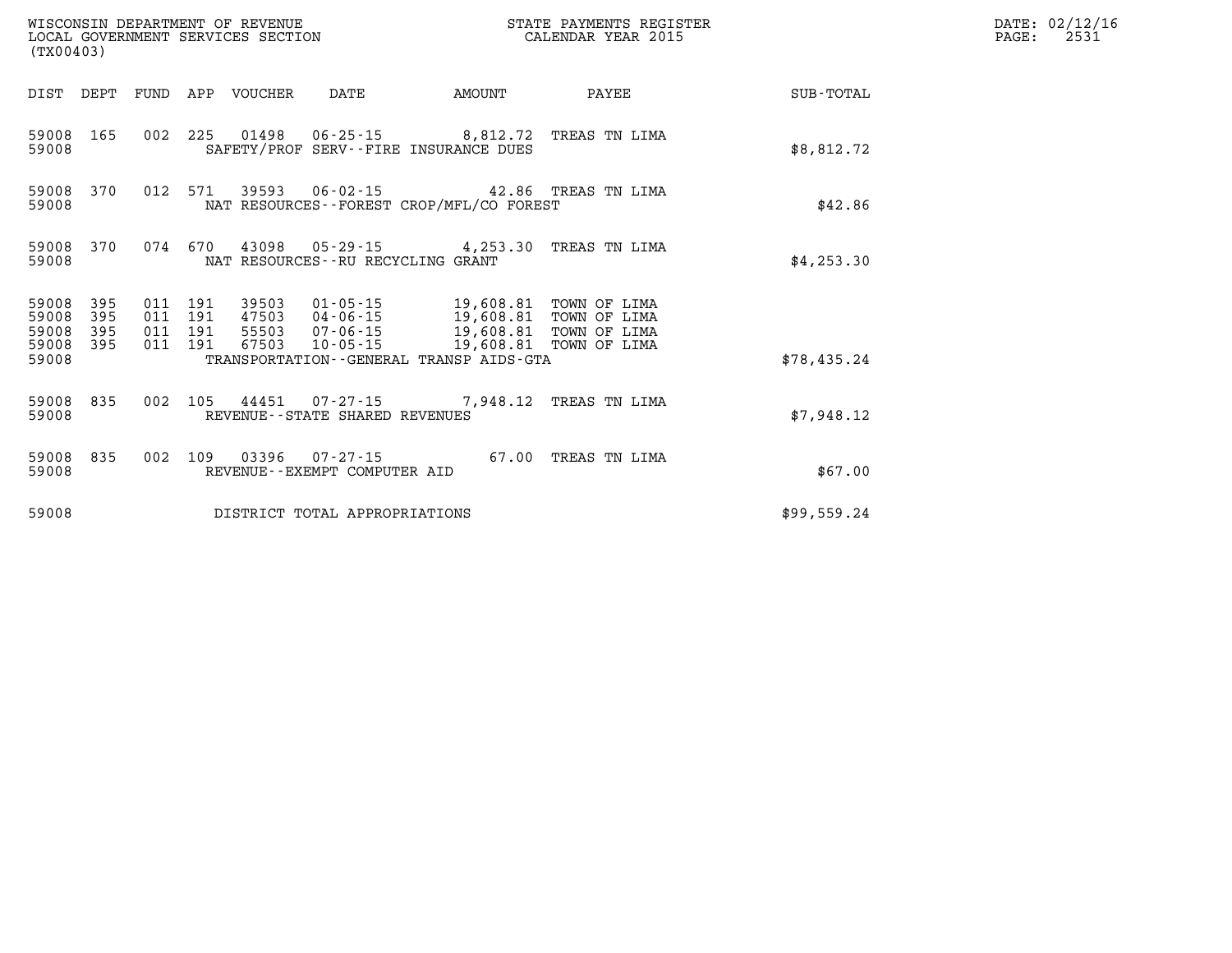| DATE: | 02/12/16 |
|-------|----------|
| PAGE: | 2532     |

| WISCONSIN DEPARTMENT OF REVENUE<br>(TX00403)                                                      | LOCAL GOVERNMENT SERVICES SECTION                                                                                                                                               |                                                  | STATE PAYMENTS REGISTER<br>CALENDAR YEAR 2015                            |               |
|---------------------------------------------------------------------------------------------------|---------------------------------------------------------------------------------------------------------------------------------------------------------------------------------|--------------------------------------------------|--------------------------------------------------------------------------|---------------|
| DIST<br>DEPT<br><b>FUND</b>                                                                       | APP<br>VOUCHER<br>DATE                                                                                                                                                          | AMOUNT                                           | PAYEE                                                                    | SUB-TOTAL     |
| 002<br>59010<br>165<br>59010                                                                      | 225<br>01499<br>SAFETY/PROF SERV--FIRE INSURANCE DUES                                                                                                                           | $06 - 25 - 15$ 5,530.15                          | TREAS TN LYNDON                                                          | \$5,530.15    |
| 370<br>002<br>59010                                                                               | 503<br>17812<br>$01 - 12 - 15$                                                                                                                                                  |                                                  | 32,250.57 TREAS TN LYNDON<br>5787.54 TOWN SHARE                          |               |
| 002<br>59010<br>370<br>59010                                                                      | 503<br>17812<br>$01 - 12 - 15$<br>NAT RESOURCES -- AIDS IN LIEU OF TAXES                                                                                                        | 3,296.82                                         | TREAS TN LYNDON                                                          | \$35,547.39   |
| 370<br>012<br>59010<br>59010                                                                      | 571<br>39594<br>$06 - 02 - 15$<br>NAT RESOURCES - - FOREST CROP/MFL/CO FOREST                                                                                                   | 164.16                                           | TREAS TN LYNDON                                                          | \$164.16      |
| 59010<br>370<br>012<br>59010<br>370<br>012<br>59010<br>370<br>012<br>59010<br>370<br>012<br>59010 | 579<br>20684<br>$04 - 03 - 15$<br>$04 - 03 - 15$<br>579<br>20684<br>579<br>20684<br>$04 - 03 - 15$<br>$04 - 03 - 15$<br>579<br>20684<br>NAT RESOURCES--AIDS IN LIEU OF TAXES    | 35.20<br>303.86<br>137.81<br>228.66              | TREAS TN LYNDON<br>TREAS TN LYNDON<br>TREAS TN LYNDON<br>TREAS TN LYNDON | \$705.53      |
| 59010<br>395<br>011<br>395<br>59010<br>011<br>59010<br>395<br>011<br>59010<br>395<br>011<br>59010 | 191<br>39504<br>$01 - 05 - 15$<br>191<br>47504<br>$04 - 06 - 15$<br>191<br>55504<br>$07 - 06 - 15$<br>191<br>67504<br>$10 - 05 - 15$<br>TRANSPORTATION--GENERAL TRANSP AIDS-GTA | 16,850.80<br>16,850.80<br>16,850.80<br>16,850.82 | TOWN OF LYNDON<br>TOWN OF LYNDON<br>TOWN OF LYNDON<br>TOWN OF LYNDON     | \$67,403.22   |
| 002<br>59010<br>835<br>59010                                                                      | 105<br>44452<br>$07 - 27 - 15$<br>REVENUE - - STATE SHARED REVENUES                                                                                                             | 3,572.47                                         | TREAS TN LYNDON                                                          | \$3,572.47    |
| 835<br>002<br>59010<br>59010                                                                      | 109<br>03397<br>$07 - 27 - 15$<br>REVENUE - - EXEMPT COMPUTER AID                                                                                                               |                                                  | 126.00 TREAS TN LYNDON                                                   | \$126.00      |
| 021<br>59010<br>835<br>59010                                                                      | 363<br>35888<br>$03 - 23 - 15$<br>REVENUE--LOTTERY CREDIT -                                                                                                                     |                                                  | 1,240.81 TREAS TN LYNDON                                                 | \$1,240.81    |
| 59010                                                                                             | DISTRICT TOTAL APPROPRIATIONS                                                                                                                                                   |                                                  |                                                                          | \$114, 289.73 |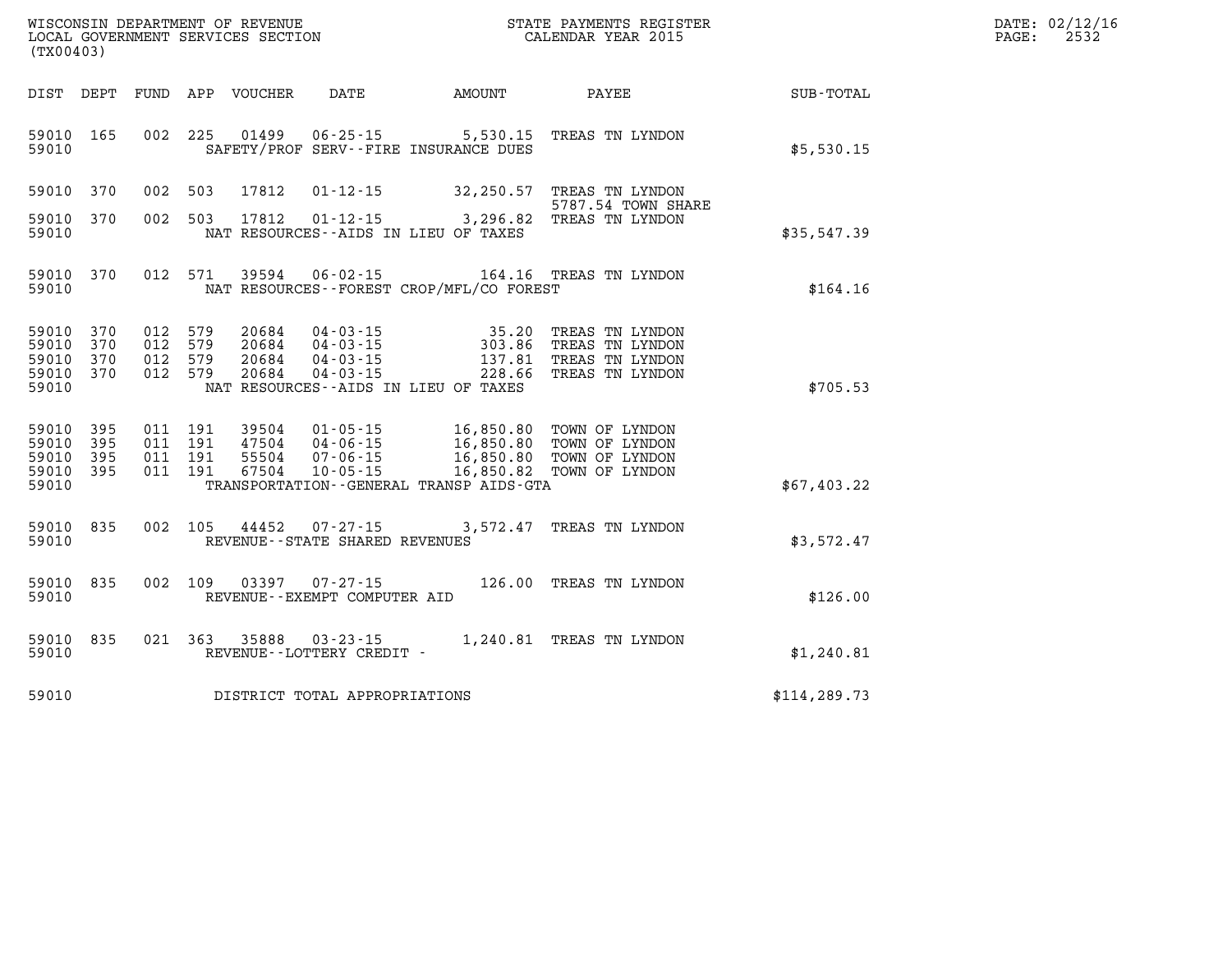| DATE: | 02/12/16 |
|-------|----------|
| PAGE: | 2533     |

| (TX00403)                                 |                          |                          |                          |                                  |                                                                                                                 |                                                  |                                                                              |              |
|-------------------------------------------|--------------------------|--------------------------|--------------------------|----------------------------------|-----------------------------------------------------------------------------------------------------------------|--------------------------------------------------|------------------------------------------------------------------------------|--------------|
| DIST                                      | DEPT                     | FUND                     | APP                      | VOUCHER                          | DATE                                                                                                            | <b>EXAMPLE THE PROPERTY OF AMOUNT</b>            | PAYEE                                                                        | SUB-TOTAL    |
| 59012<br>59012                            | 165                      | 002                      | 225                      | 01500                            | $06 - 25 - 15$<br>SAFETY/PROF SERV--FIRE INSURANCE DUES                                                         | 4,211.73                                         | TREAS TN MITCHELL                                                            | \$4, 211.73  |
| 59012                                     | 370                      | 002                      | 503                      | 18196                            | $04 - 20 - 15$                                                                                                  | 68,047.09                                        | TREAS TN MITCHELL                                                            |              |
| 59012<br>59012                            | 370                      | 002                      | 503                      | 18196                            | $04 - 20 - 15$<br>NAT RESOURCES -- AIDS IN LIEU OF TAXES                                                        | 14,865.52                                        | 6714.65 TOWN SHARE<br>TREAS TN MITCHELL                                      | \$82,912.61  |
| 59012<br>59012                            | 370                      | 012                      | 571                      | 39595                            | $06 - 02 - 15$<br>NAT RESOURCES - - FOREST CROP/MFL/CO FOREST                                                   |                                                  | 54.80 TREAS TN MITCHELL                                                      | \$54.80      |
| 59012<br>59012<br>59012                   | 370<br>370               | 012<br>012               | 579<br>579               | 20685<br>20685                   | 04 - 03 - 15<br>04 - 03 - 15<br>NAT RESOURCES -- AIDS IN LIEU OF TAXES                                          | 6,771.78<br>73.34                                | TREAS TN MITCHELL<br>TREAS TN MITCHELL                                       | \$6,845.12   |
| 59012<br>59012                            | 370                      | 074                      | 670                      | 43099                            | $05 - 29 - 15$<br>NAT RESOURCES - - RU RECYCLING GRANT                                                          | 210.84                                           | TREAS TN MITCHELL                                                            | \$210.84     |
| 59012<br>59012<br>59012<br>59012<br>59012 | 395<br>395<br>395<br>395 | 011<br>011<br>011<br>011 | 191<br>191<br>191<br>191 | 39505<br>47505<br>55505<br>67505 | $01 - 05 - 15$<br>$04 - 06 - 15$<br>$07 - 06 - 15$<br>$10 - 05 - 15$<br>TRANSPORTATION--GENERAL TRANSP AIDS-GTA | 17,951.80<br>17,951.80<br>17,951.80<br>17,951.82 | TOWN OF MITCHELL<br>TOWN OF MITCHELL<br>TOWN OF MITCHELL<br>TOWN OF MITCHELL | \$71,807.22  |
| 59012<br>59012                            | 835                      | 002                      | 105                      | 44453                            | $07 - 27 - 15$<br>REVENUE - - STATE SHARED REVENUES                                                             | 3,020.37                                         | TREAS TN MITCHELL                                                            | \$3,020.37   |
| 59012<br>59012                            | 835                      | 002                      | 109                      | 03398                            | $07 - 27 - 15$<br>REVENUE--EXEMPT COMPUTER AID                                                                  | 14.00                                            | TREAS TN MITCHELL                                                            | \$14.00      |
| 59012<br>59012                            | 835                      | 002                      | 501                      | 00004                            | $02 - 02 - 15$<br>DOA-PAYMENT FOR MUNICIPAL SERVICES AID                                                        |                                                  | 2,003.37 TREAS TN MITCHELL                                                   | \$2,003.37   |
| 59012                                     |                          |                          |                          |                                  | DISTRICT TOTAL APPROPRIATIONS                                                                                   |                                                  |                                                                              | \$171,080.06 |

WISCONSIN DEPARTMENT OF REVENUE **STATE PAYMENTS REGISTER**<br>LOCAL GOVERNMENT SERVICES SECTION

LOCAL GOVERNMENT SERVICES SECTION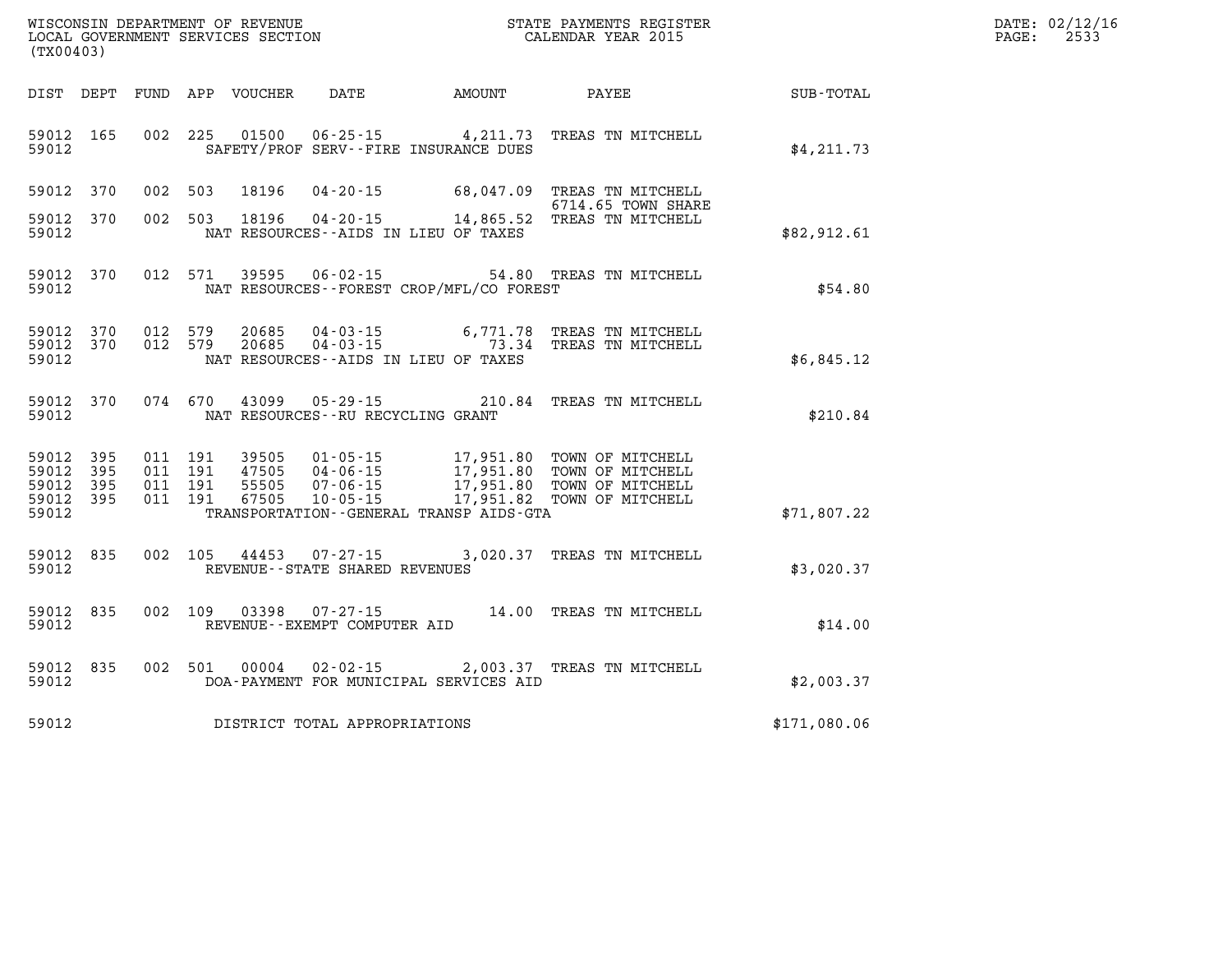| WISCONSIN DEPARTMENT OF REVENUE<br>LOCAL GOVERNMENT SERVICES SECTION<br>(TX00403) |           |                               |         |                            |                                   |                                                                                                                            | STATE PAYMENTS REGISTER<br>CALENDAR YEAR 2015            |              | DATE: 02/12/16<br>PAGE:<br>2534 |
|-----------------------------------------------------------------------------------|-----------|-------------------------------|---------|----------------------------|-----------------------------------|----------------------------------------------------------------------------------------------------------------------------|----------------------------------------------------------|--------------|---------------------------------|
|                                                                                   |           |                               |         | DIST DEPT FUND APP VOUCHER | DATE                              | <b>AMOUNT</b>                                                                                                              | PAYEE                                                    | SUB-TOTAL    |                                 |
| 59014                                                                             |           |                               |         |                            |                                   | SAFETY/PROF SERV--FIRE INSURANCE DUES                                                                                      | 59014 165 002 225 01501 06-25-15 4,267.96 TREAS TN MOSEL | \$4,267.96   |                                 |
| 59014                                                                             | 59014 370 |                               |         |                            |                                   | NAT RESOURCES - - FOREST CROP/MFL/CO FOREST                                                                                | 012 571 39596 06-02-15 49.14 TREAS TN MOSEL              | \$49.14      |                                 |
| 59014                                                                             | 59014 370 |                               |         |                            | NAT RESOURCES--RU RECYCLING GRANT |                                                                                                                            | 074 670 43100 05-29-15 1,070.86 TREAS TN MOSEL           | \$1,070.86   |                                 |
| 59014 395<br>59014 395<br>59014 395                                               |           | 011 191<br>011 191<br>011 191 | 011 191 | 67506                      |                                   | 47506  04-06-15  15,309.40  TOWN OF MOSEL<br>55506  07-06-15  15,309.40  TOWN OF MOSEL<br>10-05-15 15,309.42 TOWN OF MOSEL |                                                          |              |                                 |
| 59014 395<br>59014                                                                |           |                               |         |                            |                                   | TRANSPORTATION--GENERAL TRANSP AIDS-GTA                                                                                    |                                                          | \$61, 237.62 |                                 |
| 59014                                                                             | 59014 835 |                               |         |                            | REVENUE--STATE SHARED REVENUES    |                                                                                                                            | 002 105 44454 07-27-15 1,955.94 TREAS TN MOSEL           | \$1,955.94   |                                 |
| 59014                                                                             | 59014 835 |                               |         |                            | REVENUE--EXEMPT COMPUTER AID      |                                                                                                                            | 002 109 03399 07-27-15 3,596.00 TREAS TN MOSEL           | \$3,596.00   |                                 |
| 59014                                                                             |           |                               |         |                            | DISTRICT TOTAL APPROPRIATIONS     |                                                                                                                            |                                                          | \$72, 177.52 |                                 |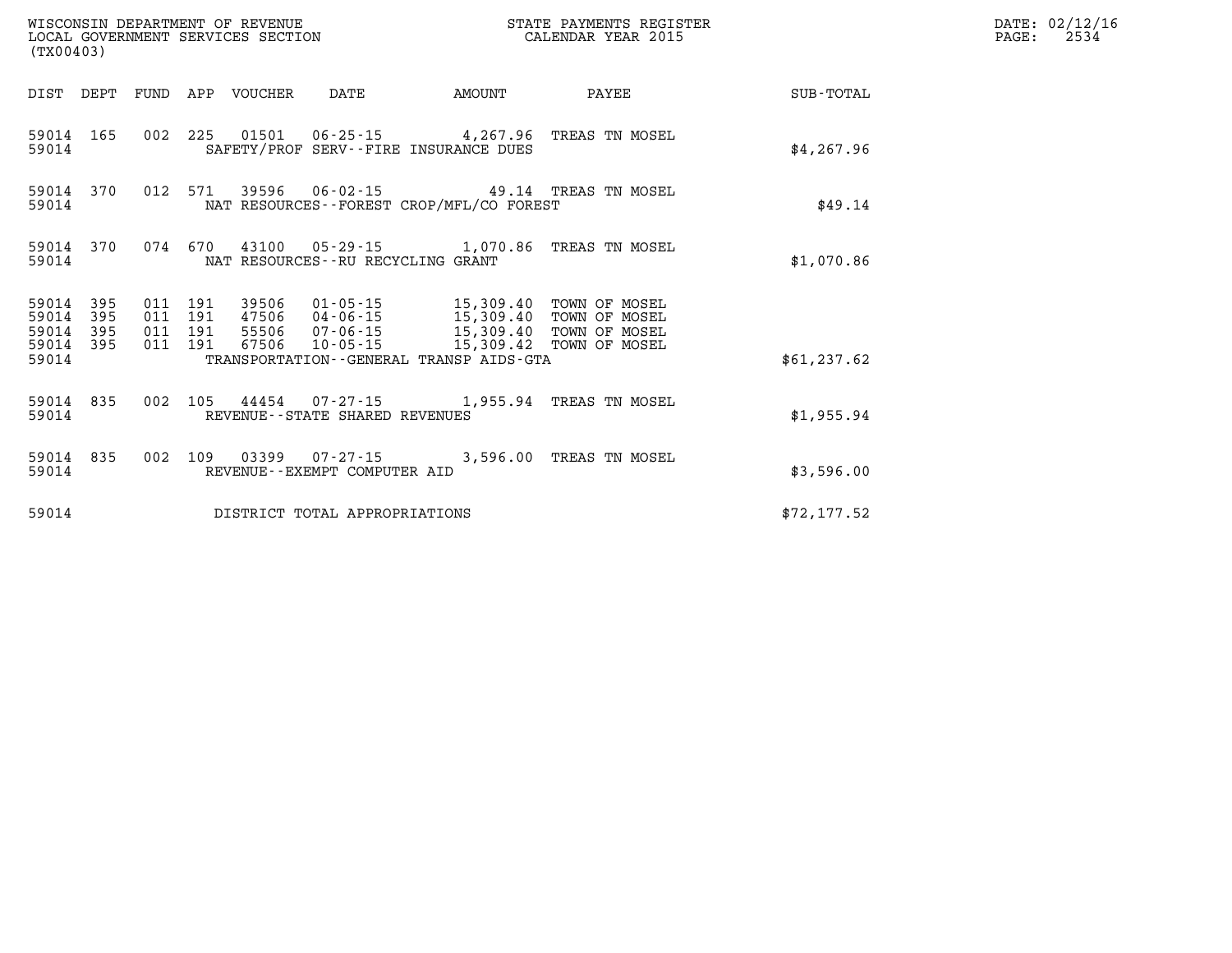|                                                   | WISCONSIN DEPARTMENT OF REVENUE<br>LOCAL GOVERNMENT SERVICES SECTION<br>(TX00403) |                                          |         |                            |                                                          | STATE PAYMENTS REGISTER<br>CALENDAR YEAR 2015                                |                                                                                                                                                                                  |                  | DATE: 02/12/16<br>PAGE:<br>2535 |
|---------------------------------------------------|-----------------------------------------------------------------------------------|------------------------------------------|---------|----------------------------|----------------------------------------------------------|------------------------------------------------------------------------------|----------------------------------------------------------------------------------------------------------------------------------------------------------------------------------|------------------|---------------------------------|
|                                                   |                                                                                   |                                          |         | DIST DEPT FUND APP VOUCHER |                                                          | DATE AMOUNT                                                                  | PAYEE                                                                                                                                                                            | <b>SUB-TOTAL</b> |                                 |
| 59016 165<br>59016                                |                                                                                   |                                          |         |                            |                                                          | SAFETY/PROF SERV--FIRE INSURANCE DUES                                        | 002 225 01502 06-25-15 12,335.80 TREAS TN PLYMOUTH                                                                                                                               | \$12,335.80      |                                 |
| 59016                                             | 59016 370                                                                         | 000 001                                  |         |                            |                                                          | NAT RESOURCES-SEVERANCE/YIELD/WITHDRAWAL                                     | 04DNR  06-03-15   10,598.90 TREAS TOWN PLYMOUTH                                                                                                                                  | \$10,598.90      |                                 |
| 59016 370                                         |                                                                                   | 002 503                                  |         |                            |                                                          |                                                                              | 17813  01-12-15  26,632.22  TREAS TN PLYMOUTH<br>1174.37 TOWN SHARE                                                                                                              |                  |                                 |
| 59016                                             |                                                                                   |                                          |         |                            |                                                          | NAT RESOURCES--AIDS IN LIEU OF TAXES                                         |                                                                                                                                                                                  | \$26,632.22      |                                 |
| 59016 370<br>59016                                |                                                                                   |                                          | 012 571 |                            |                                                          | NAT RESOURCES--FOREST CROP/MFL/CO FOREST                                     | 39597  06-02-15  48.00 TREAS TN PLYMOUTH                                                                                                                                         | \$48.00          |                                 |
| 59016 370<br>59016<br>59016 370<br>59016          | 370                                                                               | 012 579<br>012 579<br>012 579            |         | 20686                      |                                                          | NAT RESOURCES -- AIDS IN LIEU OF TAXES                                       | 20686  04-03-15  25.68  TREAS TN PLYMOUTH<br>20686  04-03-15  200.63  TREAS TN PLYMOUTH<br>20686  04-03-15  197.55  TREAS TN PLYMOUTH                                            | \$543.86         |                                 |
| 59016 395<br>59016<br>59016<br>59016 395<br>59016 | 395<br>395                                                                        | 011 191<br>011 191<br>011 191<br>011 191 |         |                            |                                                          | TRANSPORTATION - - GENERAL TRANSP AIDS - GTA                                 | 39507 01-05-15 22,768.68 TOWN OF PLYMOUTH<br>47507 04-06-15 22,768.68 TOWN OF PLYMOUTH<br>55507 07-06-15 22,768.68 TOWN OF PLYMOUTH<br>67507 10-05-15 22,768.68 TOWN OF PLYMOUTH | \$91,074.72      |                                 |
| 59016 395<br>59016                                |                                                                                   |                                          |         |                            |                                                          | 011 278 67695 12-01-15 20,092.37<br>TRANSPORTATION - - LRIP/TRIP/MSIP GRANTS | TREAS TN PLYMOUTH                                                                                                                                                                | \$20,092.37      |                                 |
| 59016                                             | 59016 835                                                                         |                                          |         |                            | 002 105 44455 07-27-15<br>REVENUE--STATE SHARED REVENUES |                                                                              | 8,056.88 TREAS TN PLYMOUTH                                                                                                                                                       | \$8,056.88       |                                 |
| 59016                                             | 59016 835                                                                         |                                          |         |                            | REVENUE--EXEMPT COMPUTER AID                             |                                                                              | 002 109 03400 07-27-15 257.00 TREAS TN PLYMOUTH                                                                                                                                  | \$257.00         |                                 |
| 59016                                             |                                                                                   |                                          |         |                            | DISTRICT TOTAL APPROPRIATIONS                            |                                                                              |                                                                                                                                                                                  | \$169,639.75     |                                 |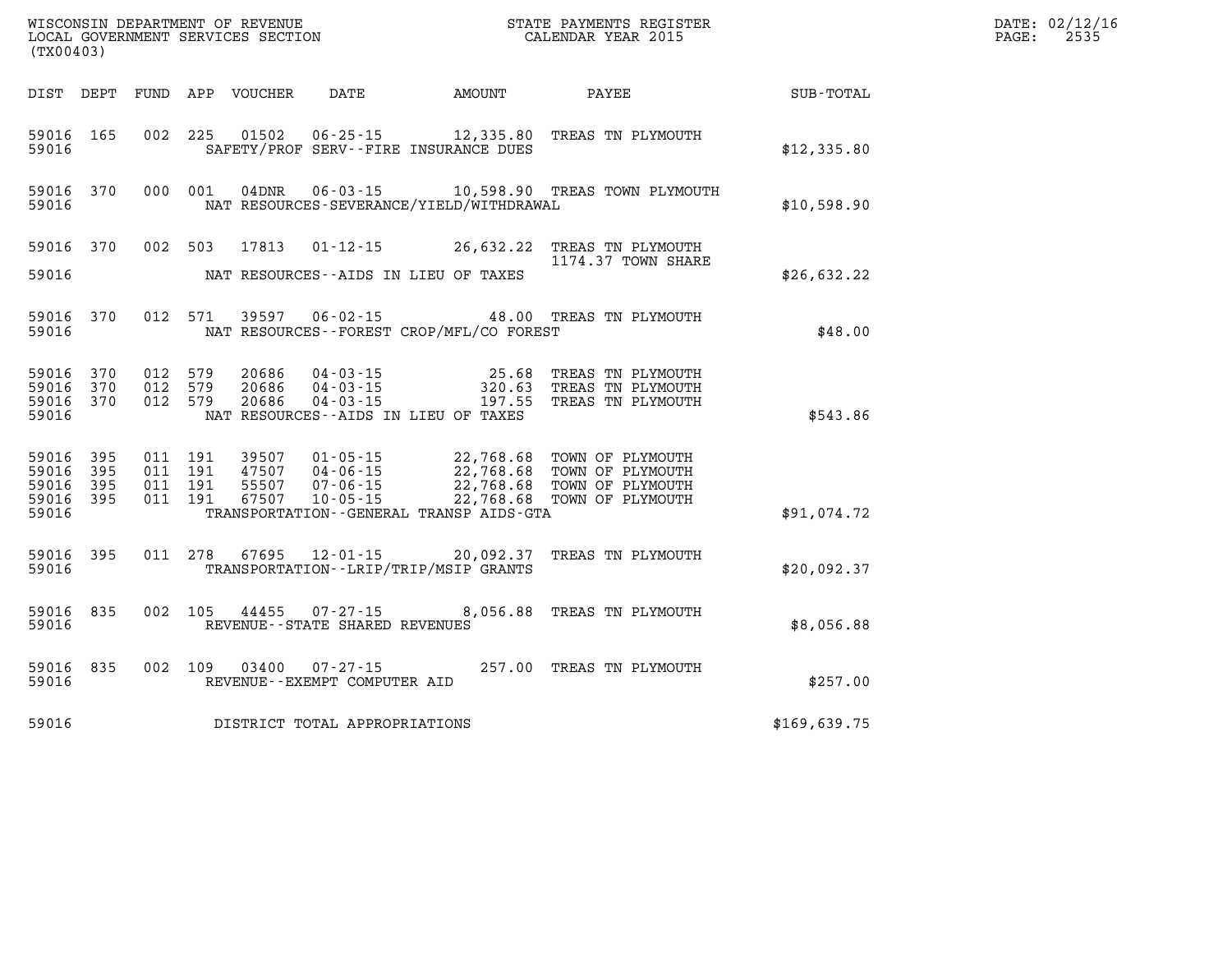| DATE: | 02/12/16 |
|-------|----------|
| PAGE: | 2536     |

| WISCONSIN DEPARTMENT OF REVENUE<br>(TX00403)                                                      | LOCAL GOVERNMENT SERVICES SECTION                                                                                                                                                    | STATE PAYMENTS REGISTER<br>CALENDAR YEAR 2015 |                                                                            |                  |  |
|---------------------------------------------------------------------------------------------------|--------------------------------------------------------------------------------------------------------------------------------------------------------------------------------------|-----------------------------------------------|----------------------------------------------------------------------------|------------------|--|
| DIST<br>DEPT<br>FUND                                                                              | APP<br><b>VOUCHER</b><br>DATE                                                                                                                                                        | <b>AMOUNT</b>                                 | PAYEE                                                                      | <b>SUB-TOTAL</b> |  |
| 002<br>165<br>59018<br>59018                                                                      | 225<br>01503<br>$06 - 25 - 15$ 9,768.06<br>SAFETY/PROF SERV--FIRE INSURANCE DUES                                                                                                     |                                               | TREAS TN RHINE                                                             | \$9,768.06       |  |
| 59018<br>370<br>002<br>370<br>002<br>59018                                                        | 503<br>18197<br>$04 - 20 - 15$<br>$04 - 20 - 15$<br>503<br>18197                                                                                                                     | 1,031.91<br>5,875.01                          | TREAS TN RHINE<br>TREAS TN RHINE<br>909.57 TOWN SHARE                      |                  |  |
| 370<br>002<br>59018<br>59018                                                                      | 503<br>18197<br>$04 - 20 - 15$<br>NAT RESOURCES -- AIDS IN LIEU OF TAXES                                                                                                             | 2,721.82                                      | TREAS TN RHINE                                                             | \$9,628.74       |  |
| 370<br>012<br>59018<br>59018                                                                      | 571<br>39598<br>$06 - 02 - 15$<br>NAT RESOURCES - - FOREST CROP/MFL/CO FOREST                                                                                                        |                                               | 236.32 TREAS TN RHINE                                                      | \$236.32         |  |
| 59018<br>370<br>012<br>59018<br>370<br>012<br>012<br>59018<br>370<br>59018<br>370<br>012<br>59018 | 579<br>20687<br>04-03-15<br>579<br>20687<br>$04 - 03 - 15$<br>579<br>$04 - 03 - 15$<br>20687<br>579<br>20687<br>$04 - 03 - 15$<br>NAT RESOURCES -- AIDS IN LIEU OF TAXES             | 157.22<br>16.40<br>157.31<br>163.95           | TREAS TN RHINE<br>TREAS TN RHINE<br>TREAS TN RHINE<br>TREAS TN RHINE       | \$494.88         |  |
| 370<br>074<br>59018<br>59018                                                                      | 670<br>43101<br>$05 - 29 - 15$<br>NAT RESOURCES - - RU RECYCLING GRANT                                                                                                               | 1,362.55                                      | TREAS TN RHINE                                                             | \$1,362.55       |  |
| 59018<br>395<br>011<br>59018<br>395<br>011<br>59018<br>395<br>011<br>395<br>59018<br>011<br>59018 | 191<br>39508<br>$01 - 05 - 15$<br>191<br>47508<br>$04 - 06 - 15$<br>55508<br>191<br>$07 - 06 - 15$<br>191<br>67508<br>$10 - 05 - 15$<br>TRANSPORTATION - - GENERAL TRANSP AIDS - GTA | 24,524.77<br>24,524.77<br>24,524.79           | 24,524.77 TOWN OF RHINE<br>TOWN OF RHINE<br>TOWN OF RHINE<br>TOWN OF RHINE | \$98,099.10      |  |
| 59018<br>835<br>002<br>59018                                                                      | 105<br>44456<br>$07 - 27 - 15$<br>REVENUE - - STATE SHARED REVENUES                                                                                                                  | 6,328.83                                      | TREAS TN RHINE                                                             | \$6,328.83       |  |
| 59018<br>835<br>002<br>59018                                                                      | 109<br>03401<br>$07 - 27 - 15$<br>REVENUE - - EXEMPT COMPUTER AID                                                                                                                    |                                               | 156.00 TREAS TN RHINE                                                      | \$156.00         |  |
| 59018                                                                                             | DISTRICT TOTAL APPROPRIATIONS                                                                                                                                                        |                                               |                                                                            | \$126,074.48     |  |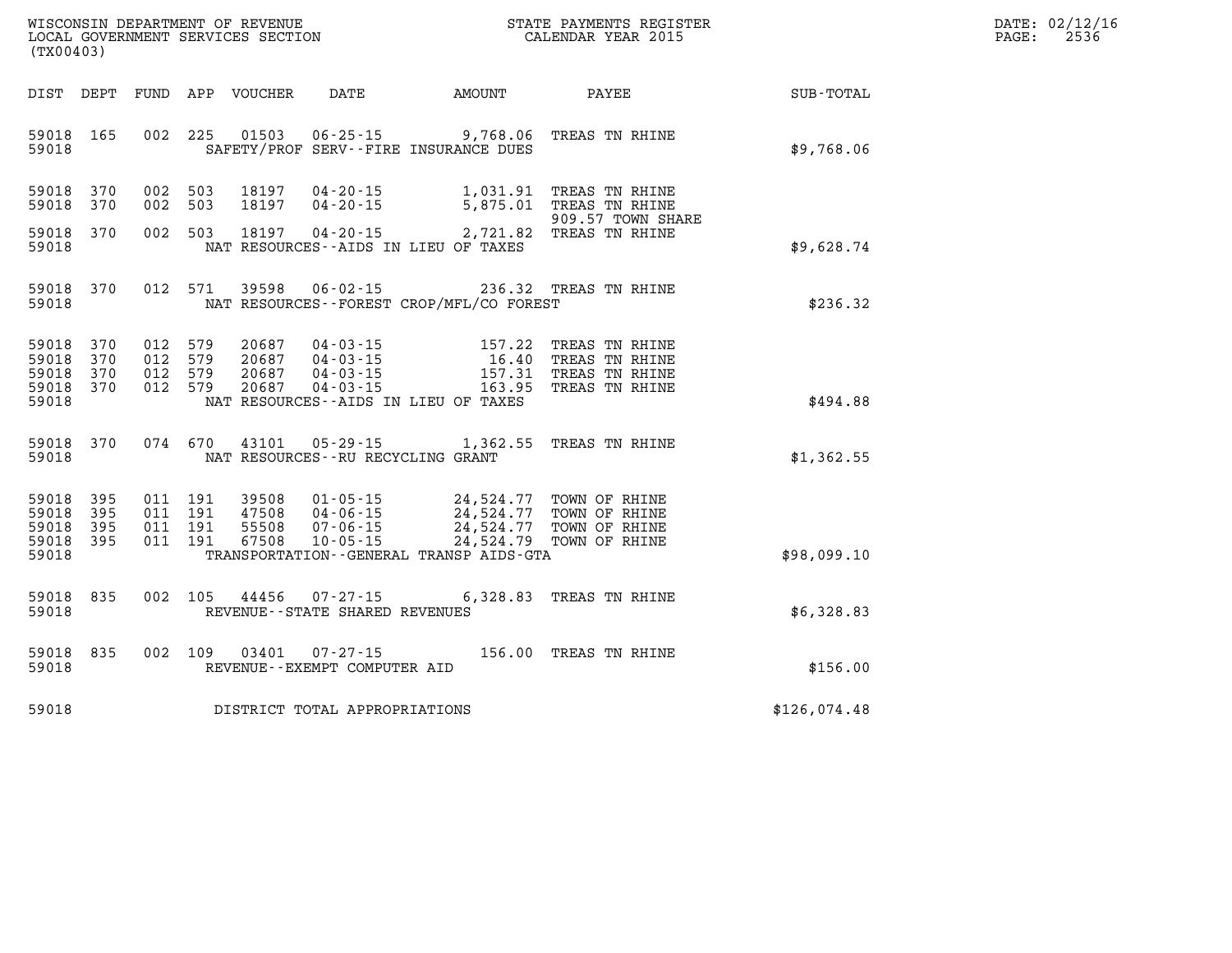| WISCONSIN DEPARTMENT OF REVENUE                                  | STATE PAYMENTS REGISTER | DATE: 02/12/16 |
|------------------------------------------------------------------|-------------------------|----------------|
| LOCAL GOVERNMENT SERVICES SECTION<br>$1 - 2 - 2 - 3 - 1 - 2 - 1$ | CALENDAR YEAR 2015      | 2531<br>PAGE:  |

| (TX00403)                                 |                          |                          |                          |                                  |                                                                      |                                                                                             |                                                                          |                  |
|-------------------------------------------|--------------------------|--------------------------|--------------------------|----------------------------------|----------------------------------------------------------------------|---------------------------------------------------------------------------------------------|--------------------------------------------------------------------------|------------------|
| DIST                                      | DEPT                     | FUND                     | APP                      | VOUCHER                          | DATE                                                                 | AMOUNT                                                                                      | PAYEE                                                                    | <b>SUB-TOTAL</b> |
| 59020<br>59020                            | 165                      | 002                      | 225                      | 01504                            |                                                                      | $06 - 25 - 15$ 1, 212.76<br>SAFETY/PROF SERV--FIRE INSURANCE DUES                           | TREAS TN RUSSELL                                                         | \$1,212.76       |
| 59020                                     | 370                      | 002                      | 503                      | 17814                            | $01 - 12 - 15$                                                       | 418.22                                                                                      | TREAS TN RUSSELL<br>53.32 TOWN SHARE                                     |                  |
| 59020                                     |                          |                          |                          |                                  |                                                                      | NAT RESOURCES -- AIDS IN LIEU OF TAXES                                                      |                                                                          | \$418.22         |
| 59020<br>59020                            | 370                      | 012                      | 571                      | 39599                            | $06 - 02 - 15$                                                       | NAT RESOURCES - - FOREST CROP/MFL/CO FOREST                                                 | 299.23 TREAS TN RUSSELL                                                  | \$299.23         |
| 59020<br>59020<br>59020                   | 370<br>370               | 012<br>012               | 579<br>579               | 20688<br>20688                   | $04 - 03 - 15$<br>$04 - 03 - 15$                                     | 6.41<br>64.06<br>NAT RESOURCES -- AIDS IN LIEU OF TAXES                                     | TREAS TN RUSSELL<br>TREAS TN RUSSELL                                     | \$70.47          |
| 59020<br>59020                            | 370                      | 074                      | 670                      | 43102                            | $05 - 29 - 15$<br>NAT RESOURCES -- RU RECYCLING GRANT                | 834.65                                                                                      | TREAS TN RUSSELL                                                         | \$834.65         |
| 59020<br>59020<br>59020<br>59020<br>59020 | 395<br>395<br>395<br>395 | 011<br>011<br>011<br>011 | 191<br>191<br>191<br>191 | 39509<br>47509<br>55509<br>67509 | $01 - 05 - 15$<br>$04 - 06 - 15$<br>$07 - 06 - 15$<br>$10 - 05 - 15$ | 11,048.53<br>11,048.53<br>11,048.53<br>11,048.55<br>TRANSPORTATION--GENERAL TRANSP AIDS-GTA | TOWN OF RUSSELL<br>TOWN OF RUSSELL<br>TOWN OF RUSSELL<br>TOWN OF RUSSELL | \$44,194.14      |
| 59020<br>59020                            | 835                      | 002                      | 105                      | 44457                            | $07 - 27 - 15$<br>REVENUE - - STATE SHARED REVENUES                  | 3,354.74                                                                                    | TREAS TN RUSSELL                                                         | \$3,354.74       |
| 59020<br>59020                            | 835                      | 002                      | 109                      | 03402                            | $07 - 27 - 15$<br>REVENUE - - EXEMPT COMPUTER AID                    | 1.00                                                                                        | TREAS TN RUSSELL                                                         | \$1.00           |
| 59020                                     |                          |                          |                          |                                  | DISTRICT TOTAL APPROPRIATIONS                                        |                                                                                             |                                                                          | \$50,385.21      |

WISCONSIN DEPARTMENT OF REVENUE **STATE PAYMENTS REGISTER**<br>LOCAL GOVERNMENT SERVICES SECTION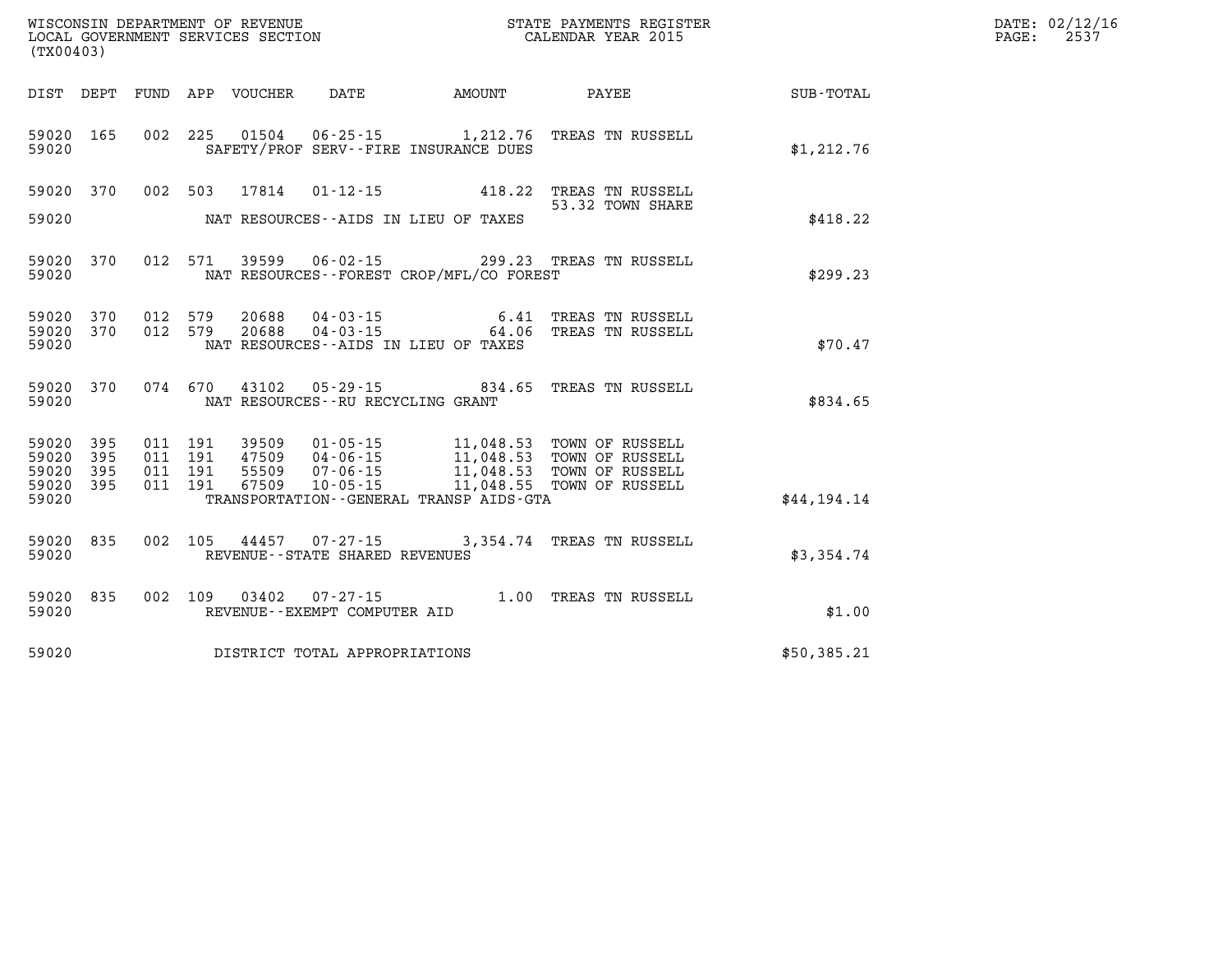| (TX00403)                                         |            |                                          |         |                  | WISCONSIN DEPARTMENT OF REVENUE<br>LOCAL GOVERNMENT SERVICES SECTION<br>(TX00403) |                                                                                                                                                                                                                             | STATE PAYMENTS REGISTER<br>CALENDAR YEAR 2015                                         |              | DATE: 02/12/16<br>$\mathtt{PAGE}$ :<br>2538 |
|---------------------------------------------------|------------|------------------------------------------|---------|------------------|-----------------------------------------------------------------------------------|-----------------------------------------------------------------------------------------------------------------------------------------------------------------------------------------------------------------------------|---------------------------------------------------------------------------------------|--------------|---------------------------------------------|
|                                                   | DIST DEPT  |                                          |         | FUND APP VOUCHER | DATE                                                                              | AMOUNT PAYEE                                                                                                                                                                                                                |                                                                                       | SUB-TOTAL    |                                             |
| 59022 165<br>59022                                |            |                                          |         |                  |                                                                                   | 002 225 01505 06-25-15 5,148.44 TREAS TN SCOTT<br>SAFETY/PROF SERV--FIRE INSURANCE DUES                                                                                                                                     |                                                                                       | \$5,148.44   |                                             |
| 59022 370<br>59022                                |            |                                          | 000 001 | 04DNR            |                                                                                   | NAT RESOURCES-SEVERANCE/YIELD/WITHDRAWAL                                                                                                                                                                                    | 06-03-15 872.52 TREAS TOWN SCOTT                                                      | \$872.52     |                                             |
| 59022 370                                         |            | 002 503                                  |         | 18198            |                                                                                   | 04-20-15 5,614.21 TREAS TN SCOTT                                                                                                                                                                                            | 1310.03 TOWN SHARE                                                                    |              |                                             |
| 59022 370<br>59022 370<br>59022                   |            | 002<br>002 503                           | 503     | 18198<br>18198   |                                                                                   | NAT RESOURCES--AIDS IN LIEU OF TAXES                                                                                                                                                                                        | 1310.03 TOWN SH<br>04-20-15 350.05 TREAS TN SCOTT<br>04-20-15 4,379.51 TREAS TN SCOTT | \$10,343.77  |                                             |
| 59022 370<br>59022                                |            | 012 571                                  |         | 39600            |                                                                                   | 06-02-15 147.93 TREAS TN SCOTT<br>NAT RESOURCES--FOREST CROP/MFL/CO FOREST                                                                                                                                                  |                                                                                       | \$147.93     |                                             |
| 59022 370<br>59022 370<br>59022                   |            | 012 579<br>012 579                       |         | 20689<br>20689   |                                                                                   | 04-03-15 1,367.99 TREAS TN SCOTT<br>04-03-15 515.35 TREAS TN SCOTT<br>NAT RESOURCES--AIDS IN LIEU OF TAXES                                                                                                                  |                                                                                       | \$1,883.34   |                                             |
| 59022 370<br>59022                                |            | 074 670                                  |         |                  | NAT RESOURCES -- RU RECYCLING GRANT                                               | 43103 05-29-15 3,228.93 TREAS TN SCOTT                                                                                                                                                                                      |                                                                                       | \$3,228.93   |                                             |
| 59022 395<br>59022<br>59022<br>59022 395<br>59022 | 395<br>395 | 011 191<br>011 191<br>011 191<br>011 191 |         |                  |                                                                                   | 39510  01-05-15  22,190.65  TOWN OF SCOTT<br>47510  04-06-15  22,190.65  TOWN OF SCOTT<br>55510  07-06-15  22,190.65  TOWN OF SCOTT<br>67510  10-05-15  22,190.67  TOWN OF SCOTT<br>TRANSPORTATION--GENERAL TRANSP AIDS-GTA |                                                                                       | \$88,762.62  |                                             |
| 59022 835<br>59022                                |            | 002 105                                  |         | 44458            | $07 - 27 - 15$<br>REVENUE--STATE SHARED REVENUES                                  |                                                                                                                                                                                                                             | 6,531.90 TREAS TN SCOTT                                                               | \$6,531.90   |                                             |
| 59022 835<br>59022                                |            | 002 109                                  |         | 03403            | 07-27-15<br>REVENUE--EXEMPT COMPUTER AID                                          |                                                                                                                                                                                                                             | 99.00 TREAS TN SCOTT                                                                  | \$99.00      |                                             |
| 59022<br>59022                                    | 835        | 002                                      | 501     | 00004            | 02-02-15                                                                          | 359.24<br>DOA-PAYMENT FOR MUNICIPAL SERVICES AID                                                                                                                                                                            | TREAS TN SCOTT                                                                        | \$359.24     |                                             |
| 59022<br>59022                                    | 835        | 021 363                                  |         | 35889            | $03 - 23 - 15$<br>REVENUE--LOTTERY CREDIT -                                       | 70.58                                                                                                                                                                                                                       | TREAS TN SCOTT                                                                        | \$70.58      |                                             |
| 59022                                             |            |                                          |         |                  | DISTRICT TOTAL APPROPRIATIONS                                                     |                                                                                                                                                                                                                             |                                                                                       | \$117,448.27 |                                             |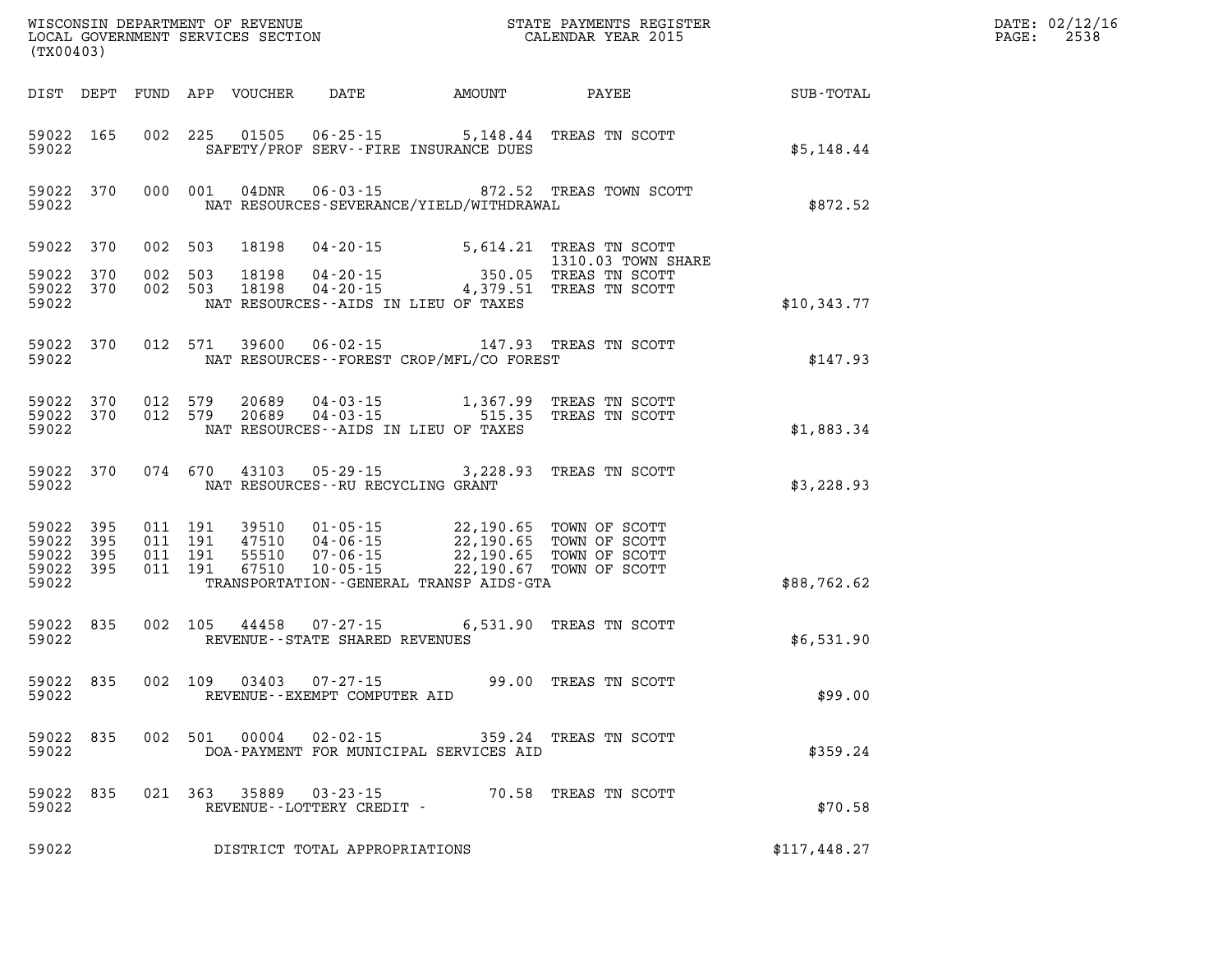| (TX00403)                        |                          |  |                            |                                             |                           | STATE PAYMENTS REGISTER                                                                                                                                                                                                                        |              | DATE: 02/12/16<br>PAGE: 2539 |
|----------------------------------|--------------------------|--|----------------------------|---------------------------------------------|---------------------------|------------------------------------------------------------------------------------------------------------------------------------------------------------------------------------------------------------------------------------------------|--------------|------------------------------|
|                                  |                          |  | DIST DEPT FUND APP VOUCHER | DATE                                        | <b>EXAMPLE THE AMOUNT</b> | <b>PAYEE</b>                                                                                                                                                                                                                                   | SUB-TOTAL    |                              |
| 59024 165<br>59024               |                          |  |                            | SAFETY/PROF SERV--FIRE INSURANCE DUES       |                           | 002 225 01506 06-25-15 26,501.91 TREAS TN SHEBOYGAN                                                                                                                                                                                            | \$26,501.91  |                              |
| 59024 370<br>59024               |                          |  |                            | NAT RESOURCES - - FOREST CROP/MFL/CO FOREST |                           | 012 571 39601 06-02-15 9.60 TREAS TN SHEBOYGAN                                                                                                                                                                                                 | \$9.60       |                              |
| 59024<br>59024                   | 370                      |  |                            | NAT RESOURCES--RU RECYCLING GRANT           |                           | 074 670 43104 05-29-15 18,137.17 TREAS TN SHEBOYGAN                                                                                                                                                                                            | \$18, 137.17 |                              |
| 59024<br>59024<br>59024<br>59024 | 395<br>395<br>395<br>395 |  |                            |                                             |                           | 011 191 39511 01-05-15 37,411.14 TOWN OF SHEBOYGAN<br>011 191 39311 01-03 13<br>011 191 47511 04-06-15 37,411.14 TOWN OF SHEBOYGAN<br>011 191 55511 07-06-15 37,411.14 TOWN OF SHEBOYGAN<br>011 191 67511 10-05-15 37,411.17 TOWN OF SHEBOYGAN |              |                              |
| 59024                            |                          |  |                            | TRANSPORTATION--GENERAL TRANSP AIDS-GTA     |                           |                                                                                                                                                                                                                                                | \$149.644.59 |                              |
| 59024 835<br>59024               |                          |  |                            | REVENUE--STATE SHARED REVENUES              |                           | 002 105 44459 07-27-15 13,091.28 TREAS TN SHEBOYGAN                                                                                                                                                                                            | \$13,091.28  |                              |
| 59024<br>59024                   | 835                      |  |                            | REVENUE--EXEMPT COMPUTER AID                |                           | 002 109 03404 07-27-15 7,215.00 TREAS TN SHEBOYGAN                                                                                                                                                                                             | \$7,215.00   |                              |
| 59024                            |                          |  |                            | DISTRICT TOTAL APPROPRIATIONS               |                           |                                                                                                                                                                                                                                                | \$214,599.55 |                              |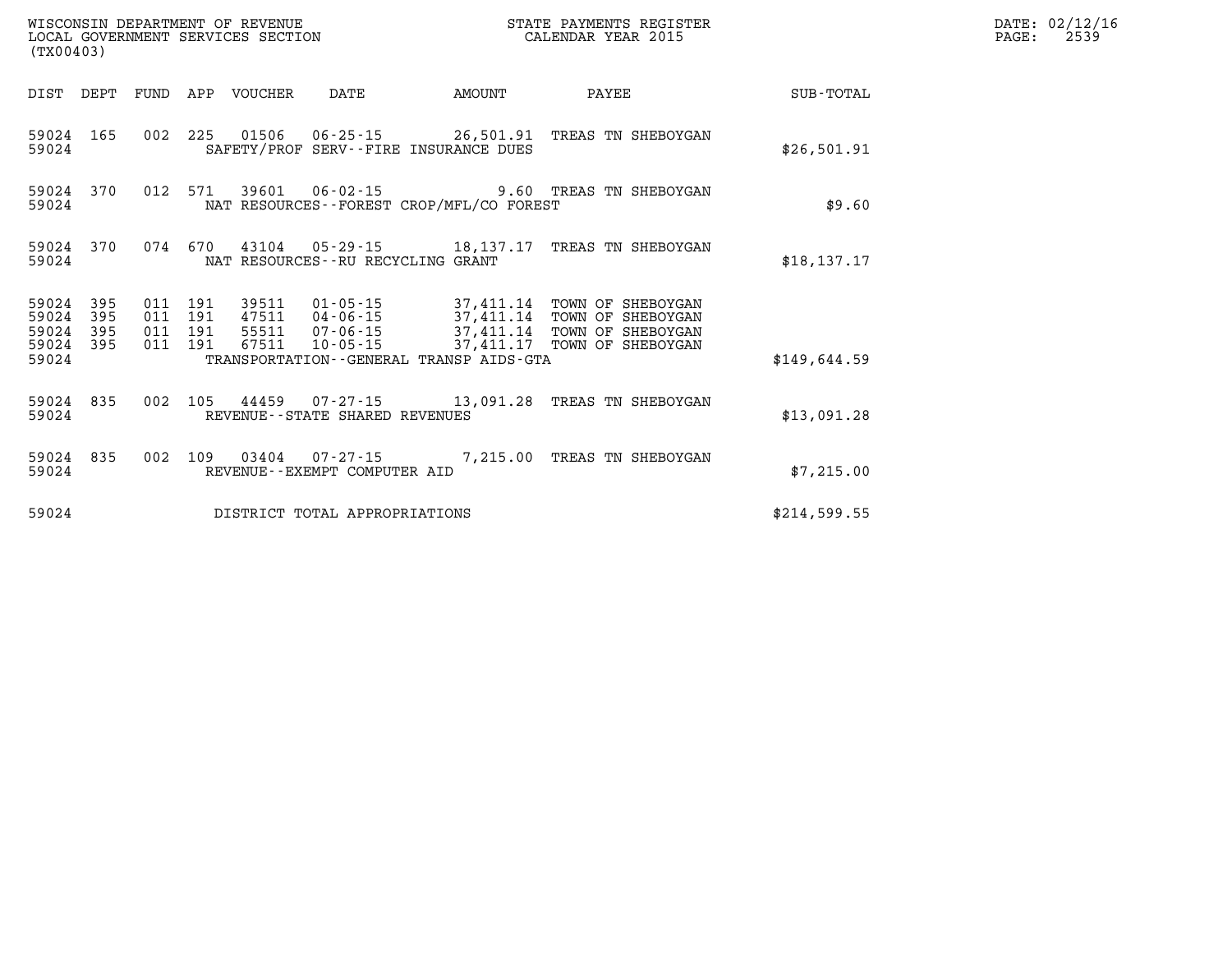| (TX00403)                   |                               |  |                                    |                                                | WISCONSIN DEPARTMENT OF REVENUE<br>LOCAL GOVERNMENT SERVICES SECTION<br>CALENDAR YEAR 2015                                                                                                                                             | <b>TER EXECUTE:</b> |               |  | DATE: 02/12/16<br>PAGE: 2540 |
|-----------------------------|-------------------------------|--|------------------------------------|------------------------------------------------|----------------------------------------------------------------------------------------------------------------------------------------------------------------------------------------------------------------------------------------|---------------------|---------------|--|------------------------------|
|                             |                               |  |                                    |                                                | DIST DEPT FUND APP VOUCHER DATE AMOUNT PAYEE TOTAL                                                                                                                                                                                     |                     |               |  |                              |
| 59026                       |                               |  |                                    | SAFETY/PROF SERV--FIRE INSURANCE DUES          | 59026 165 002 225 01507 06-25-15 6,963.34 TREAS TN SHEBOYGAN FALLS                                                                                                                                                                     |                     | \$6,963.34    |  |                              |
| 59026                       |                               |  |                                    | NAT RESOURCES-SEVERANCE/YIELD/WITHDRAWAL       | 59026 370 000 001 01DNR 04-09-15 282.82 TREAS TOWN SHEBOYGAN FALLS                                                                                                                                                                     |                     | \$282.82      |  |                              |
|                             |                               |  |                                    | 59026 MAT RESOURCES--FOREST CROP/MFL/CO FOREST | 59026 370 012 571 39602 06-02-15 92.15 TREAS TN SHEBOYGAN FALLS                                                                                                                                                                        |                     | \$92.15       |  |                              |
| 59026                       |                               |  |                                    | NAT RESOURCES--RU RECYCLING GRANT              | 59026 370 074 670 43105 05-29-15 5,110.94 TREAS TN SHEBOYGAN FALLS                                                                                                                                                                     |                     | \$5,110.94    |  |                              |
| 59026<br>59026 395<br>59026 | 59026 395<br>395<br>59026 395 |  |                                    | TRANSPORTATION--GENERAL TRANSP AIDS-GTA        | 011 191 39512 01-05-15 23,704.53 TOWN OF SHEBOYGAN FALLS<br>011 191 47512 04-06-15 23,704.53 TOWN OF SHEBOYGAN FALLS<br>011 191 67512 07-06-15 23,704.53 TOWN OF SHEBOYGAN FALLS<br>011 191 67512 10-05-15 23,704.53 TOWN OF SHEBOYGAN |                     | \$94,818.12   |  |                              |
| 59026                       |                               |  | REVENUE--STATE SHARED REVENUES     |                                                | 59026 835 002 105 44460 07-27-15 37,355.39 TREAS TN SHEBOYGAN FALLS                                                                                                                                                                    |                     | \$37,355.39   |  |                              |
|                             |                               |  | 59026 REVENUE--EXEMPT COMPUTER AID |                                                | 59026 835 002 109 03405 07-27-15 16,481.00 TREAS TN SHEBOYGAN FALLS                                                                                                                                                                    |                     | \$16,481.00   |  |                              |
| 59026                       |                               |  | REVENUE--LOTTERY CREDIT -          |                                                | 59026 835 021 363 35890 03-23-15 6,127.87 TREAS TN SHEBOYGAN FALLS                                                                                                                                                                     |                     | \$6,127.87    |  |                              |
| 59026                       |                               |  | DISTRICT TOTAL APPROPRIATIONS      |                                                |                                                                                                                                                                                                                                        |                     | \$167, 231.63 |  |                              |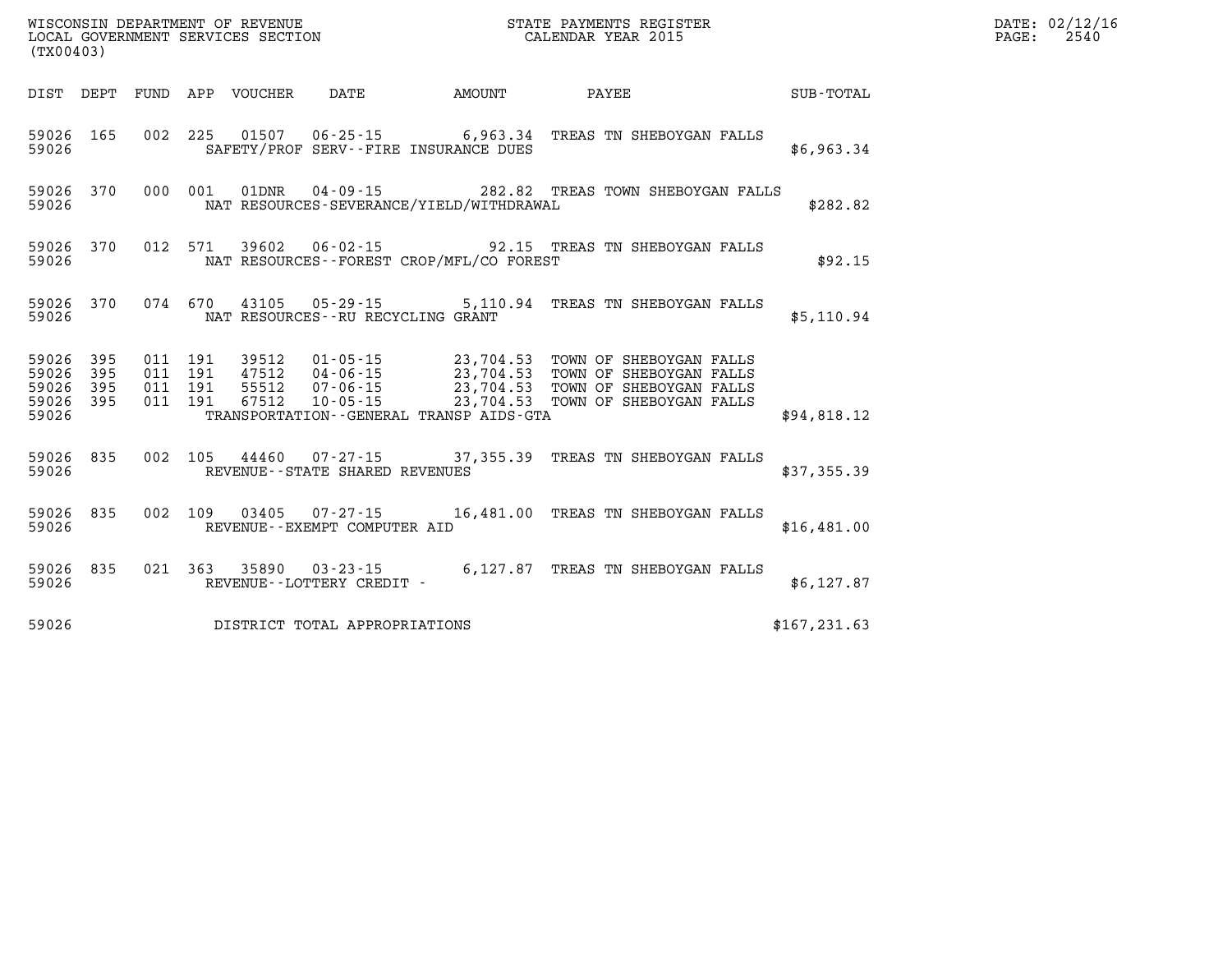| (TX00403)                                                       |         |                        |                                              | WISCONSIN DEPARTMENT OF REVENUE<br>LOCAL GOVERNMENT SERVICES SECTION FOR THE STATE PAYMENTS REGIS!<br>STATE PAYMENTS REGISTER                                                                                |              | DATE: 02/12/16<br>$\mathtt{PAGE}$ :<br>2541 |
|-----------------------------------------------------------------|---------|------------------------|----------------------------------------------|--------------------------------------------------------------------------------------------------------------------------------------------------------------------------------------------------------------|--------------|---------------------------------------------|
|                                                                 |         |                        |                                              |                                                                                                                                                                                                              |              |                                             |
| 59028 165<br>59028                                              |         |                        | SAFETY/PROF SERV--FIRE INSURANCE DUES        | 002 225 01508 06-25-15 4,990.79 TREAS TN SHERMAN                                                                                                                                                             | \$4,990.79   |                                             |
| 59028 370<br>59028                                              |         |                        | NAT RESOURCES--AIDS IN LIEU OF TAXES         | 002 503 18199 04-20-15 11,432.48 TREAS TN SHERMAN<br>1536.71 TOWN SHARE                                                                                                                                      | \$11,432.48  |                                             |
| 59028 370<br>59028                                              | 012 571 |                        | NAT RESOURCES--FOREST CROP/MFL/CO FOREST     | 39603  06-02-15    197.81    TREAS TN SHERMAN                                                                                                                                                                | \$197.81     |                                             |
| 59028 370<br>59028                                              | 012 579 |                        | NAT RESOURCES--AIDS IN LIEU OF TAXES         | 20690  04-03-15  207.97  TREAS TN SHERMAN                                                                                                                                                                    | \$207.97     |                                             |
| 59028 370<br>59028                                              |         |                        | NAT RESOURCES--RU RECYCLING GRANT            | 074 670 43106 05-29-15 2,601.44 TREAS TN SHERMAN                                                                                                                                                             | \$2,601.44   |                                             |
| 59028<br>395<br>59028<br>395<br>59028 395<br>59028 395<br>59028 |         |                        | TRANSPORTATION - - GENERAL TRANSP AIDS - GTA | 011 191 39513 01-05-15 19,339.06 TOWN OF SHERMAN<br>011 191 47513 04-06-15 19,339.06 TOWN OF SHERMAN<br>011 191 55513 07-06-15 19,339.06 TOWN OF SHERMAN<br>011 191 67513 10-05-15 19,339.08 TOWN OF SHERMAN | \$77,356.26  |                                             |
| 59028 395<br>59028                                              |         |                        | TRANSPORTATION - - LRIP/TRIP/MSIP GRANTS     | 011 278 39978 02-17-15 13,677.30 TREAS TN SHERMAN                                                                                                                                                            | \$13,677.30  |                                             |
| 59028 835<br>59028                                              |         |                        | REVENUE--STATE SHARED REVENUES               | 002 105 44461 07-27-15 4,177.96 TREAS TN SHERMAN                                                                                                                                                             | \$4,177.96   |                                             |
| 59028 835<br>59028                                              |         | 002 109 03406 07-27-15 | REVENUE--EXEMPT COMPUTER AID                 | 19.00 TREAS TN SHERMAN                                                                                                                                                                                       | \$19.00      |                                             |
| 59028                                                           |         |                        | DISTRICT TOTAL APPROPRIATIONS                |                                                                                                                                                                                                              | \$114,661.01 |                                             |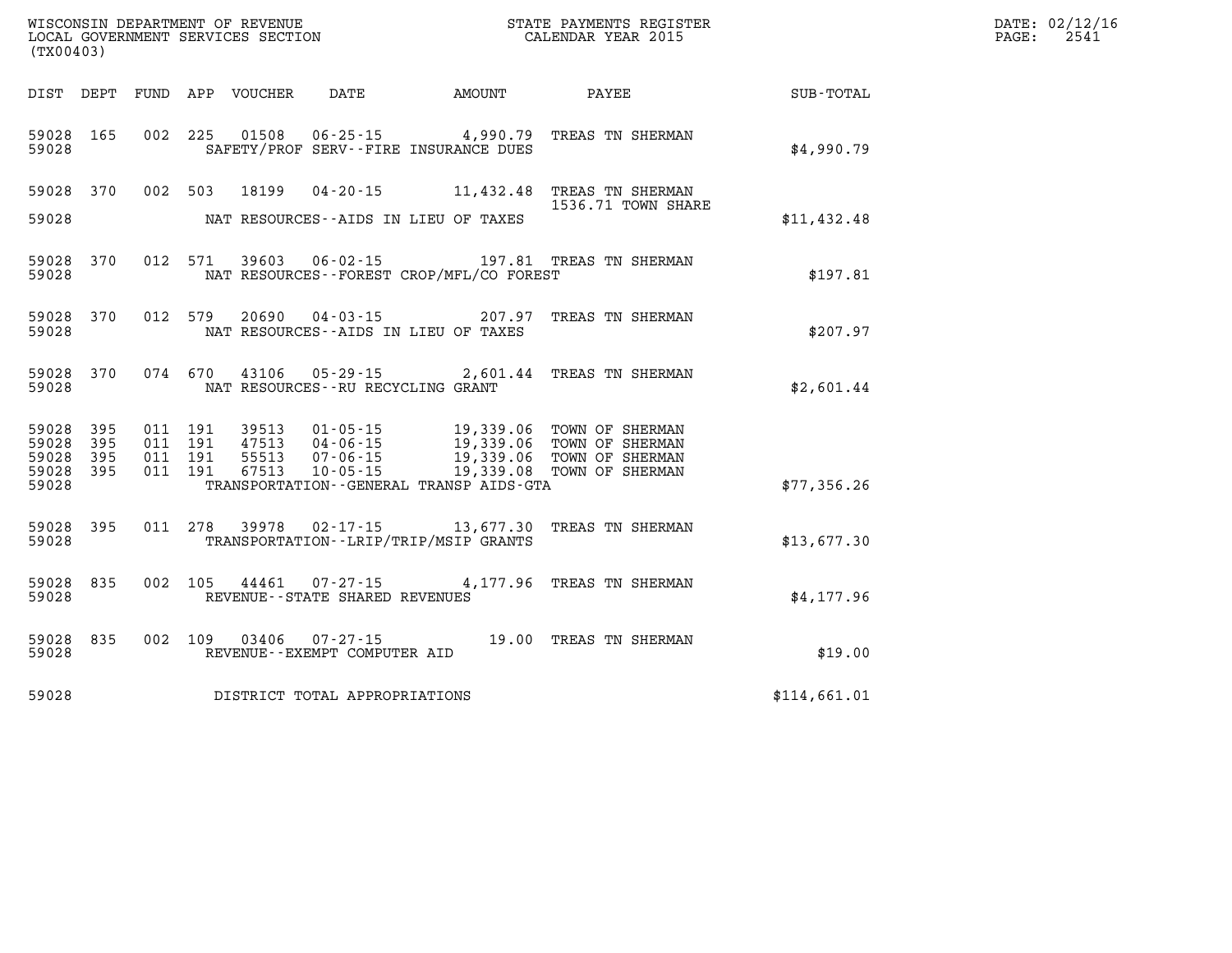| WISCONSIN DEPARTMENT OF REVENUE      | PAYMENTS REGISTER<br>3TATE | DATE: | 02/12/16 |
|--------------------------------------|----------------------------|-------|----------|
| GOVERNMENT SERVICES SECTION<br>LOCAL | CALENDAR YEAR 2015         | PAGE  | 2542     |

| LOCAL GOVERNMENT SERVICES SECTION<br>(TX00403)                        |                                          |                |                                                                                                                                                                                                                                 | CALENDAR YEAR 2015                                                    |                             | PAGE: | 2542 |
|-----------------------------------------------------------------------|------------------------------------------|----------------|---------------------------------------------------------------------------------------------------------------------------------------------------------------------------------------------------------------------------------|-----------------------------------------------------------------------|-----------------------------|-------|------|
| DIST DEPT FUND APP VOUCHER                                            |                                          |                |                                                                                                                                                                                                                                 |                                                                       | DATE AMOUNT PAYEE SUB-TOTAL |       |      |
| 59030<br>165<br>59030                                                 |                                          | 002 225 01509  | SAFETY/PROF SERV--FIRE INSURANCE DUES                                                                                                                                                                                           | 06-25-15 12,375.11 TREAS TN WILSON                                    | \$12,375.11                 |       |      |
| 59030 370<br>59030                                                    |                                          |                | NAT RESOURCES--AIDS IN LIEU OF TAXES                                                                                                                                                                                            | 002 503 17815 01-12-15 14,450.61 TREAS TN WILSON<br>878.97 TOWN SHARE | \$14,450.61                 |       |      |
| 59030<br>370<br>59030                                                 | 012 571                                  |                | NAT RESOURCES - - FOREST CROP/MFL/CO FOREST                                                                                                                                                                                     | 39604  06-02-15  77.90 TREAS TN WILSON                                | \$77.90                     |       |      |
| 370<br>59030<br>59030<br>370<br>59030                                 | 012 579<br>012 579                       | 20691<br>20691 | NAT RESOURCES--AIDS IN LIEU OF TAXES                                                                                                                                                                                            | 04-03-15 383.03 TREAS TN WILSON<br>04-03-15 938.65 TREAS TN WILSON    | \$1,321.68                  |       |      |
| 59030 370<br>59030                                                    | 074 670                                  |                | NAT RESOURCES -- RU RECYCLING GRANT                                                                                                                                                                                             | 43107  05-29-15  11,016.47  TREAS TN WILSON                           | \$11,016.47                 |       |      |
| 59030<br>395<br>59030<br>395<br>59030<br>395<br>59030<br>395<br>59030 | 011 191<br>011 191<br>011 191<br>011 191 |                | 39514  01-05-15  21,777.78  TOWN OF WILSON<br>47514  04-06-15  21,777.78  TOWN OF WILSON<br>55514  07-06-15  21,777.78  TOWN OF WILSON<br>67514  10-05-15  21,777.78  TOWN OF WILSON<br>TRANSPORTATION--GENERAL TRANSP AIDS-GTA | 21,777.78 TOWN OF WILSON                                              | \$87,111.12                 |       |      |
| 59030<br>835<br>59030                                                 |                                          | 002 105 44462  | REVENUE - - STATE SHARED REVENUES                                                                                                                                                                                               | 07-27-15 13,040.96 TREAS TN WILSON                                    | \$13,040.96                 |       |      |
| 59030<br>835<br>59030                                                 |                                          | 002 109 03407  | REVENUE--EXEMPT COMPUTER AID                                                                                                                                                                                                    | 07-27-15 1,110.00 TREAS TN WILSON                                     | \$1,110.00                  |       |      |
| 59030<br>835<br>59030                                                 | 002 501                                  | 00004          | DOA-PAYMENT FOR MUNICIPAL SERVICES AID                                                                                                                                                                                          | 02-02-15 495.38 TREAS TN WILSON                                       | \$495.38                    |       |      |
| 59030                                                                 |                                          |                | DISTRICT TOTAL APPROPRIATIONS                                                                                                                                                                                                   |                                                                       | \$140,999.23                |       |      |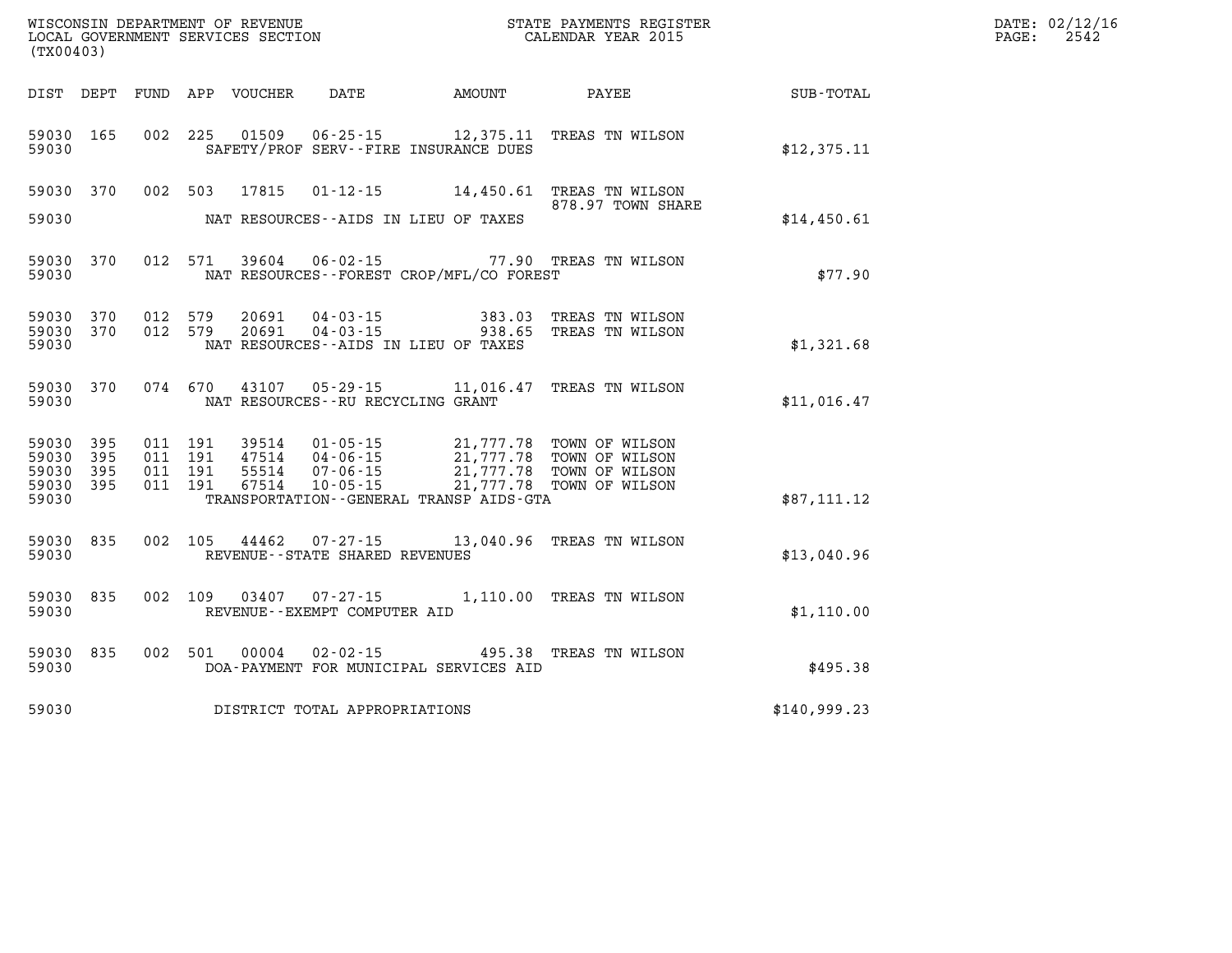| (TX00403)                                 | WISCONSIN DEPARTMENT OF REVENUE<br>LOCAL GOVERNMENT SERVICES SECTION |                          |                          |                                  |                                      |                                                                     |                                                                                                                  |                  |
|-------------------------------------------|----------------------------------------------------------------------|--------------------------|--------------------------|----------------------------------|--------------------------------------|---------------------------------------------------------------------|------------------------------------------------------------------------------------------------------------------|------------------|
| DIST                                      | DEPT                                                                 | FUND                     | APP                      | VOUCHER                          | DATE                                 | AMOUNT                                                              | PAYEE                                                                                                            | <b>SUB-TOTAL</b> |
| 59101<br>59101                            | 165                                                                  | 002                      | 225                      |                                  |                                      | 01510  06-25-15  1,482.34<br>SAFETY/PROF SERV--FIRE INSURANCE DUES  | TREAS VIL ADELL                                                                                                  | \$1,482.34       |
| 59101<br>59101                            | 370                                                                  | 074                      | 670                      |                                  | NAT RESOURCES - - RU RECYCLING GRANT | 43108 05-29-15 1,900.75                                             | TREAS VIL ADELL                                                                                                  | \$1,900.75       |
| 59101<br>59101<br>59101<br>59101<br>59101 | 395<br>395<br>395<br>395                                             | 011<br>011<br>011<br>011 | 191<br>191<br>191<br>191 | 47515 04-06-15<br>55515<br>67515 | $07 - 06 - 15$<br>$10 - 05 - 15$     | TRANSPORTATION--GENERAL TRANSP AIDS-GTA                             | 8,122.16 VILLAGE OF ADELL<br>8,122.16 VILLAGE OF ADELL<br>8,122.16 VILLAGE OF ADELL<br>8,122.18 VILLAGE OF ADELL | \$32,488.66      |
| 59101<br>59101                            | 395                                                                  | 011                      | 278                      |                                  |                                      | 52882 07-06-15 6,786.88<br>TRANSPORTATION - - LRIP/TRIP/MSIP GRANTS | TREAS VIL ADELL                                                                                                  | \$6,786.88       |
| 59101<br>59101                            | 835                                                                  | 002                      | 105                      |                                  | REVENUE - - STATE SHARED REVENUES    | 44463 07-27-15 17,283.19                                            | TREAS VIL ADELL                                                                                                  | \$17, 283.19     |
| 59101<br>59101                            | 835                                                                  | 002                      | 109                      | 03408                            | REVENUE--EXEMPT COMPUTER AID         | 07-27-15 154.00                                                     | TREAS VIL ADELL                                                                                                  | \$154.00         |
| 59101                                     |                                                                      |                          |                          |                                  | DISTRICT TOTAL APPROPRIATIONS        |                                                                     |                                                                                                                  | \$60,095.82      |

**DATE: 02/12/16<br>PAGE: 2543**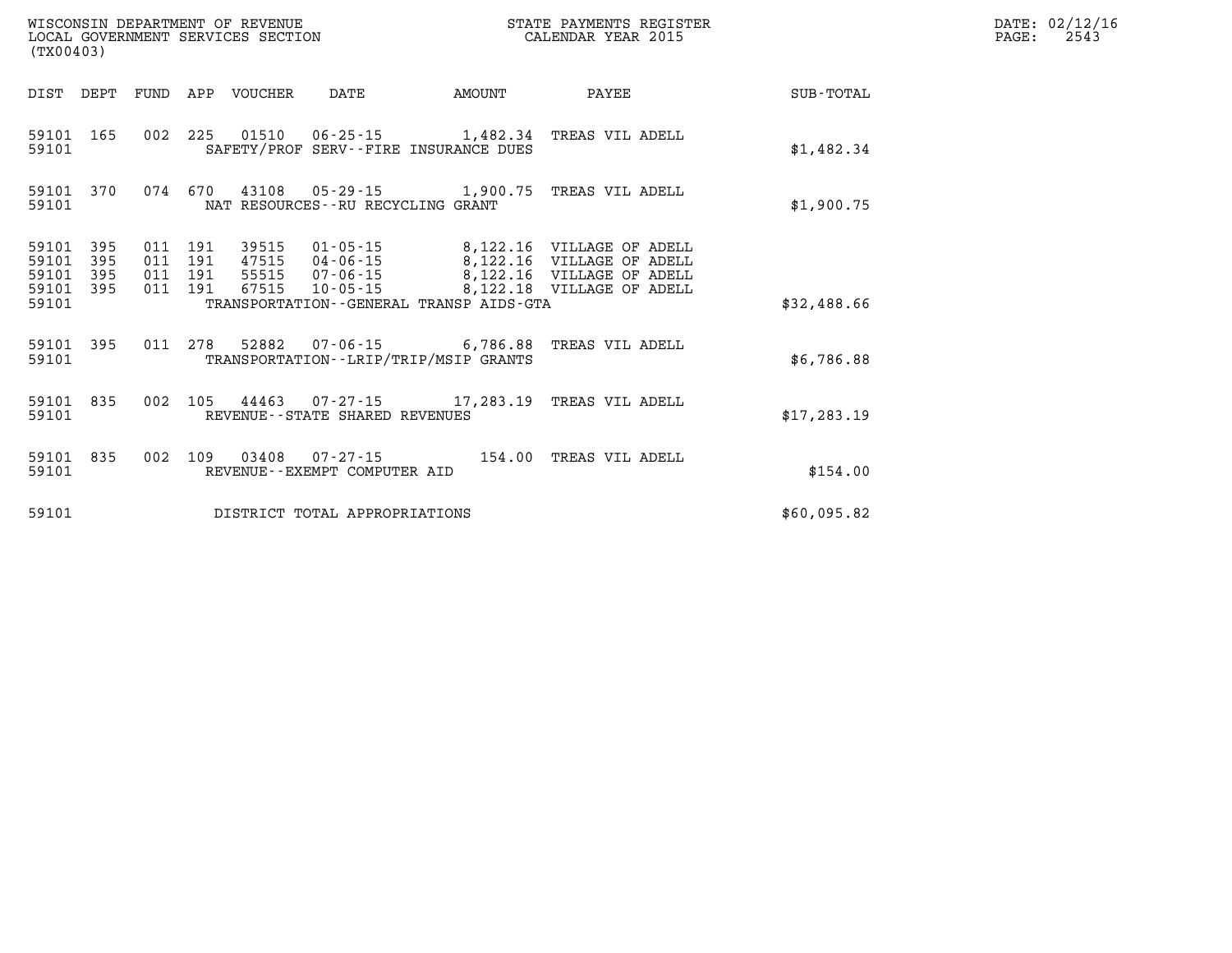| (TX00403)                                                    |                                 |                                              |        | WISCONSIN DEPARTMENT OF REVENUE<br>LOCAL GOVERNMENT SERVICES SECTION<br>LOCAL GOVERNMENT SERVICES SECTION<br>CALENDAR YEAR 2015 |             | DATE: 02/12/16<br>$\mathtt{PAGE:}$<br>2544 |
|--------------------------------------------------------------|---------------------------------|----------------------------------------------|--------|---------------------------------------------------------------------------------------------------------------------------------|-------------|--------------------------------------------|
|                                                              | DIST DEPT FUND APP VOUCHER DATE |                                              | AMOUNT | PAYEE                                                                                                                           | SUB-TOTAL   |                                            |
| 59111 165<br>59111                                           |                                 | SAFETY/PROF SERV--FIRE INSURANCE DUES        |        | 002 225 01511 06-25-15 1,596.29 TREAS VIL CASCADE                                                                               | \$1,596.29  |                                            |
| 59111 370<br>59111                                           |                                 | NAT RESOURCES--RU RECYCLING GRANT            |        | 074 670 43109 05-29-15 1,090.67 TREAS VIL CASCADE                                                                               | \$1,090.67  |                                            |
| 59111 395<br>59111                                           |                                 | TRANSPORTATION - - HIGHWAY SAFETY - FEDERAL  |        | 011 185 64215 10-28-15 2,751.86 TREAS VIL CASCADE                                                                               | \$2,751.86  |                                            |
| 59111 395<br>59111<br>395<br>59111 395<br>59111 395<br>59111 |                                 | TRANSPORTATION - - GENERAL TRANSP AIDS - GTA |        |                                                                                                                                 | \$15,538.88 |                                            |
| 59111 455<br>59111 455<br>59111                              |                                 | JUSTICE -- LAW ENFORCEMENT TRAINING          |        | 002 231 05724 04-21-15 160.00 TREAS VIL CASCADE<br>002 231 08 03-12-15 160.00 TREAS VIL CASCADE                                 | \$320.00    |                                            |
| 59111 835<br>59111                                           |                                 | REVENUE--STATE SHARED REVENUES               |        | 002  105  44464  07-27-15  10,934.70  TREAS VIL CASCADE                                                                         | \$10,934.70 |                                            |
| 59111 835<br>59111 835<br>59111                              | 002 109                         | REVENUE--EXEMPT COMPUTER AID                 |        | 03409  07-27-15  95.00  TREAS VIL CASCADE<br>002 109 05311 07-27-15 31.00 TREAS VIL CASCADE                                     | \$126.00    |                                            |
|                                                              |                                 | 59111 DISTRICT TOTAL APPROPRIATIONS          |        |                                                                                                                                 | \$32,358.40 |                                            |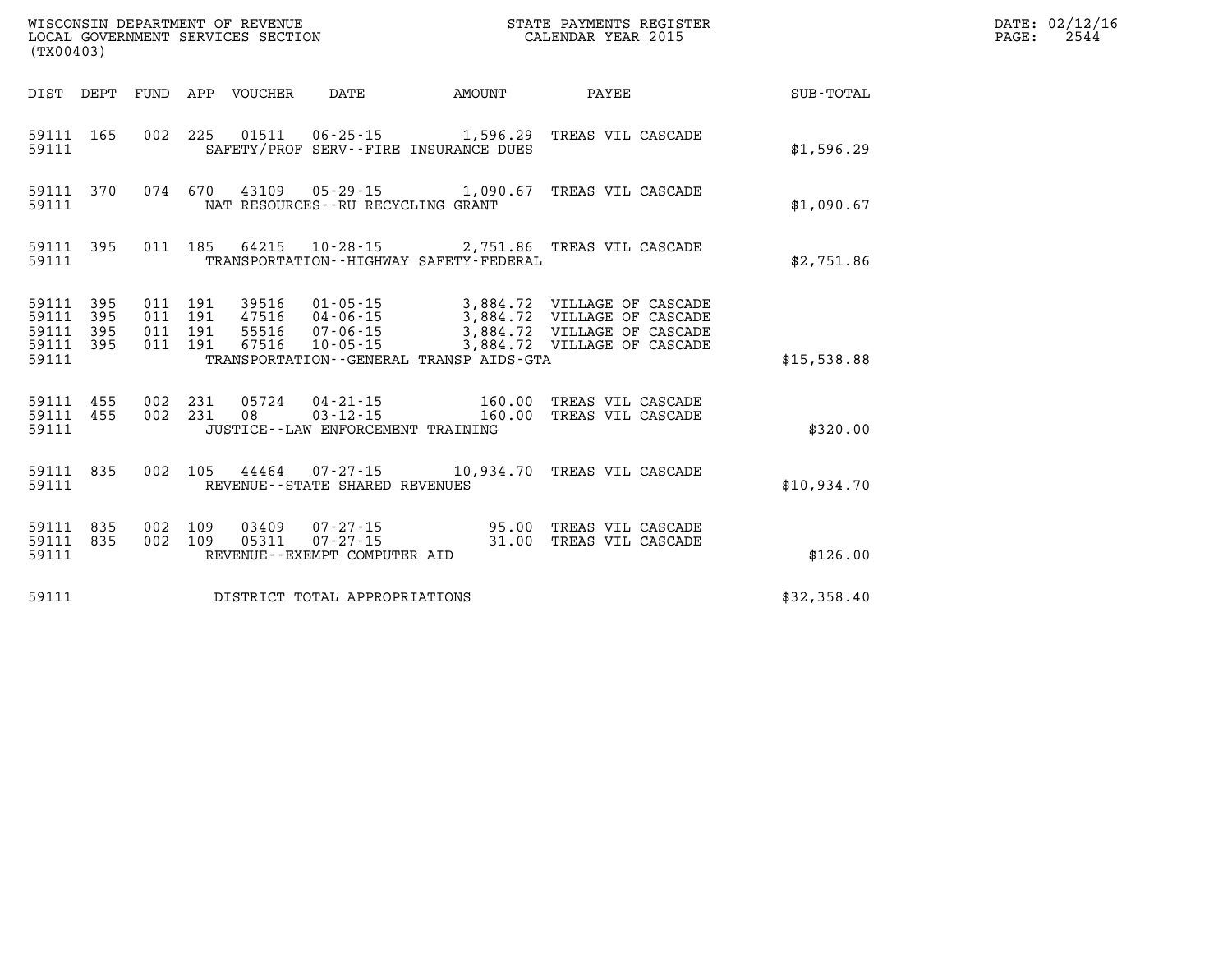| (TX00403)                        |                          |                          |                          | WISCONSIN DEPARTMENT OF REVENUE<br>LOCAL GOVERNMENT SERVICES SECTION |                                                                |                                                   | STATE PAYMENTS REGISTER<br>CALENDAR YEAR 2015                                                                                                |                  |
|----------------------------------|--------------------------|--------------------------|--------------------------|----------------------------------------------------------------------|----------------------------------------------------------------|---------------------------------------------------|----------------------------------------------------------------------------------------------------------------------------------------------|------------------|
| DIST                             | DEPT                     | FUND                     | APP                      | <b>VOUCHER</b>                                                       | <b>DATE</b>                                                    | <b>AMOUNT</b>                                     | PAYEE                                                                                                                                        | <b>SUB-TOTAL</b> |
| 59112<br>59112                   | 165                      | 002                      | 225                      | 01512                                                                | 06-25-15                                                       | 5,566.35<br>SAFETY/PROF SERV--FIRE INSURANCE DUES | TREAS VIL CEDAR GROVE                                                                                                                        | \$5,566.35       |
| 59112<br>59112                   | 370                      | 074                      | 670                      | 43110                                                                | NAT RESOURCES - - RU RECYCLING GRANT                           | $05 - 29 - 15$ 2,175.00                           | TREAS VIL CEDAR GROVE                                                                                                                        | \$2,175.00       |
| 59112<br>59112<br>59112<br>59112 | 395<br>395<br>395<br>395 | 011<br>011<br>011<br>011 | 191<br>191<br>191<br>191 | 39517<br>47517<br>55517<br>67517                                     | $01 - 05 - 15$<br>$04 - 06 - 15$<br>07-06-15<br>$10 - 05 - 15$ |                                                   | 28,860.85 VILLAGE OF CEDAR GROVE<br>28,860.85 VILLAGE OF CEDAR GROVE<br>28,860.85 VILLAGE OF CEDAR GROVE<br>28,860.85 VILLAGE OF CEDAR GROVE |                  |
| 59112                            |                          |                          |                          |                                                                      |                                                                | TRANSPORTATION--GENERAL TRANSP AIDS-GTA           |                                                                                                                                              | \$115,443.40     |
| 59112<br>59112                   | 835                      | 002                      | 105                      | 44465                                                                | REVENUE - - STATE SHARED REVENUES                              | $07 - 27 - 15$ 17,511.20                          | TREAS VIL CEDAR GROVE                                                                                                                        | \$17,511.20      |
| 59112<br>59112<br>59112          | 835<br>835               | 002<br>002               | 109<br>109               | 03410<br>05312                                                       | 07-27-15<br>$07 - 27 - 15$<br>REVENUE - - EXEMPT COMPUTER AID  | 1,700.00<br>647.00                                | TREAS VIL CEDAR GROVE<br>TREAS VIL CEDAR GROVE                                                                                               | \$2,347.00       |
| 59112                            |                          |                          |                          |                                                                      | DISTRICT TOTAL APPROPRIATIONS                                  |                                                   |                                                                                                                                              | \$143,042.95     |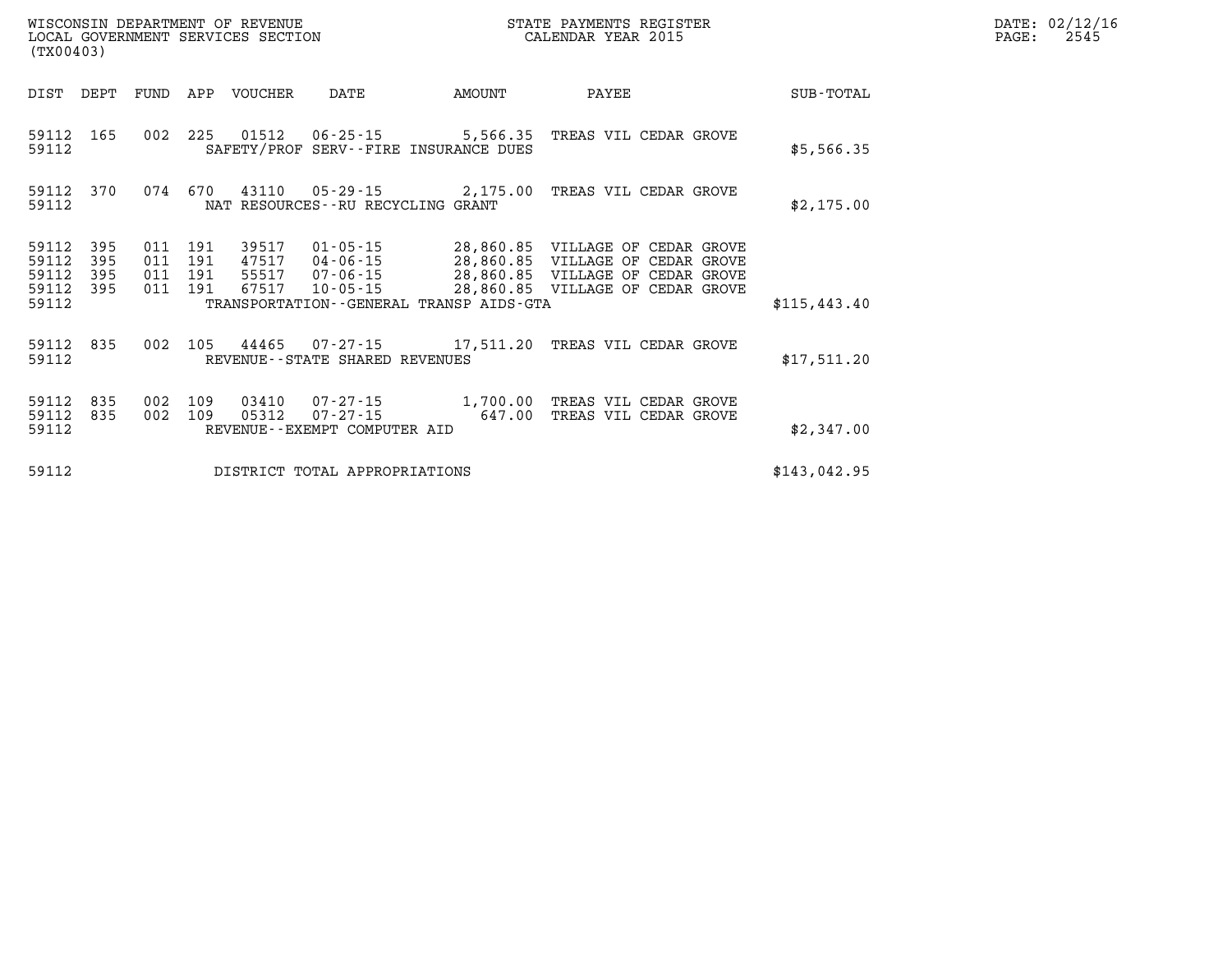| (TX00403)                                     |                   |                          |                          | WISCONSIN DEPARTMENT OF REVENUE<br>LOCAL GOVERNMENT SERVICES SECTION |                                                                  |                                                                  | STATE PAYMENTS REGISTER<br>CALENDAR YEAR 2015                                                                                                             |               |
|-----------------------------------------------|-------------------|--------------------------|--------------------------|----------------------------------------------------------------------|------------------------------------------------------------------|------------------------------------------------------------------|-----------------------------------------------------------------------------------------------------------------------------------------------------------|---------------|
| DIST                                          | DEPT              | FUND                     | APP                      | VOUCHER                                                              | DATE                                                             | <b>EXAMPLE THE AMOUNT</b>                                        | PAYEE                                                                                                                                                     | SUB-TOTAL     |
| 59121<br>59121                                | 165               | 002                      | 225                      | 01513                                                                |                                                                  | $06 - 25 - 15$ 9,081.33<br>SAFETY/PROF SERV--FIRE INSURANCE DUES | TREAS VIL ELKHART LAKE                                                                                                                                    | \$9,081.33    |
| 59121<br>59121                                | 370               | 012                      | 381                      |                                                                      | NAT RESOURCES - - BOAT PATROL                                    |                                                                  | 00594  03-31-15  2,739.07  TREAS VIL ELKHART LAKE                                                                                                         | \$2,739.07    |
| 59121<br>59121                                | 370               | 012                      | 550                      | 00594                                                                | $03 - 31 - 15$                                                   | NAT RESOURCES - - BOATING ENFORCEMENT AIDS                       | 9,490.87 TREAS VIL ELKHART LAKE                                                                                                                           | \$9,490.87    |
| 59121<br>59121                                | 370               | 074                      | 670                      |                                                                      | NAT RESOURCES - - RU RECYCLING GRANT                             | 43111 05-29-15 3,897.41                                          | TREAS VIL ELKHART LAKE                                                                                                                                    | \$3,897.41    |
| 59121<br>59121<br>59121<br>59121 395<br>59121 | 395<br>395<br>395 | 011<br>011<br>011<br>011 | 191<br>191<br>191<br>191 | 39518<br>47518<br>55518<br>67518                                     | $01 - 05 - 15$<br>$07 - 06 - 15$<br>$10 - 05 - 15$               | TRANSPORTATION--GENERAL TRANSP AIDS-GTA                          | 20,004.08 VILLAGE OF ELKHART LAKE<br>04-06-15 20,004.08 VILLAGE OF ELKHART LAKE<br>20,004.08 VILLAGE OF ELKHART LAKE<br>20,004.11 VILLAGE OF ELKHART LAKE | \$80,016.35   |
| 59121<br>59121                                | 455               | 002                      | 231                      | 16                                                                   | $04 - 20 - 15$<br>JUSTICE - - LAW ENFORCEMENT TRAINING           | 800.00                                                           | TREAS VIL ELKHART LAKE                                                                                                                                    | \$800.00      |
| 59121<br>59121                                | 835               | 002                      | 105                      | 44466                                                                | $07 - 27 - 15$<br>REVENUE - - STATE SHARED REVENUES              |                                                                  | 3,194.37 TREAS VIL ELKHART LAKE                                                                                                                           | \$3,194.37    |
| 59121<br>59121<br>59121                       | 835<br>835        | 002<br>002               | 109<br>109               | 03411<br>05313                                                       | $07 - 27 - 15$<br>$07 - 27 - 15$<br>REVENUE--EXEMPT COMPUTER AID | 1,254.00<br>2,751.00                                             | TREAS VIL ELKHART LAKE<br>TREAS VIL ELKHART LAKE                                                                                                          | \$4,005.00    |
| 59121                                         |                   |                          |                          |                                                                      | DISTRICT TOTAL APPROPRIATIONS                                    |                                                                  |                                                                                                                                                           | \$113, 224.40 |

**DATE: 02/12/16<br>PAGE: 2546**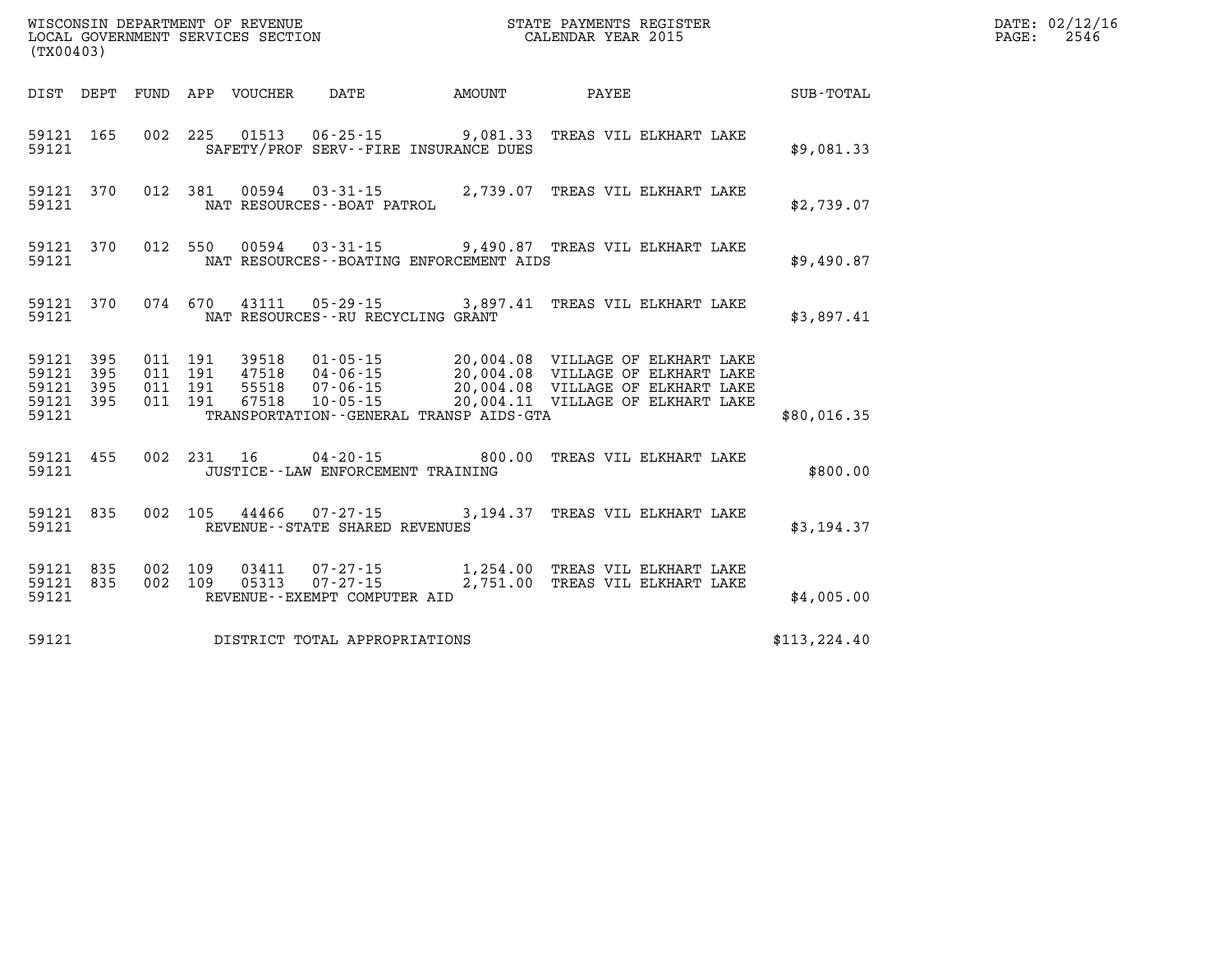| (TX00403)                            |                   |                               |         | WISCONSIN DEPARTMENT OF REVENUE | WISCONSIN DEPARTMENT OF REVENUE<br>LOCAL GOVERNMENT SERVICES SECTION    |               | STATE PAYMENTS REGISTER<br>CALENDAR YEAR 2015                                                                                                                                                       |             | DATE: 02/12/16<br>PAGE:<br>2547 |
|--------------------------------------|-------------------|-------------------------------|---------|---------------------------------|-------------------------------------------------------------------------|---------------|-----------------------------------------------------------------------------------------------------------------------------------------------------------------------------------------------------|-------------|---------------------------------|
| DIST                                 | DEPT              | FUND                          |         | APP VOUCHER                     | DATE                                                                    | <b>AMOUNT</b> | PAYEE                                                                                                                                                                                               | SUB-TOTAL   |                                 |
| 59131 165<br>59131                   |                   |                               |         |                                 | SAFETY/PROF SERV--FIRE INSURANCE DUES                                   |               | 002 225 01514 06-25-15 1,272.08 TREAS VIL GLENBEULAH                                                                                                                                                | \$1,272.08  |                                 |
| 59131 370<br>59131                   |                   | 074                           | 670     | 43112                           | $05 - 29 - 15$ 912.33<br>NAT RESOURCES--RU RECYCLING GRANT              |               | TREAS VIL GLENBEULAH                                                                                                                                                                                | \$912.33    |                                 |
| 59131<br>59131<br>59131<br>59131 395 | 395<br>395<br>395 | 011 191<br>011 191<br>011 191 | 011 191 | 39519<br>47519<br>55519         |                                                                         |               | 01-05-15 3,094.76 VILLAGE OF GLENBEULAH<br>47519  04-06-15  3,094.76  VILLAGE OF GLENBEULAH<br>55519  07-06-15  3,094.76  VILLAGE OF GLENBEULAH<br>67519  10-05-15  3,094.76  VILLAGE OF GLENBEULAH |             |                                 |
| 59131                                |                   |                               |         |                                 | TRANSPORTATION--GENERAL TRANSP AIDS-GTA                                 |               |                                                                                                                                                                                                     | \$12,379.04 |                                 |
| 59131 835<br>59131                   |                   |                               |         |                                 | REVENUE - - STATE SHARED REVENUES                                       |               | 002 105 44467 07-27-15 11,770.82 TREAS VIL GLENBEULAH                                                                                                                                               | \$11,770.82 |                                 |
| 59131<br>59131 835<br>59131          | 835               | 002 109<br>002                | 109     | 03412                           | 07-27-15 26.00<br>05314 07-27-15 163.00<br>REVENUE--EXEMPT COMPUTER AID |               | TREAS VIL GLENBEULAH<br>TREAS VIL GLENBEULAH                                                                                                                                                        | \$189.00    |                                 |
| 59131                                |                   |                               |         |                                 | DISTRICT TOTAL APPROPRIATIONS                                           |               |                                                                                                                                                                                                     | \$26,523.27 |                                 |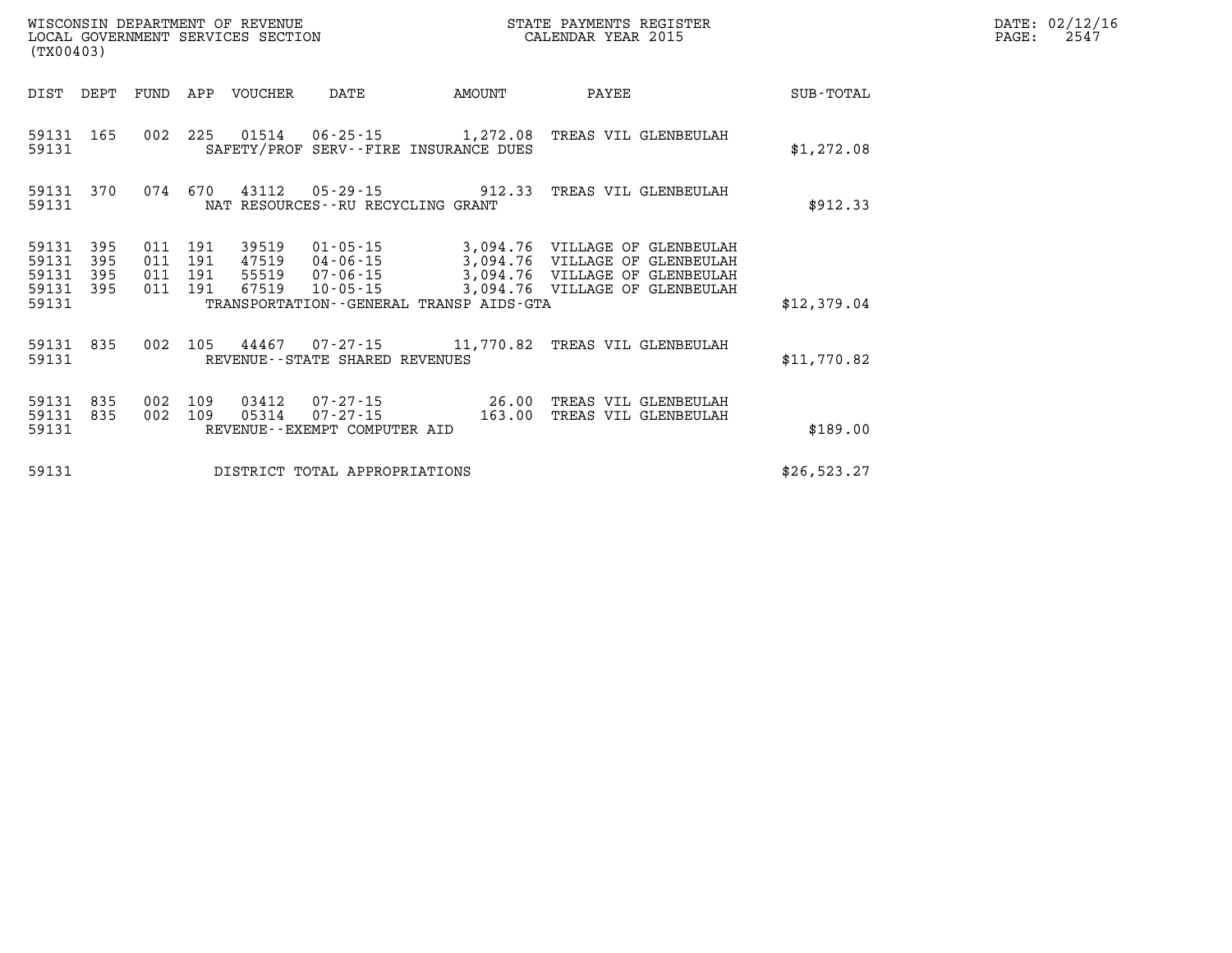| (TX00403)                                                                                         | LOCAL GOVERNMENT SERVICES SECTION<br>CALENDAR YEAR 2015                                                                                                                   |                                                                                                                                                         |              |  |  |  |  |  |  |
|---------------------------------------------------------------------------------------------------|---------------------------------------------------------------------------------------------------------------------------------------------------------------------------|---------------------------------------------------------------------------------------------------------------------------------------------------------|--------------|--|--|--|--|--|--|
| DIST<br>DEPT<br>FUND                                                                              | APP<br>VOUCHER<br><b>DATE</b>                                                                                                                                             | <b>AMOUNT</b><br>PAYEE                                                                                                                                  | SUB-TOTAL    |  |  |  |  |  |  |
| 165<br>002<br>59135<br>59135                                                                      | 225<br>$01515$ $06-25-15$ 9,002.21<br>SAFETY/PROF SERV--FIRE INSURANCE DUES                                                                                               | TREAS VIL HOWARDS GROVE                                                                                                                                 | \$9,002.21   |  |  |  |  |  |  |
| 59135<br>370<br>074<br>59135                                                                      | 670<br>43113<br>05-29-15 6,341.91<br>NAT RESOURCES - - RU RECYCLING GRANT                                                                                                 | TREAS VIL HOWARDS GROVE                                                                                                                                 | \$6,341.91   |  |  |  |  |  |  |
| 59135<br>395<br>011<br>59135<br>395<br>011<br>59135<br>395<br>011<br>59135<br>395<br>011<br>59135 | 191<br>$01 - 05 - 15$<br>39520<br>191<br>47520<br>04-06-15<br>$07 - 06 - 15$<br>191<br>55520<br>191<br>67520<br>$10 - 05 - 15$<br>TRANSPORTATION--GENERAL TRANSP AIDS-GTA | 23,419.52 VILLAGE OF HOWARDS GROVE<br>23,419.52<br>VILLAGE OF HOWARDS GROVE<br>23,419.52 VILLAGE OF HOWARDS GROVE<br>23,419.55 VILLAGE OF HOWARDS GROVE | \$93.678.11  |  |  |  |  |  |  |
| 395<br>011<br>59135<br>59135                                                                      | 286<br>41653<br>TRANSPORTATION - - ENHANCEMENT GRANTS - - FED                                                                                                             | 03-05-15 73,662.52 TREAS VIL HOWARDS GROVE                                                                                                              | \$73,662.52  |  |  |  |  |  |  |
| 002<br>835<br>59135<br>59135                                                                      | 105<br>44468<br>07-27-15<br>REVENUE--STATE SHARED REVENUES                                                                                                                | 20,405.40<br>TREAS VIL HOWARDS GROVE                                                                                                                    | \$20,405.40  |  |  |  |  |  |  |
| 59135<br>835<br>002<br>59135<br>835<br>002<br>59135                                               | 109<br>03413<br>07-27-15<br>109<br>05315<br>$07 - 27 - 15$<br>REVENUE--EXEMPT COMPUTER AID                                                                                | 461.00<br>TREAS VIL HOWARDS GROVE<br>146.00<br>TREAS VIL HOWARDS GROVE                                                                                  | \$607.00     |  |  |  |  |  |  |
| 59135                                                                                             | DISTRICT TOTAL APPROPRIATIONS                                                                                                                                             |                                                                                                                                                         | \$203,697.15 |  |  |  |  |  |  |

**DATE: 02/12/16<br>PAGE: 2548** 

WISCONSIN DEPARTMENT OF REVENUE **STATE PAYMENTS REGISTER**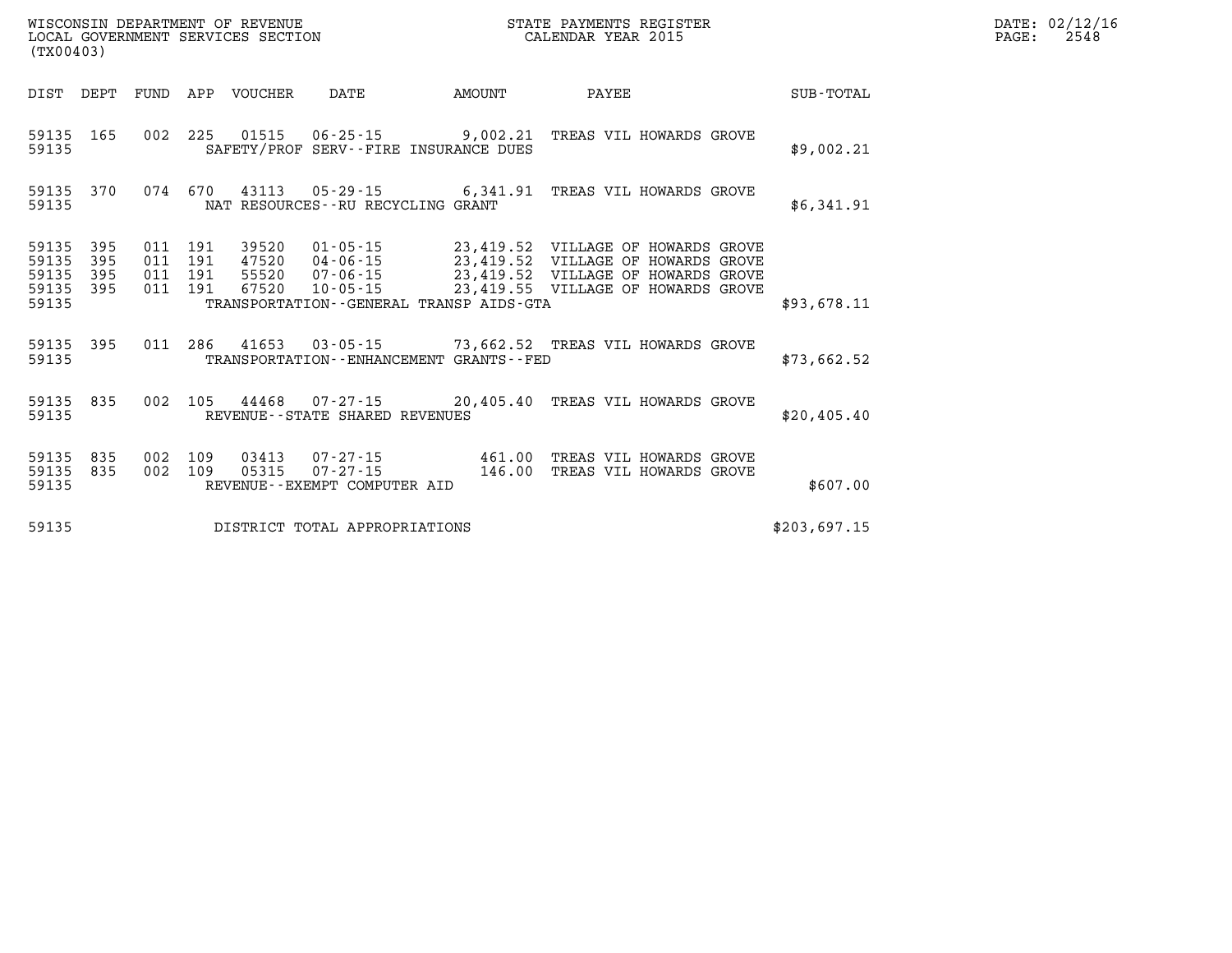| (TX00403)          |                                     |  |                                 | WISCONSIN DEPARTMENT OF REVENUE<br>LOCAL GOVERNMENT SERVICES SECTION |        | STATE PAYMENTS REGISTER<br>CALENDAR YEAR 2015                                                                                                                                                                        |              | DATE: 02/12/16<br>PAGE:<br>2549 |
|--------------------|-------------------------------------|--|---------------------------------|----------------------------------------------------------------------|--------|----------------------------------------------------------------------------------------------------------------------------------------------------------------------------------------------------------------------|--------------|---------------------------------|
|                    |                                     |  | DIST DEPT FUND APP VOUCHER DATE |                                                                      | AMOUNT | PAYEE                                                                                                                                                                                                                | SUB-TOTAL    |                                 |
| 59141              | 59141 165                           |  |                                 | SAFETY/PROF SERV--FIRE INSURANCE DUES                                |        | 002 225 01516 06-25-15 16,180.63 TREAS VIL KOHLER                                                                                                                                                                    | \$16, 180.63 |                                 |
| 59141              |                                     |  |                                 | NAT RESOURCES-WILDLIFE ABATEMENT/CONTROL                             |        | 59141 370 012 580 01951 03-02-15 2,500.00 TREAS VIL KOHLER                                                                                                                                                           | \$2,500.00   |                                 |
| 59141              | 59141 370                           |  |                                 | NAT RESOURCES--RU RECYCLING GRANT                                    |        | 074 670 43114 05-29-15 7,438.13 TREAS VIL KOHLER                                                                                                                                                                     | \$7,438.13   |                                 |
| 59141 395<br>59141 | 59141 395<br>59141 395<br>59141 395 |  |                                 | TRANSPORTATION--GENERAL TRANSP AIDS-GTA                              |        | 011 191 39521 01-05-15 46,876.78 VILLAGE OF KOHLER<br>011 191 47521 04-06-15 46,876.78 VILLAGE OF KOHLER<br>011 191 55521 07-06-15 46,876.78 VILLAGE OF KOHLER<br>011 191 67521 10-05-15 46,876.78 VILLAGE OF KOHLER | \$187.507.12 |                                 |
| 59141              | 59141 455                           |  |                                 | JUSTICE - - LAW ENFORCEMENT TRAINING                                 |        | 002 231 14 04-08-15 1,280.00 TREAS VIL KOHLER                                                                                                                                                                        | \$1,280.00   |                                 |
| 59141              | 59141 835                           |  |                                 | REVENUE - - STATE SHARED REVENUES                                    |        | 002 105 44469 07-27-15 4,365.92 TREAS VIL KOHLER                                                                                                                                                                     | \$4,365.92   |                                 |
| 59141              | 59141 835                           |  |                                 | REVENUE--EXEMPT COMPUTER AID                                         |        | 002 109 03414 07-27-15 118,881.00 TREAS VIL KOHLER                                                                                                                                                                   | \$118,881.00 |                                 |
| 59141              |                                     |  |                                 | DISTRICT TOTAL APPROPRIATIONS                                        |        |                                                                                                                                                                                                                      | \$338,152.80 |                                 |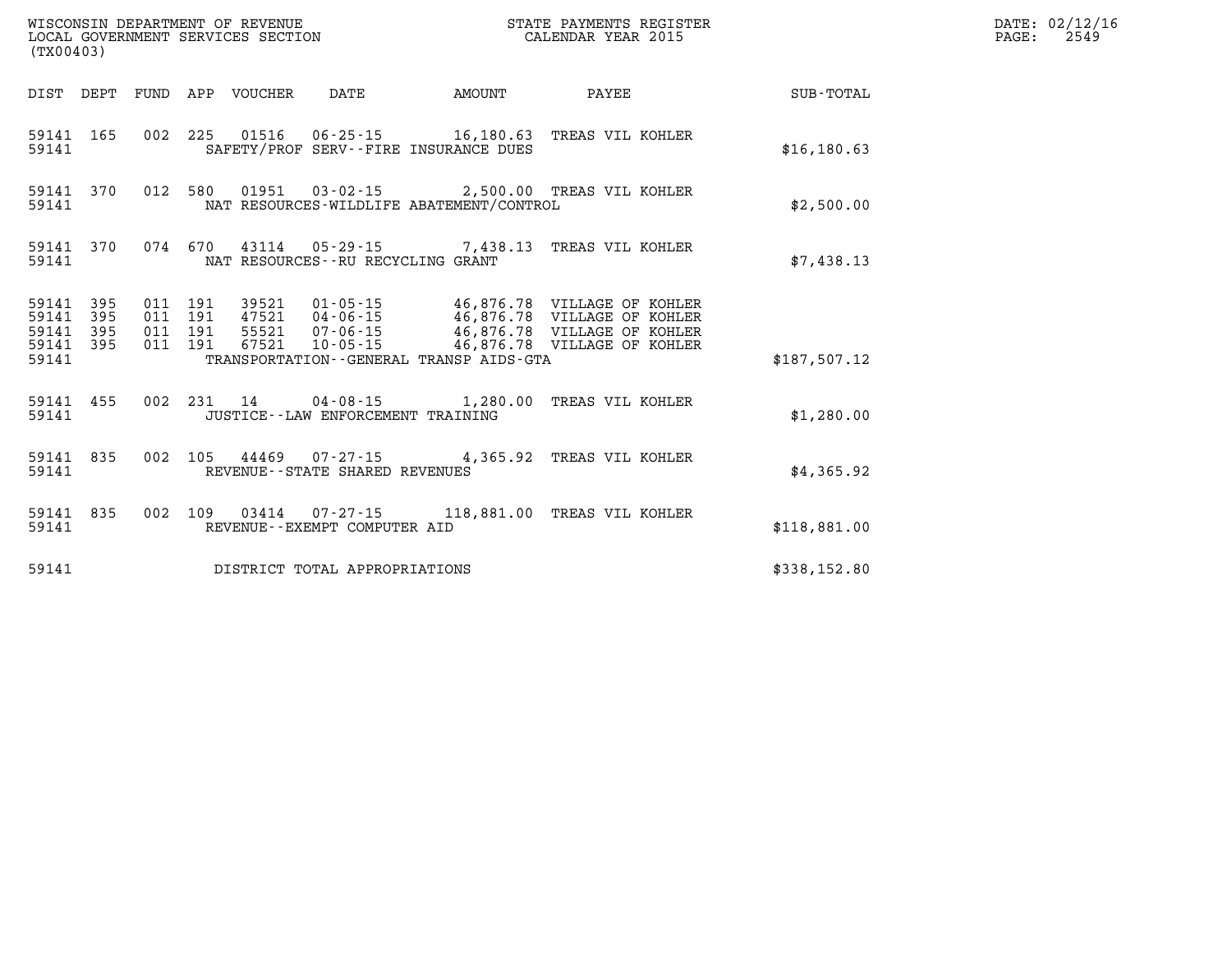| (TX00403)                                         |            |         |         |                                   |                                          | WISCONSIN DEPARTMENT OF REVENUE                             STATE PAYMENTS REGIST LOCAL GOVERNMENT SERVICES SECTION                               CALENDAR YEAR 2015<br>STATE PAYMENTS REGISTER                                                                                                                                                   |                  | DATE: 02/12/16<br>$\mathtt{PAGE:}$<br>2550 |
|---------------------------------------------------|------------|---------|---------|-----------------------------------|------------------------------------------|---------------------------------------------------------------------------------------------------------------------------------------------------------------------------------------------------------------------------------------------------------------------------------------------------------------------------------------------------|------------------|--------------------------------------------|
|                                                   |            |         |         |                                   | DIST DEPT FUND APP VOUCHER DATE AMOUNT   | <b>PAYEE</b>                                                                                                                                                                                                                                                                                                                                      | <b>SUB-TOTAL</b> |                                            |
| 59165                                             | 59165 165  |         |         |                                   | SAFETY/PROF SERV--FIRE INSURANCE DUES    | 002 225 01517 06-25-15 7,772.88 TREAS VIL OOSTBURG                                                                                                                                                                                                                                                                                                | \$7,772.88       |                                            |
| 59165                                             |            |         |         | NAT RESOURCES--RU RECYCLING GRANT |                                          | 59165 370 074 670 43115 05-29-15 5,963.02 TREAS VIL OOSTBURG                                                                                                                                                                                                                                                                                      | \$5,963.02       |                                            |
| 59165 395<br>59165<br>59165<br>59165 395<br>59165 | 395<br>395 |         |         |                                   | TRANSPORTATION--GENERAL TRANSP AIDS-GTA  | $\begin{array}{cccc} 011 & 191 & 39522 & 01\cdot 05\cdot 15 & 36,896.68 & \text{VILLAGE OF OOSTBURG} \\ 011 & 191 & 47522 & 04\cdot 06\cdot 15 & 36,896.68 & \text{VILLAGE OF OOSTBURG} \\ 011 & 191 & 55522 & 07\cdot 06\cdot 15 & 36,896.68 & \text{VILLAGE OF OOSTBURG} \\ 011 & 191 & 67522 & 10\cdot 05\cdot 15 & 36,896.69 & \text{VILLAGE$ | \$147,586.73     |                                            |
| 59165                                             |            |         |         |                                   | TRANSPORTATION - - LRIP/TRIP/MSIP GRANTS | 59165 395 011 278 48994 05-27-15 10,845.00 TREAS VIL OOSTBURG                                                                                                                                                                                                                                                                                     | \$10,845.00      |                                            |
| 59165                                             |            |         |         |                                   | HS--AMBULANCE FUNDING ASSISTANCE GRANTS  | 59165 435 005 162 01DHS 09-11-15 5,739.54 OOSTBURG AMBULANCE SERV                                                                                                                                                                                                                                                                                 | \$5,739.54       |                                            |
| 59165                                             | 59165 435  |         |         |                                   | HS--PREPAID MEDICAL TRANSPORT REIMBURSE  | 005 163 01LGS 11-16-15 3,245.67 DHS PREPAID MEDICAL TRANSPORT                                                                                                                                                                                                                                                                                     | \$3,245.67       |                                            |
| 59165                                             | 59165 835  |         |         | REVENUE - - STATE SHARED REVENUES |                                          | 002 105 44470 07-27-15 21,876.54 TREAS VIL OOSTBURG                                                                                                                                                                                                                                                                                               | \$21,876.54      |                                            |
| 59165 835<br>59165                                | 59165 835  | 002 109 | 002 109 | REVENUE--EXEMPT COMPUTER AID      |                                          | 03415  07-27-15  700.00 TREAS VIL OOSTBURG<br>05316  07-27-15  14,397.00 TREAS VIL OOSTBURG                                                                                                                                                                                                                                                       | \$15,097.00      |                                            |
| 59165                                             |            |         |         | DISTRICT TOTAL APPROPRIATIONS     |                                          |                                                                                                                                                                                                                                                                                                                                                   | \$218, 126.38    |                                            |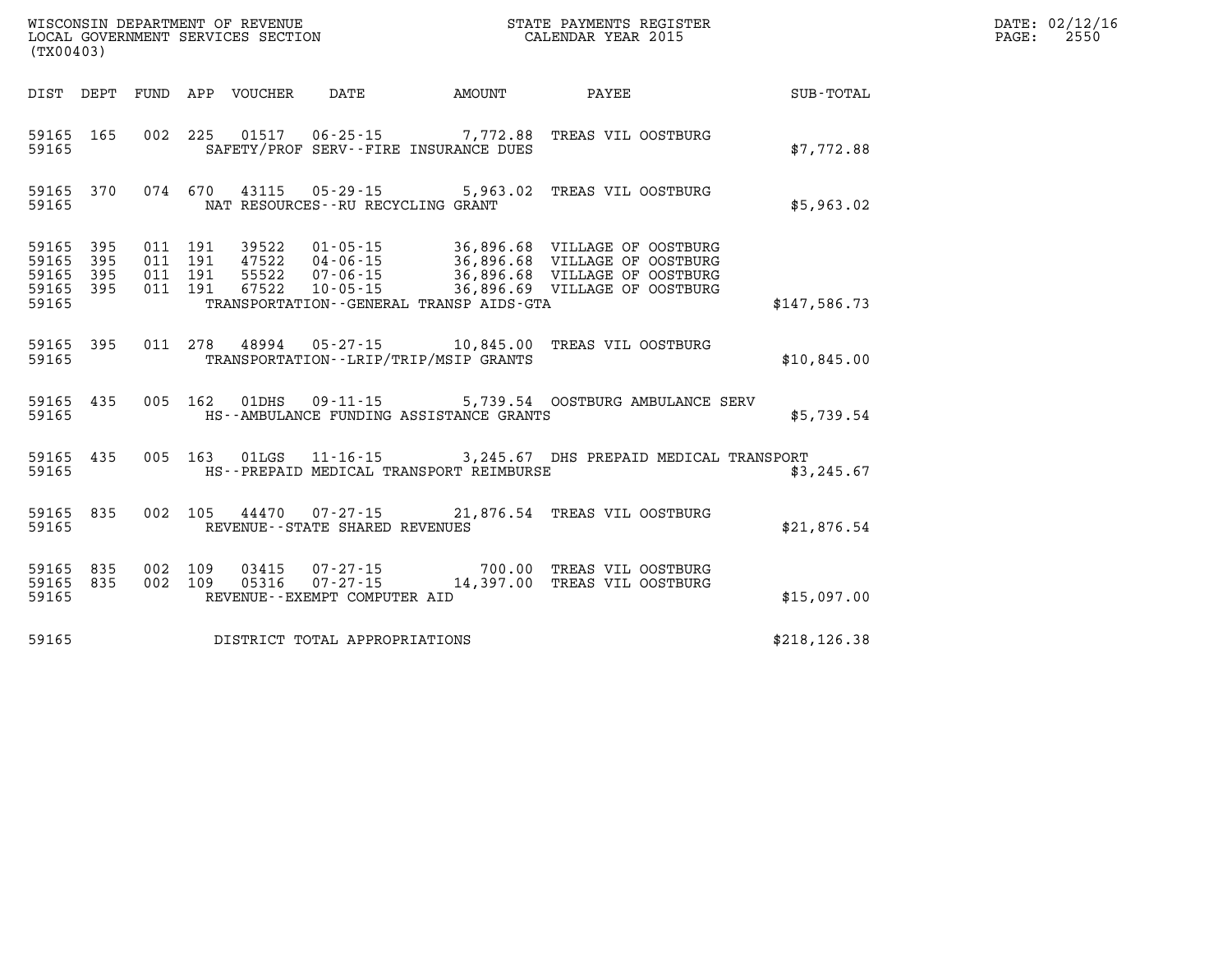| WISCONSIN DEPARTMENT OF REVENUE   | STATE PAYMENTS REGISTER | DATE: 02/12/16 |
|-----------------------------------|-------------------------|----------------|
| LOCAL GOVERNMENT SERVICES SECTION | CALENDAR YEAR 2015      | つらら<br>PAGE:   |

| (TX00403)                                                             |                          |                                                                                                                                                                                 |                                                  |                                                                                                      |              |
|-----------------------------------------------------------------------|--------------------------|---------------------------------------------------------------------------------------------------------------------------------------------------------------------------------|--------------------------------------------------|------------------------------------------------------------------------------------------------------|--------------|
| DIST<br>DEPT                                                          | <b>FUND</b>              | APP<br><b>VOUCHER</b><br>DATE                                                                                                                                                   | <b>AMOUNT</b>                                    | PAYEE                                                                                                | SUB-TOTAL    |
| 59176<br>165<br>59176                                                 | 002                      | 225<br>01518<br>$06 - 25 - 15$ 5,087.35<br>SAFETY/PROF SERV--FIRE INSURANCE DUES                                                                                                |                                                  | TREAS VIL RANDOM LAKE                                                                                | \$5,087.35   |
| 59176<br>370<br>59176                                                 | 074                      | 670<br>43116 05-29-15 3,630.29<br>NAT RESOURCES - - RU RECYCLING GRANT                                                                                                          |                                                  | TREAS VIL RANDOM LAKE                                                                                | \$3,630.29   |
| 59176<br>395<br>395<br>59176<br>59176<br>395<br>59176<br>395<br>59176 | 011<br>011<br>011<br>011 | 191<br>39523<br>$01 - 05 - 15$<br>191<br>47523<br>$04 - 06 - 15$<br>191<br>55523<br>$07 - 06 - 15$<br>191<br>67523<br>$10 - 05 - 15$<br>TRANSPORTATION--GENERAL TRANSP AIDS-GTA | 16,068.05<br>16,068.05<br>16,068.05<br>16,068.07 | VILLAGE OF RANDOM LAKE<br>VILLAGE OF RANDOM LAKE<br>VILLAGE OF RANDOM LAKE<br>VILLAGE OF RANDOM LAKE | \$64,272.22  |
| 395<br>59176<br>395<br>59176<br>59176                                 | 011<br>011               | 278<br>52881<br>07-06-15<br>278<br>52881<br>$07 - 06 - 15$<br>TRANSPORTATION - - LRIP/TRIP/MSIP GRANTS                                                                          | 9,009.97<br>9,322.87                             | TREAS VIL RANDOM LAKE<br>TREAS VIL RANDOM LAKE                                                       | \$18,332.84  |
| 435<br>59176<br>59176                                                 | 005                      | 163<br>01LGS<br>$11 - 16 - 15$ 3,013.83<br>HS--PREPAID MEDICAL TRANSPORT REIMBURSE                                                                                              |                                                  | DHS PREPAID MEDICAL TRANSPORT                                                                        | \$3,013.83   |
| 59176<br>835<br>59176                                                 | 002                      | 105<br>44471 07-27-15 14,212.14<br>REVENUE - - STATE SHARED REVENUES                                                                                                            |                                                  | TREAS VIL RANDOM LAKE                                                                                | \$14, 212.14 |
| 835<br>59176<br>59176                                                 | 002                      | 109<br>03416<br>$07 - 27 - 15$<br>REVENUE - - EXEMPT COMPUTER AID                                                                                                               | 2,133.00                                         | TREAS VIL RANDOM LAKE                                                                                | \$2,133.00   |
| 59176                                                                 |                          | DISTRICT TOTAL APPROPRIATIONS                                                                                                                                                   |                                                  |                                                                                                      | \$110,681.67 |

WISCONSIN DEPARTMENT OF REVENUE **STATE PAYMENTS REGISTER** LOCAL GOVERNMENT SERVICES SECTION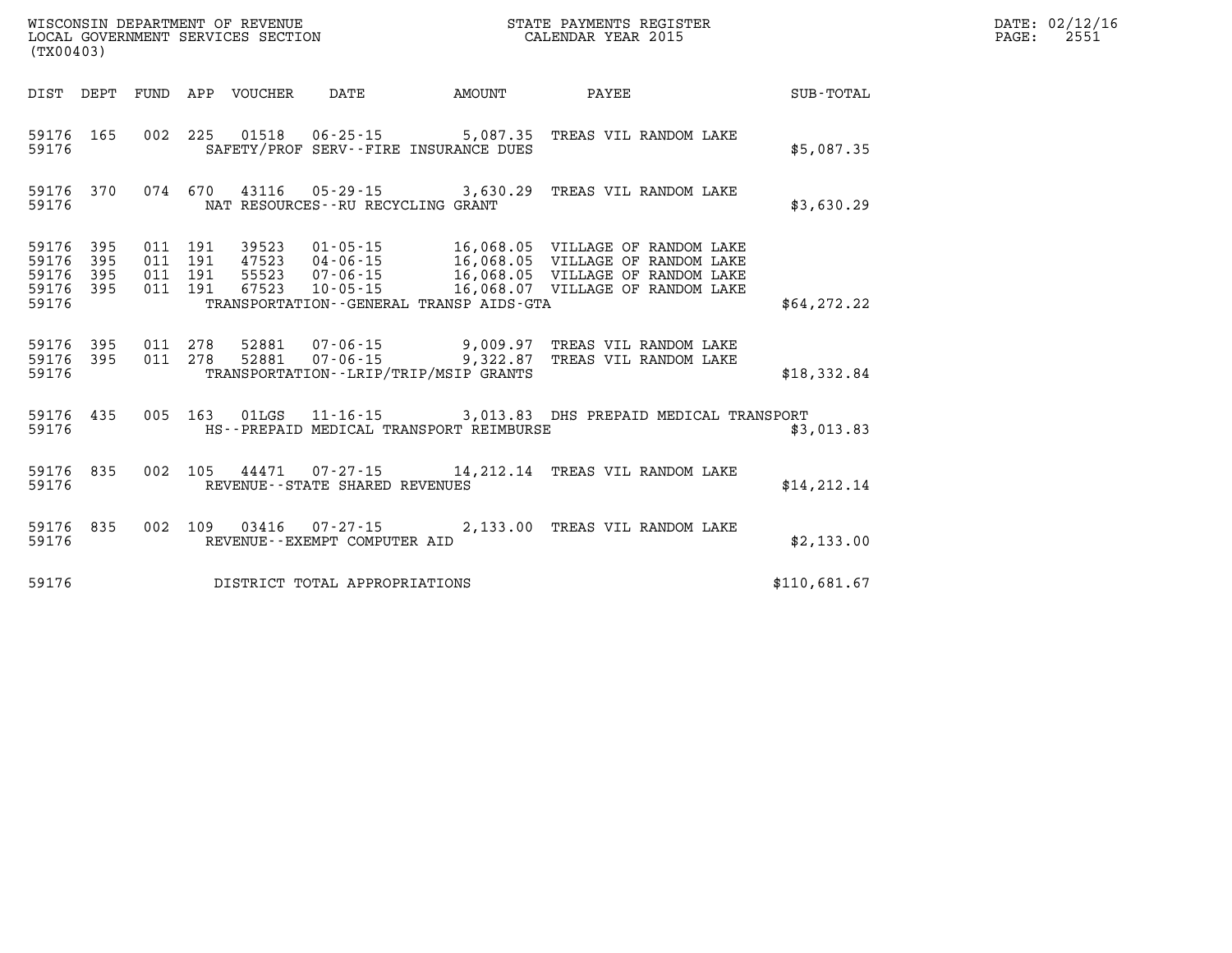| (TX00403)      |      |      |     | WISCONSIN DEPARTMENT OF REVENUE<br>LOCAL GOVERNMENT SERVICES SECTION |                                                      |        | STATE PAYMENTS REGISTER<br>CALENDAR YEAR 2015 |            | PAGE: | DATE: 02/12/16<br>2552 |
|----------------|------|------|-----|----------------------------------------------------------------------|------------------------------------------------------|--------|-----------------------------------------------|------------|-------|------------------------|
| DIST           | DEPT | FUND | APP | <b>VOUCHER</b>                                                       | DATE                                                 | AMOUNT | PAYEE                                         | SUB-TOTAL  |       |                        |
| 59186<br>59186 | 370  | 012  | 576 | 01873                                                                | 02-25-15<br>NAT RESOURCES--ALL-TERRAIN VEHICLE TRAIL |        | 2,523.56 TIGERTON, VILLAGE OF                 | \$2,523.56 |       |                        |
| 59186          |      |      |     |                                                                      | DISTRICT TOTAL APPROPRIATIONS                        |        |                                               | \$2,523.56 |       |                        |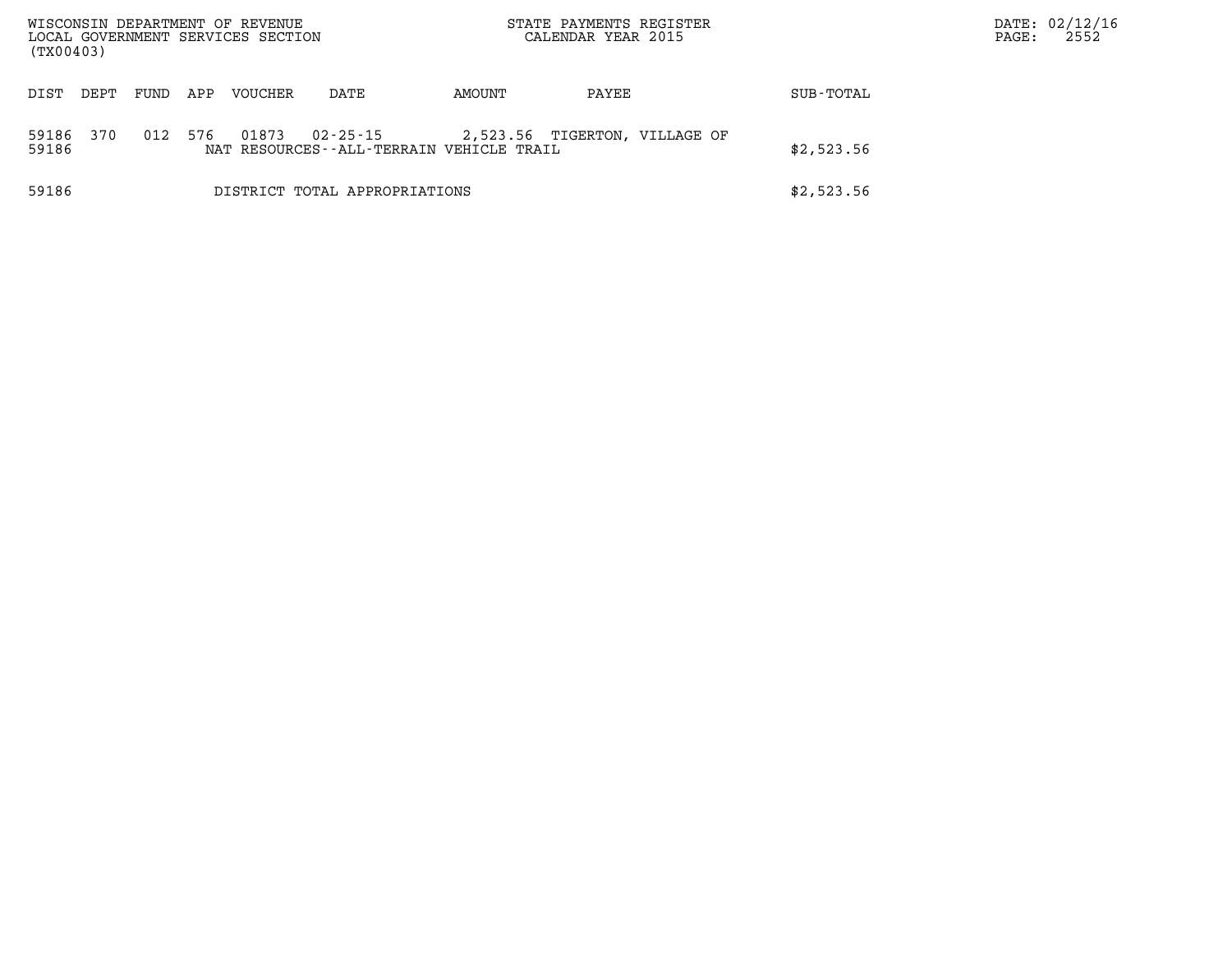| (TX00403)          |                |                    |         | WISCONSIN DEPARTMENT OF REVENUE<br>LOCAL GOVERNMENT SERVICES SECTION |                                      |                                         | STATE PAYMENTS REGISTER<br>CALENDAR YEAR 2015                         |             | DATE: 02/12/16<br>2553<br>PAGE: |
|--------------------|----------------|--------------------|---------|----------------------------------------------------------------------|--------------------------------------|-----------------------------------------|-----------------------------------------------------------------------|-------------|---------------------------------|
|                    | DIST DEPT FUND |                    |         | APP VOUCHER                                                          | DATE                                 | AMOUNT                                  | PAYEE                                                                 | SUB-TOTAL   |                                 |
| 59191 165<br>59191 |                | 002                | 225     |                                                                      |                                      | SAFETY/PROF SERV--FIRE INSURANCE DUES   | TREAS VIL WALDO                                                       | \$1,119.08  |                                 |
| 59191              | 59191 370      |                    | 074 670 |                                                                      | NAT RESOURCES - - RU RECYCLING GRANT |                                         | 43117  05-29-15  811.66  TREAS VIL WALDO                              | \$811.66    |                                 |
| 59191<br>59191     | 395<br>395     | 011<br>011 191     | 191     | 39524                                                                | $01 - 05 - 15$<br>47524 04-06-15     | 1,981.80<br>1,981.80                    | VILLAGE OF WALDO<br>VILLAGE OF WALDO                                  |             |                                 |
| 59191<br>59191 395 | 395            | 011 191<br>011 191 |         | 67524                                                                | 10-05-15                             |                                         | 55524 07-06-15 1,981.80 VILLAGE OF WALDO<br>1,981.80 VILLAGE OF WALDO |             |                                 |
| 59191              |                |                    |         |                                                                      |                                      | TRANSPORTATION--GENERAL TRANSP AIDS-GTA |                                                                       | \$7,927.20  |                                 |
| 59191 835<br>59191 |                | 002                | 105     |                                                                      | REVENUE--STATE SHARED REVENUES       |                                         | 44472  07-27-15  10,931.30 TREAS VIL WALDO                            | \$10,931.30 |                                 |
| 59191 835<br>59191 |                | 002                | 109     |                                                                      | REVENUE--EXEMPT COMPUTER AID         | 360.00                                  | TREAS VIL WALDO                                                       | \$360.00    |                                 |
| 59191              |                |                    |         |                                                                      | DISTRICT TOTAL APPROPRIATIONS        |                                         |                                                                       | \$21,149.24 |                                 |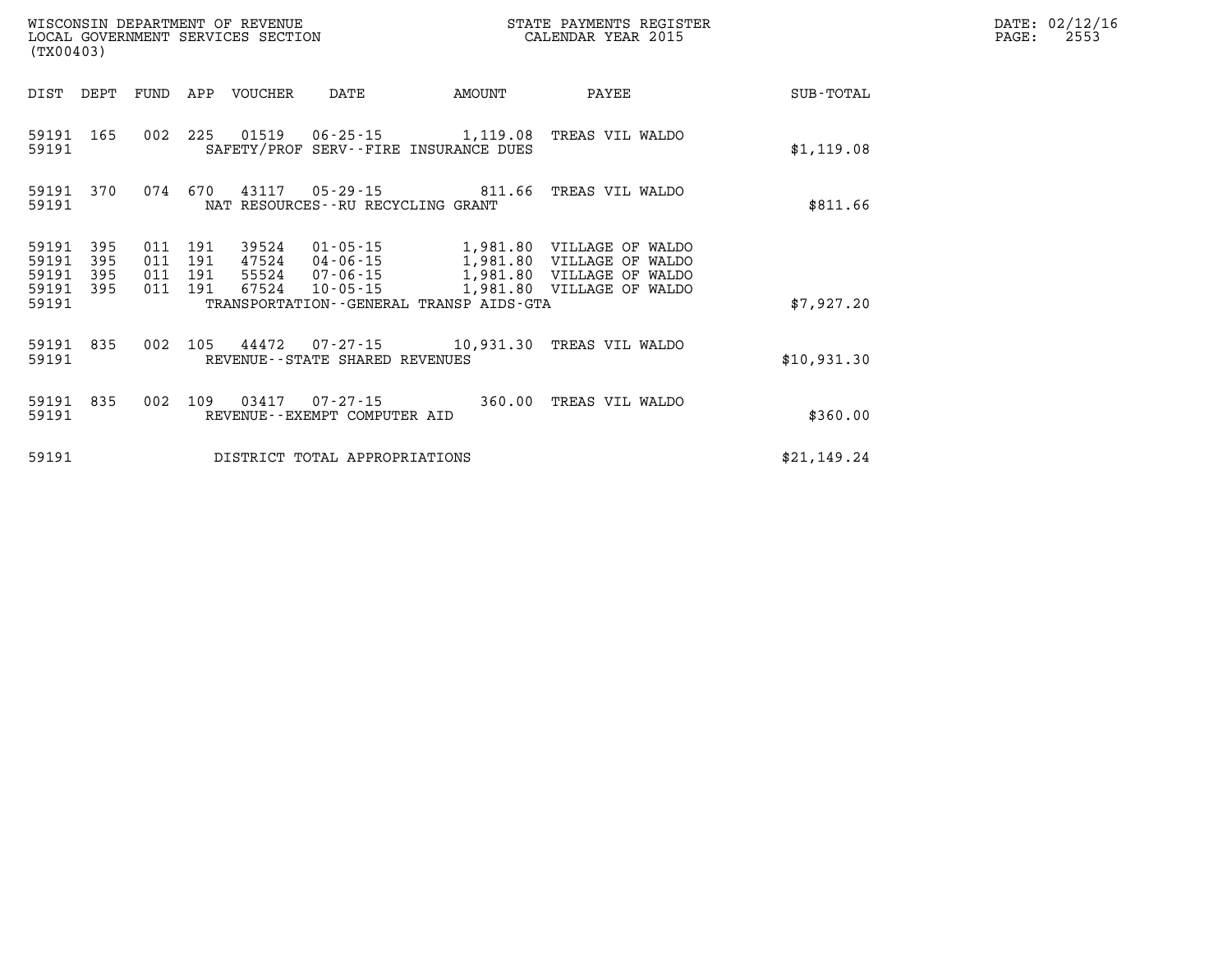| (TX00403)                                                                                                      |                   |                                                                           |                                          |                                                                               |                                        |                                             | WISCONSIN DEPARTMENT OF REVENUE<br>LOCAL GOVERNMENT SERVICES SECTION<br>CALENDAR YEAR 2015                                                                                                                                                                            |              | DATE: 02/12/16<br>$\mathtt{PAGE}$ :<br>2554 |
|----------------------------------------------------------------------------------------------------------------|-------------------|---------------------------------------------------------------------------|------------------------------------------|-------------------------------------------------------------------------------|----------------------------------------|---------------------------------------------|-----------------------------------------------------------------------------------------------------------------------------------------------------------------------------------------------------------------------------------------------------------------------|--------------|---------------------------------------------|
|                                                                                                                | DIST DEPT         |                                                                           |                                          | FUND APP VOUCHER                                                              | DATE                                   | AMOUNT                                      | PAYEE SUB-TOTAL                                                                                                                                                                                                                                                       |              |                                             |
| 59271                                                                                                          | 59271 165         |                                                                           |                                          | 002 225 01520                                                                 |                                        | SAFETY/PROF SERV--FIRE INSURANCE DUES       | 06-25-15 27,964.43 TREAS CITY PLYMOUTH                                                                                                                                                                                                                                | \$27,964.43  |                                             |
| 59271                                                                                                          | 59271 370         |                                                                           | 012 579                                  | 20692                                                                         | NAT RESOURCES -- AIDS IN LIEU OF TAXES | $04 - 03 - 15$ 10.00                        | TREAS CITY PLYMOUTH                                                                                                                                                                                                                                                   | \$10.00      |                                             |
| 59271                                                                                                          | 59271 370         |                                                                           | 074 670                                  |                                                                               | NAT RESOURCES -- RU RECYCLING GRANT    |                                             | 43118  05-29-15  22,159.81  TREAS CITY PLYMOUTH                                                                                                                                                                                                                       | \$22,159.81  |                                             |
| 59271 395<br>59271 395<br>59271 395<br>59271 395<br>59271                                                      |                   |                                                                           | 011 162<br>011 162<br>011 162<br>011 162 | 40095<br>48095<br>56095<br>68095                                              |                                        | TRANSPORTATION--CONNECTING HIGHWAY AIDS     | 01-05-15 4,143.16 CITY OF PLYMOUTH<br>04-06-15 4,143.16 CITY OF PLYMOUTH<br>07-06-15 4,143.16 CITY OF PLYMOUTH<br>10-05-15 4,143.19 CITY OF PLYMOUTH                                                                                                                  | \$16,572.67  |                                             |
| 59271 395<br>59271<br>59271 395<br>59271<br>59271 395<br>59271<br>59271 395<br>59271 395<br>59271 395<br>59271 | 395<br>395<br>395 | 011 185<br>011 185<br>011 185<br>011 185<br>011 185<br>011 185<br>011 185 | 011 185<br>011 185                       | 42325<br>42325<br>47560<br>53291<br>53291<br>59343<br>62749<br>62749<br>62749 |                                        | TRANSPORTATION - - HIGHWAY SAFETY - FEDERAL | 03-16-15<br>03-16-15<br>03-16-15<br>05-13-15<br>05-13-15<br>07-13-15<br>07-13-15<br>07-13-15<br>07-13-15<br>09-10-15<br>1,698.07<br>TREAS CITY PLYMOUTH<br>09-10-15<br>1,698.07<br>TREAS CITY PLYMOUTH<br>10-14-15<br>2,948.14<br>TREAS CITY PLYMOUTH<br>10-14-15<br> | \$31,883.58  |                                             |
| 59271 395<br>59271<br>59271 395<br>59271 395<br>59271                                                          | 395               | 011 191<br>011 191                                                        | 011 191<br>011 191                       | 39525<br>47525<br>55525<br>67525                                              |                                        | TRANSPORTATION--GENERAL TRANSP AIDS-GTA     | 01-05-15<br>04-06-15<br>04-06-15<br>07-06-15<br>07-06-15<br>06,353.93 CITY OF PLYMOUTH<br>07-05-15<br>06,353.95 CITY OF PLYMOUTH                                                                                                                                      | \$345,415.74 |                                             |
| 59271 395<br>59271                                                                                             |                   |                                                                           |                                          |                                                                               |                                        | TRANSPORTATION - - LRIP/TRIP/MSIP GRANTS    | 011 278 37142 01-21-15 34,307.15 TREAS CITY PLYMOUTH                                                                                                                                                                                                                  | \$34,307.15  |                                             |
| 59271                                                                                                          | 59271 435         |                                                                           |                                          | 005 162 01DHS                                                                 | $09 - 11 - 15$                         | HS--AMBULANCE FUNDING ASSISTANCE GRANTS     | 5,252.00 PLYMOUTH FIRE DEPT AMB                                                                                                                                                                                                                                       | \$5,252.00   |                                             |
| 59271                                                                                                          | 59271 435         |                                                                           |                                          |                                                                               |                                        | HS--PREPAID MEDICAL TRANSPORT REIMBURSE     | 005 163 01LGS 11-16-15 2,000.00 DHS PREPAID MEDICAL TRANSPORT                                                                                                                                                                                                         | \$2,000.00   |                                             |
| 59271                                                                                                          | 59271 455         |                                                                           |                                          |                                                                               | JUSTICE -- LAW ENFORCEMENT TRAINING    |                                             | 002 231 13 03-30-15 2,400.00 TREAS CITY PLYMOUTH                                                                                                                                                                                                                      | \$2,400.00   |                                             |
|                                                                                                                |                   |                                                                           |                                          |                                                                               |                                        |                                             | 59271 835 002 105 44473 07-27-15 189,319.36 TREAS CITY PLYMOUTH                                                                                                                                                                                                       |              |                                             |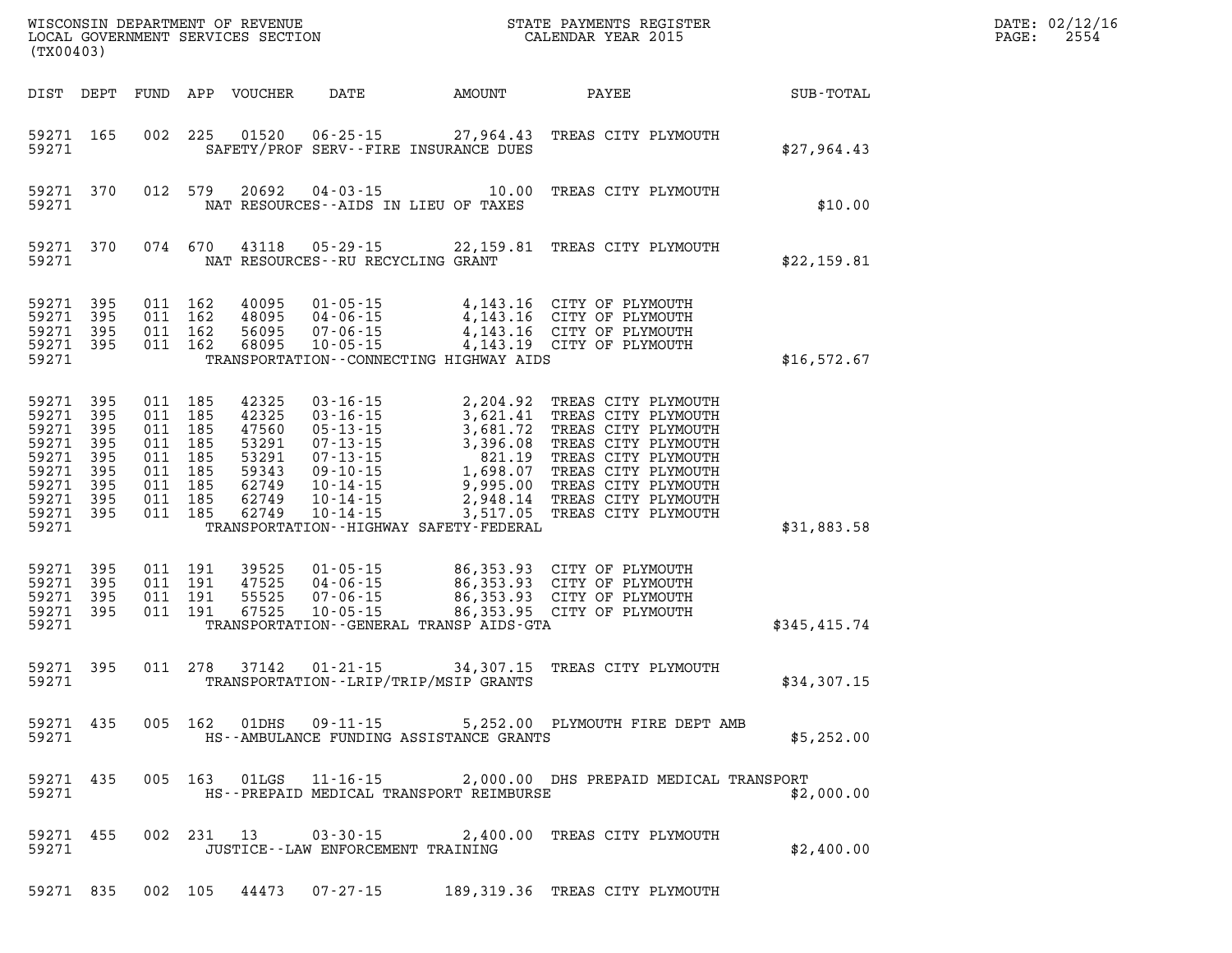| WISCONSIN DEPARTMENT OF REVENUE<br>LOCAL GOVERNMENT SERVICES SECTION<br>(TX00403) |            |            |                |                                                                                    |        | STATE PAYMENTS REGISTER<br>CALENDAR YEAR 2015 |  | DATE: 02/12/16<br>$\mathtt{PAGE:}$<br>2555 |  |
|-----------------------------------------------------------------------------------|------------|------------|----------------|------------------------------------------------------------------------------------|--------|-----------------------------------------------|--|--------------------------------------------|--|
| DIST DEPT                                                                         | FUND       | APP        | VOUCHER        | DATE                                                                               | AMOUNT | PAYEE                                         |  | SUB-TOTAL                                  |  |
| 59271                                                                             |            |            |                | REVENUE--STATE SHARED REVENUES                                                     |        |                                               |  | \$189,319.36                               |  |
| 59271<br>835<br>59271<br>835<br>59271                                             | 002<br>002 | 109<br>109 | 03418<br>05317 | 07-27-15<br>07-27-15 31,809.00 TREAS CITY PLYMOUTH<br>REVENUE--EXEMPT COMPUTER AID |        | 50,241.00 TREAS CITY PLYMOUTH                 |  | \$82,050.00                                |  |
| 59271 835<br>59271                                                                |            | 002 501    | 00004          | 02-02-15 1,616.52 TREAS CITY PLYMOUTH<br>DOA-PAYMENT FOR MUNICIPAL SERVICES AID    |        |                                               |  | \$1,616.52                                 |  |
| 59271 835<br>59271                                                                |            | 021 363    | 35891          | 03-23-15<br>REVENUE - - LOTTERY CREDIT -                                           |        | 10,379.11 TREAS CITY PLYMOUTH                 |  | \$10,379.11                                |  |
| 59271                                                                             |            |            |                | DISTRICT TOTAL APPROPRIATIONS                                                      |        |                                               |  | \$771,330.37                               |  |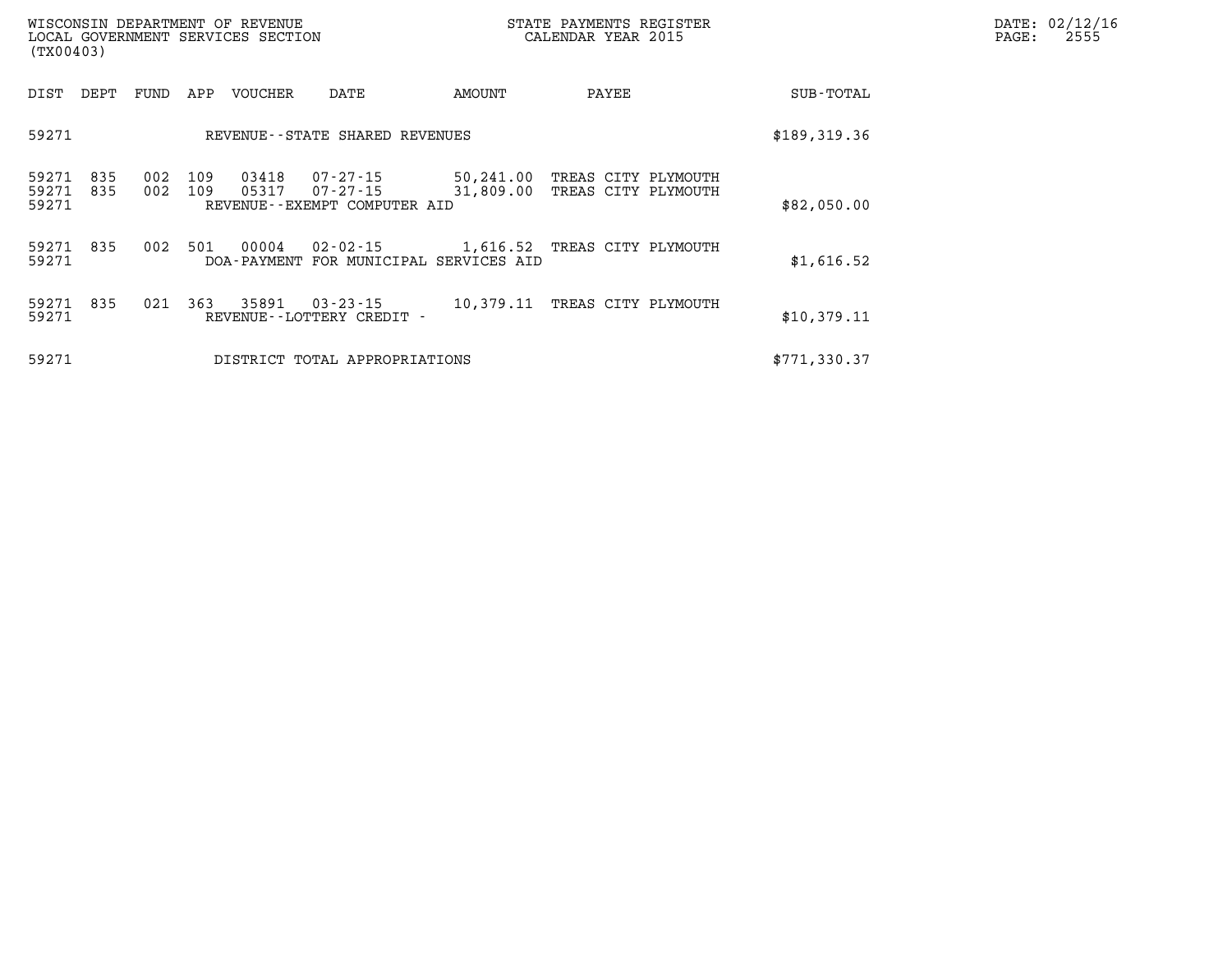| $\mathtt{DATE}$ : | 02/12/16 |
|-------------------|----------|
| PAGE:             | 2556     |

| WISCONSIN DEPARTMENT OF REVENUE<br>LOCAL GOVERNMENT SERVICES SECTION CALENDAR YEAR 2015<br>(TX00403) |                                                                                                                                                                                             |                        |                                                                                                     |                                                                               |                                                                                                                            |                                                                      |                                                                                                                                                                                                           | STATE PAYMENTS REGISTER                                         |              | DATE: 02/12/1<br>$\mathtt{PAGE}$ :<br>2556 |
|------------------------------------------------------------------------------------------------------|---------------------------------------------------------------------------------------------------------------------------------------------------------------------------------------------|------------------------|-----------------------------------------------------------------------------------------------------|-------------------------------------------------------------------------------|----------------------------------------------------------------------------------------------------------------------------|----------------------------------------------------------------------|-----------------------------------------------------------------------------------------------------------------------------------------------------------------------------------------------------------|-----------------------------------------------------------------|--------------|--------------------------------------------|
|                                                                                                      | DIST DEPT                                                                                                                                                                                   |                        |                                                                                                     |                                                                               |                                                                                                                            |                                                                      |                                                                                                                                                                                                           |                                                                 |              |                                            |
|                                                                                                      | 59281 165<br>59281                                                                                                                                                                          |                        |                                                                                                     |                                                                               | 002 225 01521                                                                                                              |                                                                      | 06-25-15 98,303.93 TREAS CITY SHEBOYGAN<br>SAFETY/PROF SERV--FIRE INSURANCE DUES                                                                                                                          |                                                                 | \$98,303.93  |                                            |
|                                                                                                      | 59281 370<br>59281 370<br>59281 370<br>59281 370<br>59281 370<br>59281 370<br>59281 370<br>59281 370<br>59281 370<br>59281 370<br>59281 370<br>59281 370<br>59281 370<br>59281 370<br>59281 |                        | 002 441<br>002<br>002<br>002<br>002<br>002<br>002<br>002<br>002<br>002<br>002 441<br>002<br>002 441 | 002 441<br>441<br>441<br>441<br>441<br>441<br>441<br>441<br>441<br>441<br>441 | 00016<br>00016<br>00016<br>00088<br>00088<br>00102<br>00102<br>00102<br>00138<br>00138<br>00138<br>00168<br>00168<br>00168 |                                                                      | NAT RESOURCES--RESOURCE AIDS-FEDERAL FDS                                                                                                                                                                  |                                                                 | \$30,793.27  |                                            |
|                                                                                                      |                                                                                                                                                                                             | 59281 370<br>59281     |                                                                                                     | 074 670                                                                       |                                                                                                                            | NAT RESOURCES--RU RECYCLING GRANT                                    | 43119  05-29-15  181,053.84  TREAS CITY SHEBOYGAN                                                                                                                                                         |                                                                 | \$181,053.84 |                                            |
|                                                                                                      |                                                                                                                                                                                             | 59281 370<br>59281 200 |                                                                                                     | 074 673                                                                       |                                                                                                                            |                                                                      | 43119  05-29-15  12,756.65  TREAS CITY SHEBOYGAN<br>NAT RESOURCES--RU CONSOLIDATED GRANT                                                                                                                  |                                                                 | \$12,756.65  |                                            |
|                                                                                                      | 59281 395<br>59281 395<br>59281 395<br>59281 395<br>59281                                                                                                                                   |                        |                                                                                                     | 011 162<br>011 162<br>011 162<br>011 162                                      | 40096<br>48096<br>56096<br>68096                                                                                           |                                                                      | 01-05-15 53,867.28 CITY OF SHEBOYGAN<br>04-06-15 53,867.28 CITY OF SHEBOYGAN<br>07-06-15 53,867.28 CITY OF SHEBOYGAN<br>10-05-15 53,867.29 CITY OF SHEBOYGAN<br>TRANSPORTATION -- CONNECTING HIGHWAY AIDS |                                                                 | \$215,469.13 |                                            |
|                                                                                                      | 59281 395<br>59281                                                                                                                                                                          |                        |                                                                                                     |                                                                               | 011 175 43707                                                                                                              | $03 - 31 - 15$                                                       | 48,195.00 TREAS CITY SHEBOYGAN<br>TRANSPORTATION--PARATRANSIT AIDS, STATE                                                                                                                                 |                                                                 | \$48,195.00  |                                            |
|                                                                                                      | 59281 395<br>59281 395<br>59281 395<br>59281 395<br>59281                                                                                                                                   |                        |                                                                                                     | 011 176<br>011 176<br>011 176<br>011 176                                      | 42801<br>58058<br>60058<br>62058                                                                                           | $03 - 20 - 15$<br>$06 - 25 - 15$<br>$07 - 06 - 15$<br>$09 - 30 - 15$ | 59281 395 011 176 48819 05-28-15 97,258.00 TREAS CITY SHEBOYGAN<br>246,212.00 CITY OF SHEBOYGAN<br>246, 212.00 CITY OF SHEBOYGAN<br>TRANSPORTATION--BICYCLE & PEDESTRIAN AID                              | 62,675.00 TREAS CITY SHEBOYGAN<br>246,212.00 CITY OF SHEBOYGAN  | \$898,569.00 |                                            |
|                                                                                                      | 59281 395<br>59281 395<br>59281                                                                                                                                                             |                        |                                                                                                     | 011 182<br>011 182                                                            | 36883<br>46051                                                                                                             | $01 - 21 - 15$<br>$04 - 27 - 15$                                     | TRANSPORTATION - - TRANSIT AIDS - FEDERAL                                                                                                                                                                 | 19,587.76 TREAS CITY SHEBOYGAN<br>1,497.20 TREAS CITY SHEBOYGAN | \$21,084.96  |                                            |
|                                                                                                      |                                                                                                                                                                                             | 59281 395              |                                                                                                     |                                                                               | 011 191 39526                                                                                                              | $01 - 05 - 15$                                                       | 385,438.15 CITY OF SHEBOYGAN                                                                                                                                                                              |                                                                 |              |                                            |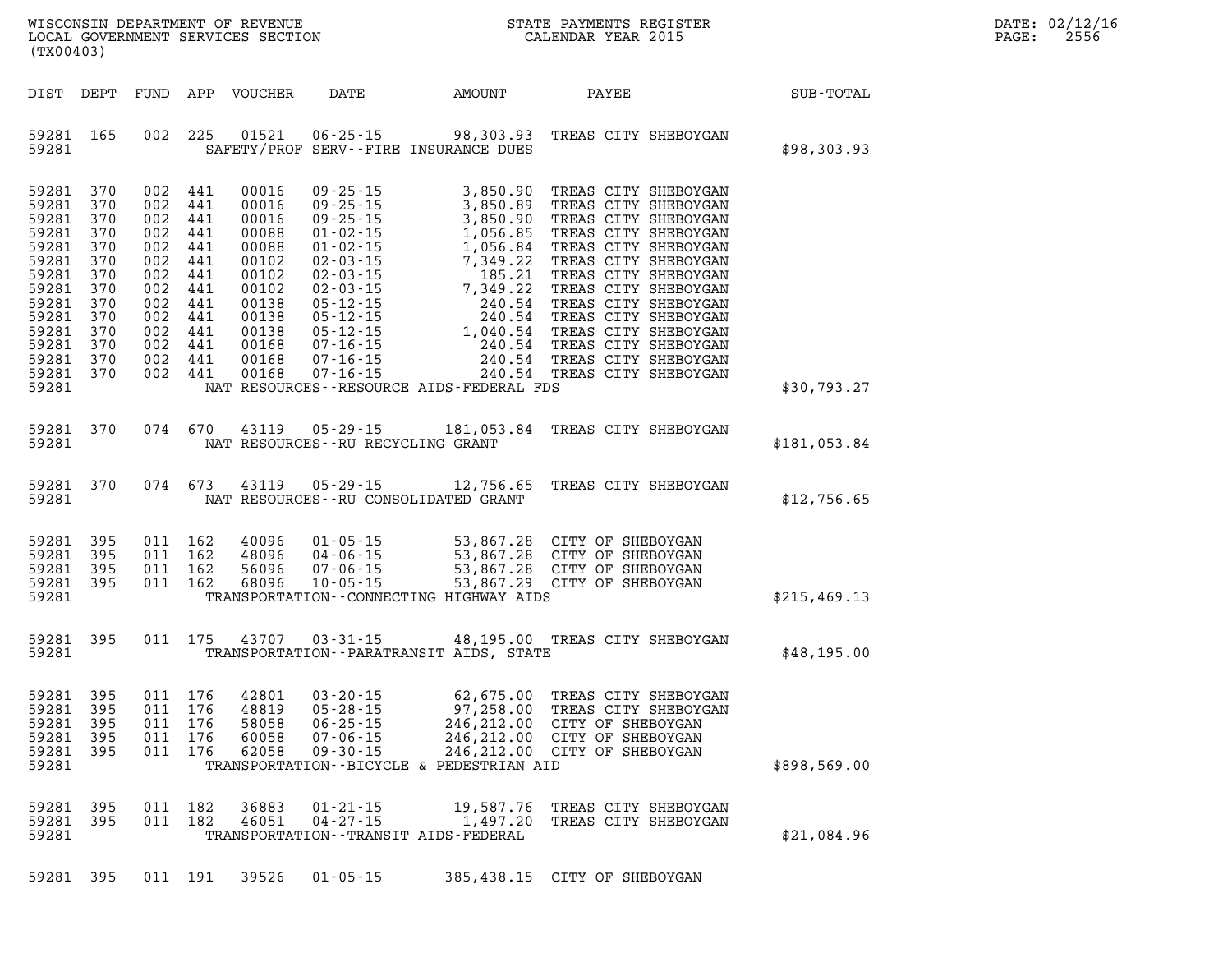| (TX00403)      |                               |  | WISCONSIN DEPARTMENT OF REVENUE<br>LOCAL GOVERNMENT SERVICES SECTION |                                              | STATE PAYMENTS REGISTER<br>CALENDAR YEAR 2015                                                                                                                     |                | DATE: 02/12/16<br>PAGE: 2557 |
|----------------|-------------------------------|--|----------------------------------------------------------------------|----------------------------------------------|-------------------------------------------------------------------------------------------------------------------------------------------------------------------|----------------|------------------------------|
|                |                               |  |                                                                      | DIST DEPT FUND APP VOUCHER DATE AMOUNT PAYEE |                                                                                                                                                                   | SUB-TOTAL      |                              |
| 59281<br>59281 | 59281 395<br>59281 395<br>395 |  |                                                                      | TRANSPORTATION - - GENERAL TRANSP AIDS - GTA | 011 191 47526 04-06-15 385,438.15 CITY OF SHEBOYGAN<br>011 191 55526 07-06-15 385,438.15 CITY OF SHEBOYGAN<br>011 191 67526 10-05-15 385,438.18 CITY OF SHEBOYGAN | \$1,541,752.63 |                              |
| 59281          |                               |  |                                                                      | HS--AMBULANCE FUNDING ASSISTANCE GRANTS      | 59281 435 005 162 01DHS 09-11-15 8,344.72 CITY OF SHEBOYGAN FIRE DEPT                                                                                             | \$8,344.72     |                              |
| 59281          | 59281 455                     |  |                                                                      | JUSTICE -- LAW ENFORCEMENT SERVICES AID      | 002 221 15 07-21-15 70.00 TREAS CITY SHEBOYGAN                                                                                                                    | \$70.00        |                              |
| 59281          |                               |  | JUSTICE--LAW ENFORCEMENT TRAINING                                    |                                              | 59281 455 002 231 17 04-17-15 12,640.00 TREAS CITY SHEBOYGAN                                                                                                      | \$12,640.00    |                              |
| 59281          |                               |  | JUSTICE - - TRUANCY PROGRAM - GRANT FUNDS                            |                                              | 59281 455 002 251 00644 08-24-15 2,906.00 TREAS CITY SHEBOYGAN<br>59281 455 002 251 05782 04-24-15 5,805.00 TREAS CITY SHEBOYGAN                                  | \$8,711.00     |                              |
| 59281          | 59281 455                     |  | JUSTICE -- COURT IMPROVEMENT GRANTS                                  |                                              | 002 321 04938 03-11-15 304.93 TREAS CITY SHEBOYGAN                                                                                                                | \$304.93       |                              |
|                |                               |  | 59281 REVENUE - STATE SHARED REVENUES                                |                                              | 59281 835 002 105 44474 07-27-15 2,385,138.87 TREAS CITY SHEBOYGAN                                                                                                | \$2,385,138.87 |                              |
| 59281          | 59281 835                     |  | REVENUE--EXEMPT COMPUTER AID                                         |                                              | 59281 835 002 109 03419 07-27-15 177,788.00 TREAS CITY SHEBOYGAN<br>002 109 05318 07-27-15 31,753.00 TREAS CITY SHEBOYGAN                                         | \$209,541.00   |                              |
| 59281          | 59281 835                     |  |                                                                      | DOA-PAYMENT FOR MUNICIPAL SERVICES AID       | 002 501 00004 02-02-15 111,681.44 TREAS CITY SHEBOYGAN                                                                                                            | \$111.681.44   |                              |
| 59281          |                               |  | REVENUE--LOTTERY CREDIT -                                            |                                              | 59281 835 021 363 35892 03-23-15 37,956.00 TREAS CITY SHEBOYGAN                                                                                                   | \$37,956.00    |                              |
| 59281          |                               |  | DISTRICT TOTAL APPROPRIATIONS                                        |                                              |                                                                                                                                                                   | \$5,822,366.37 |                              |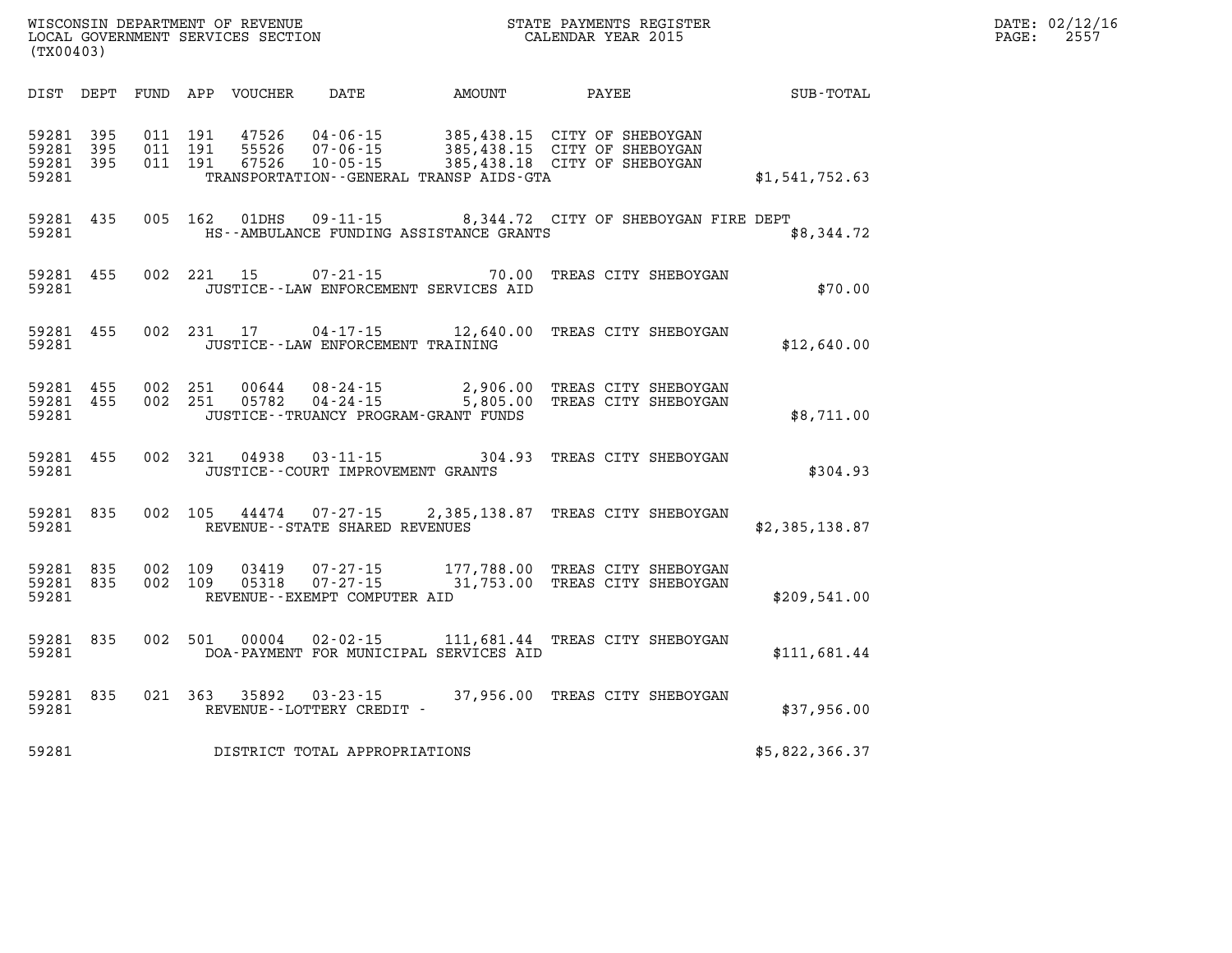| $\mathtt{DATE}$ : | 02/12/16 |
|-------------------|----------|
| PAGE:             | 2558     |

| (TX00403)                                         |              |                                          | LOCAL GOVERNMENT SERVICES SECTION |                                                                      |                                              | CALENDAR YEAR 2015                                                                                                                               |               | PAGE: | 2558 |
|---------------------------------------------------|--------------|------------------------------------------|-----------------------------------|----------------------------------------------------------------------|----------------------------------------------|--------------------------------------------------------------------------------------------------------------------------------------------------|---------------|-------|------|
|                                                   |              |                                          | DIST DEPT FUND APP VOUCHER        | <b>DATE</b>                                                          |                                              |                                                                                                                                                  |               |       |      |
| 59282 165<br>59282                                |              |                                          | 002 225 01522                     |                                                                      | SAFETY/PROF SERV--FIRE INSURANCE DUES        | 06-25-15 23,535.46 TREAS CITY SHEBOYGAN FALL                                                                                                     | \$23,535.46   |       |      |
| 59282 370                                         |              | 002 503                                  | 17816                             | $01 - 12 - 15$                                                       | 3,725.22                                     | TREAS CITY SHEBOYGAN FALL<br>1020.45 CITY SHARE                                                                                                  |               |       |      |
| 59282                                             |              |                                          |                                   |                                                                      | NAT RESOURCES--AIDS IN LIEU OF TAXES         |                                                                                                                                                  | \$3,725.22    |       |      |
| 59282 370<br>59282                                |              |                                          | 074 670 43120                     | 05 - 29 - 15<br>NAT RESOURCES - - RU RECYCLING GRANT                 |                                              | 15,535.73 TREAS CITY SHEBOYGAN FALL                                                                                                              | \$15, 535.73  |       |      |
| 59282 395<br>59282<br>59282<br>59282 395<br>59282 | 395<br>395   | 011 162<br>011 162<br>011 162<br>011 162 | 40097<br>48097<br>56097<br>68097  | $01 - 05 - 15$<br>$04 - 06 - 15$<br>$07 - 06 - 15$<br>$10 - 05 - 15$ | TRANSPORTATION - - CONNECTING HIGHWAY AIDS   | 4,334.39 CITY OF SHEBOYGAN FALLS<br>4,334.39 CITY OF SHEBOYGAN FALLS<br>4,334.39 CITY OF SHEBOYGAN FALLS<br>4,334.40 CITY OF SHEBOYGAN FALLS     | \$17,337.57   |       |      |
| 59282 395<br>59282<br>59282<br>59282 395<br>59282 | 395<br>- 395 | 011 191<br>011 191<br>011 191<br>011 191 | 39527<br>47527<br>55527<br>67527  | 01-05-15<br>04 - 06 - 15<br>$07 - 06 - 15$<br>$10 - 05 - 15$         | TRANSPORTATION - - GENERAL TRANSP AIDS - GTA | 79,309.51 CITY OF SHEBOYGAN FALLS<br>79,309.51 CITY OF SHEBOYGAN FALLS<br>79,309.51 CITY OF SHEBOYGAN FALLS<br>79,309.51 CITY OF SHEBOYGAN FALLS | \$317, 238.04 |       |      |
| 59282 455<br>59282                                |              | 002 231 17                               |                                   | 04-17-15<br>JUSTICE - - LAW ENFORCEMENT TRAINING                     |                                              | 2,240.00 TREAS CITY SHEBOYGAN FALL                                                                                                               | \$2,240.00    |       |      |
| 59282 835<br>59282                                |              | 002 105                                  | 44475                             | $07 - 27 - 15$<br>REVENUE--STATE SHARED REVENUES                     |                                              | 56,275.25 TREAS CITY SHEBOYGAN FALL                                                                                                              | \$56, 275.25  |       |      |
| 59282 835<br>59282 835<br>59282                   |              | 002 109<br>002 109                       | 03420<br>05319                    | REVENUE--EXEMPT COMPUTER AID                                         |                                              | 07-27-15 16,979.00 TREAS CITY SHEBOYGAN FALL<br>07-27-15 33,475.00 TREAS CITY SHEBOYGAN FALL<br>33,475.00 TREAS CITY SHEBOYGAN FALL              | \$50,454.00   |       |      |
| 59282 835<br>59282                                |              |                                          |                                   | 021 363 35893 03-23-15<br>REVENUE--LOTTERY CREDIT -                  |                                              | 35,227.38 TREAS CITY SHEBOYGAN FALL                                                                                                              | \$35,227.38   |       |      |
| 59282                                             |              |                                          |                                   | DISTRICT TOTAL APPROPRIATIONS                                        |                                              |                                                                                                                                                  | \$521,568.65  |       |      |

WISCONSIN DEPARTMENT OF REVENUE **STATE PAYMENTS REGISTER**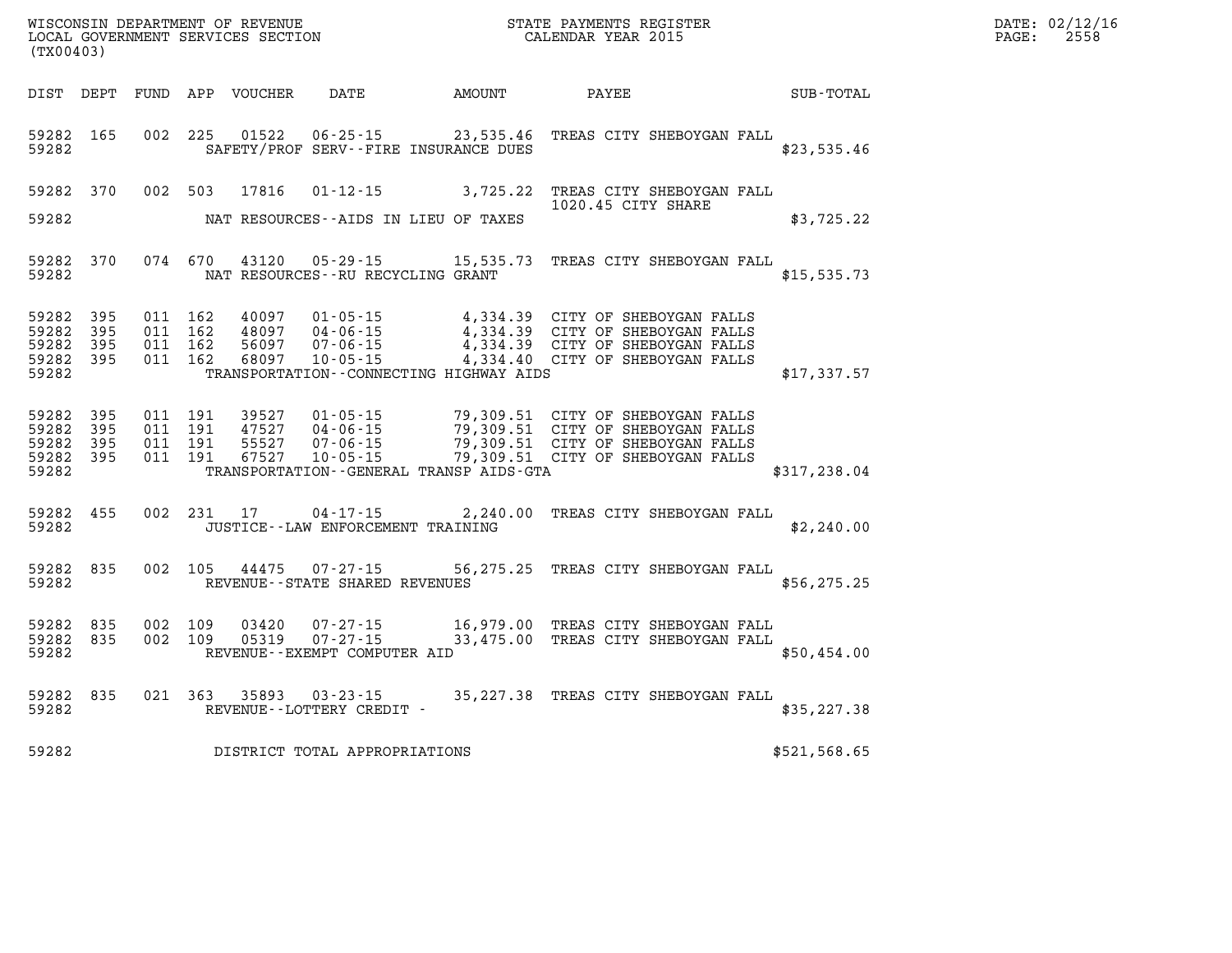| <b>District</b> | <b>District Name (Payee)</b> | Dept. | <b>Agency Name</b>             | Fund  |       | <b>Appropriati Payment Description</b> | Voucher  | Date                   | <b>Payment Amount</b> |
|-----------------|------------------------------|-------|--------------------------------|-------|-------|----------------------------------------|----------|------------------------|-----------------------|
| M59000          | Sheboygan County             | 11500 | Dept of Ag, Trade & Cons Protc | 10000 | 70300 | Soil_Water Resource Mgmt               | 00002253 | 11/18/2015             | \$<br>43,807.00       |
| M59000          | Sheboygan County             | 11500 | Dept of Ag, Trade & Cons Protc | 27400 | 76300 | Soil_Water Mgmt_Cnty Staffing          | 00002253 | 11/18/2015 \$          | 84,696.00             |
| M59000          | Sheboygan County             | 16500 | Dept of Safety & Prof Services | 10000 | 23600 | POWTS Replacement Rehab                | 00000368 | 11/12/2015 \$          | 18,633.38             |
| M59000          | Sheboygan County             | 41000 | Department of Corrections      | 10000 | 11600 | Reimbursing counties for proba         | 00009430 | 11/18/2015             | \$<br>138,414.08      |
| M59000          | Sheboygan County             | 41000 | Department of Corrections      | 10000 | 30200 | Community intervention program         | 00006253 | 11/5/2015              | \$<br>7,341.00        |
| M59000          | Sheboygan County             | 41000 | Department of Corrections      | 10000 | 30200 | Community intervention program         | 00012337 | 12/2/2015 \$           | 7,286.00              |
| M59000          | Sheboygan County             | 41000 | Department of Corrections      | 10000 | 30200 | Community intervention program         | 00017898 | 12/30/2015 \$          | 5,213.00              |
| M59000          | Sheboygan County             | 41000 | Department of Corrections      | 10000 | 31300 | Community youth and family aid         | 00005750 | 11/3/2015 \$           | 166,617.00            |
| M59000          | Sheboygan County             | 41000 | Department of Corrections      | 10000 | 31300 | Community youth and family aid         | 00010685 | 11/24/2015 \$          | 196,104.00            |
| M59000          | Sheboygan County             | 43500 | Department of Health Services  | 10000 | 15000 | Federal project aids                   | 00006481 | 11/20/2015 \$          | 1,425.00              |
| M59000          | Sheboygan County             | 43500 | Department of Health Services  | 10000 | 97500 | <b>GENERAL RCPT/CLRING</b><br>975-     | 00013135 | 11/30/2015 \$          | 24,850.96             |
| M59000          | Sheboygan County             | 46500 | Department of Military Affairs | 10000 | 30600 | Regional emergency response tm         | 00001824 | 11/13/2015 \$          | 4,128.61              |
| M59000          | Sheboygan County             | 46500 | Department of Military Affairs | 10000 | 30800 | Emergency response equipment           | 00002461 | 12/9/2015 \$           | 7,831.54              |
| M59000          | Sheboygan County             | 46500 | Department of Military Affairs | 10000 | 34200 | Federal aid, local assistance          | 00001370 | 11/27/2015 \$          | 580.00                |
| M59000          | Sheboygan County             | 50500 | Department of Administration   | 10000 | 15500 | Federal aid, local assistance          | 00000222 | 10/5/2015 \$           | 7,812.00              |
| M59000          | Sheboygan County             | 50500 | Department of Administration   | 10000 | 15500 | Federal aid, local assistance          | 00002202 | 10/30/2015 \$          | 7,741.00              |
| M59000          | Sheboygan County             | 50500 | Department of Administration   | 10000 | 15500 | Federal aid, local assistance          | 00004719 | 12/3/2015 \$           | 6,220.00              |
| M59000          | Sheboygan County             | 50500 | Department of Administration   | 10000 | 15500 | Federal aid, local assistance          | 00007128 | 12/30/2015             | \$<br>9,499.00        |
| M59000          | Sheboygan County             | 50500 | Department of Administration   | 23500 | 37100 | Low-income assistance grants           | 00000222 | 10/5/2015 \$           | 1,220.00              |
| M59000          | Sheboygan County             | 50500 | Department of Administration   | 23500 | 37100 | Low-income assistance grants           | 00002202 | 10/30/2015 \$          | 1,586.00              |
| M59000          | Sheboygan County             | 50500 | Department of Administration   | 23500 | 37100 | Low-income assistance grants           | 00004719 | 12/3/2015              | \$<br>9,753.00        |
| M59000          | Sheboygan County             | 50500 | Department of Administration   | 23500 | 37100 | Low-income assistance grants           | 00007128 | 12/30/2015 \$          | 11,712.00             |
| M59000          | Sheboygan County             | 83500 | Department of Revenue          | 10000 | 10500 | County and Municipal Aid               | 00001891 | 11/16/2015             | \$<br>2,718,383.46    |
| M59002          | Town Of Greenbush            | 83500 | Department of Revenue          | 10000 | 10500 | County and Municipal Aid               | 00001863 | 11/16/2015 \$          | 87,006.74             |
| M59004          | Town Of Herman               | 83500 | Department of Revenue          | 10000 | 10500 | County and Municipal Aid               | 00001864 | 11/16/2015 \$          | 64,576.01             |
| M59006          | Town Of Holland              | 83500 | Department of Revenue          | 10000 | 10500 | County and Municipal Aid               | 00001865 | 11/16/2015 \$          | 41,489.45             |
| M59008          | Town Of Lima                 | 83500 | Department of Revenue          | 10000 | 10500 | County and Municipal Aid               | 00001866 | 11/16/2015 \$          | 45,722.64             |
| M59010          | Lyndon, Town of              | 83500 | Department of Revenue          | 10000 | 10500 | County and Municipal Aid               | 00001867 | 11/16/2015 \$          | 20,773.98             |
| M59012          | Town Of Mitchell             | 37000 | Dept of Natural Resources      | 10000 | 78500 | Res maint & dev - park fr & rd         | 00015168 | 12/21/2015 \$          | 97,754.25             |
| M59012          | Town Of Mitchell             | 83500 | Department of Revenue          | 10000 | 10500 | County and Municipal Aid               | 00001868 | 11/16/2015             | \$<br>17,115.41       |
| M59014          | Town Of Mosel                | 83500 | Department of Revenue          | 10000 | 10500 | County and Municipal Aid               | 00001869 | 11/16/2015 \$          | 11,083.66             |
| M59016          | Town Of Plymouth             | 83500 | Department of Revenue          | 10000 | 10500 | County and Municipal Aid               | 00001870 | 11/16/2015             | \$<br>48,467.19       |
| M59018          | Town Of Rhine                | 83500 | Department of Revenue          | 10000 | 10500 | County and Municipal Aid               | 00001871 | 11/16/2015 \$          | 37,923.16             |
| M59020          | Town Of Russell              | 83500 | Department of Revenue          | 10000 | 10500 | County and Municipal Aid               | 00001872 | 11/16/2015 \$          | 19,010.22             |
| M59022          | Town Of Scott                | 83500 | Department of Revenue          | 10000 | 10500 | County and Municipal Aid               | 00001873 | 11/16/2015 \$          | 37,252.53             |
| M59024          | Town Of Sheboygan            | 83500 | Department of Revenue          | 10000 | 10500 | County and Municipal Aid               | 00001874 | 11/16/2015 \$          | 74,577.75             |
| M59026          | Town Of Sheboygan Falls      | 83500 | Department of Revenue          | 10000 | 10500 | County and Municipal Aid               | 00001875 | 11/16/2015             | \$<br>212,300.13      |
| M59028          | Town Of Sherman              | 83500 | Department of Revenue          | 10000 | 10500 | County and Municipal Aid               | 00001876 | 11/16/2015 \$          | 23,717.71             |
| M59030          | Town Of Wilson               | 83500 | Department of Revenue          | 10000 | 10500 | County and Municipal Aid               | 00001877 | 11/16/2015 \$          | 74,594.39             |
| M59101          | Village Of Adell             | 83500 | Department of Revenue          | 10000 | 10500 | County and Municipal Aid               | 00001878 | 11/16/2015 \$          | 74,795.29             |
| M59111          | Village Of Cascade           | 83500 | Department of Revenue          | 10000 | 10500 | County and Municipal Aid               |          | 00001879 11/16/2015 \$ | 61,963.32             |